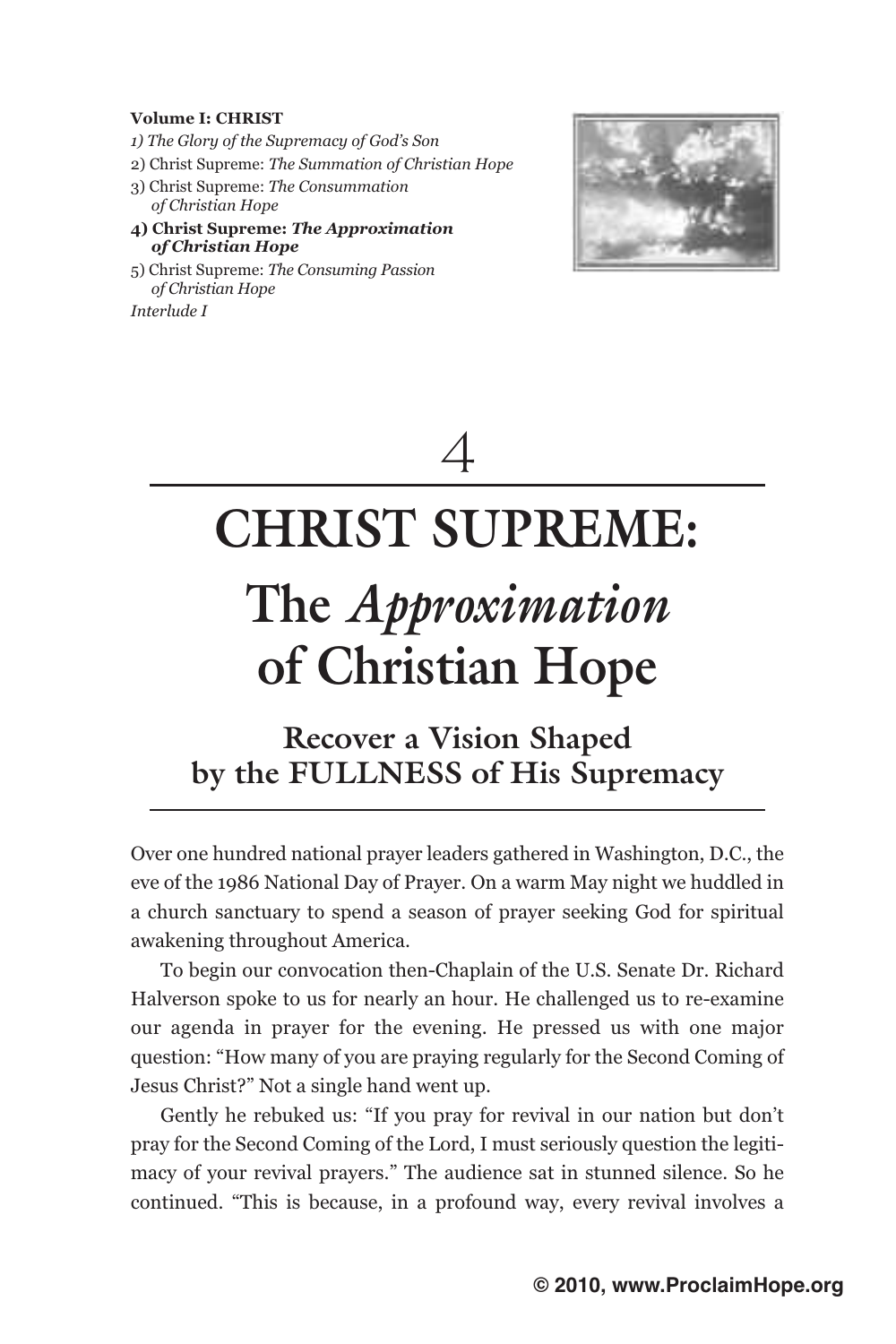*coming* of Christ to His Church. In revival, as Scripture frequently documents, God shows up among His people to reveal to them more of His power and glory. In the final analysis *that's* what revives them.

"Now I wonder … " he said as he paused to survey us over his wirerimmed glasses. "How can we ask for God to fill us with a fresh sense of Christ's presence in revival and not, in the same breath, intercede just as earnestly for Christ's Kingdom to be manifested in its totality before the entire universe?"

He concluded his exhortation sounding this caution: "Only those who are regularly praying and looking for the *ultimate* Day of Glory will ever be able to sustain the necessary hope and resolve to keep praying for Christ to be glorified *today* by anything like a national revival."

The next morning as we met on Capitol Hill to intercede for America, I can assure you our requests took a decidedly new — and bolder — direction.

This respected Christian statesman had called us back to another awesome truth about the supremacy of Christ: He is not only the *summation* and *consummation* of Christian hope, but He is also the source of profound *approximations* of that hope poured out on His Church every day, in a host of ways this chapter will uncover. Among those blessings is one we sometimes call a "spiritual awakening". Whether with a congregation or a whole nation, every God-given revival is a *foretaste* of the "Final Revival", the one awaiting us at the very moment Christ openly returns to reign.

Halverson's perspective on prayer reminded me of other stirring words from the pen of the  $17<sup>th</sup>$  century Scottish reformer, Samuel Rutherford. After years of persecution and imprisonment for preaching Christ's supremacy, he wrote from a jail cell that he still found it necessary to pray one major request for himself every day: *"Lord Jesus, come and conquer me!"* What did he mean by this?

Throughout his lifelong mission Rutherford knew one thing remained necessary for him to survive and thrive: He had to experience personal renewal in a manner similar to how Christ's kingship would one day renew all things. The magnitude of sacrifices this cleric had to make for his Scottish people demanded that Christ's supremacy constantly dominate his life. The reformer needed to be subdued daily to Christ Himself conquered, as he put it  $-$  in a manner reflective of how His Lord would conquer the universe at the Resurrection, the Day when Rutherford's own ministry would finally reach its Grand and Glorious Conclusion.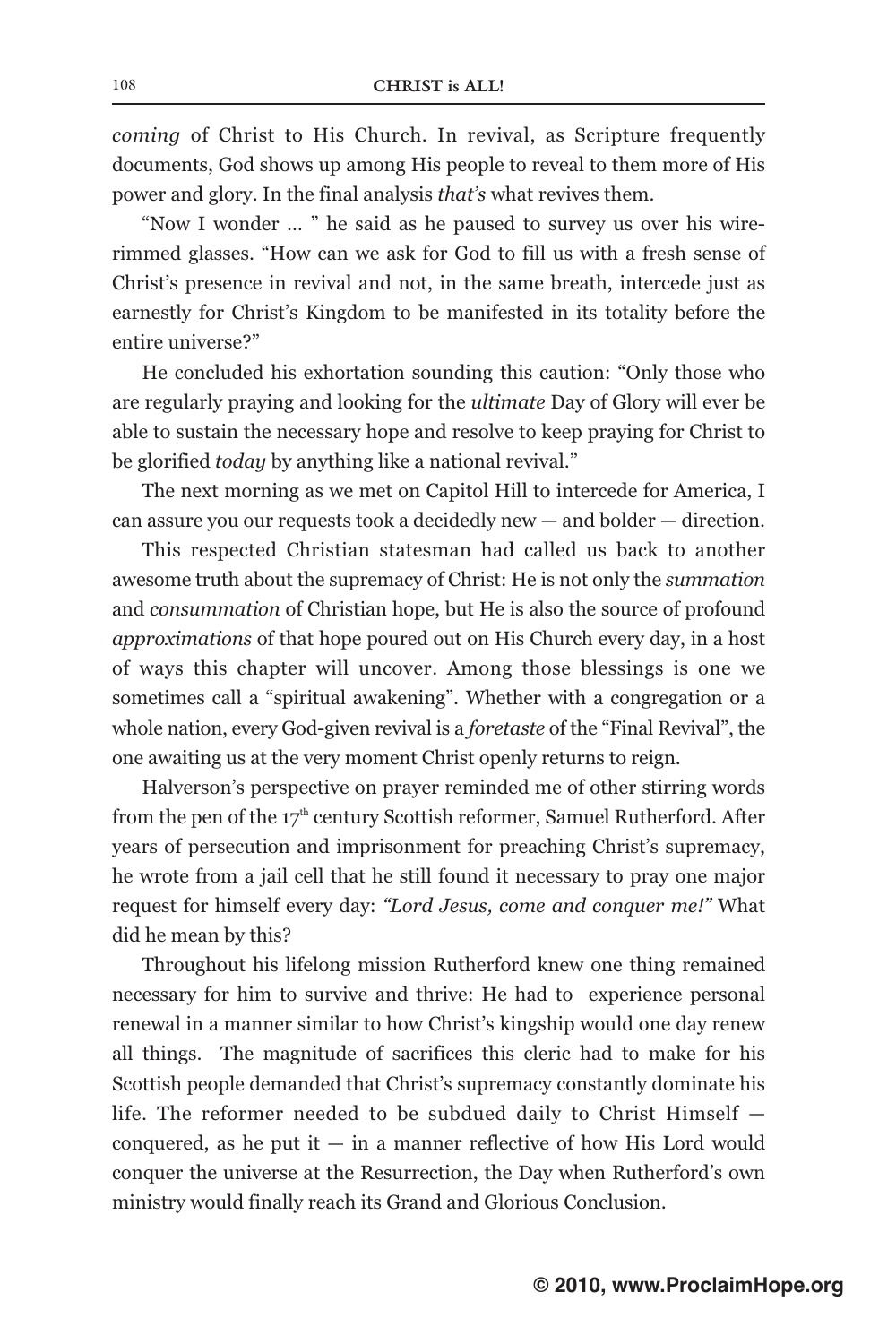Similar approximations await all who follow our Sovereign Savior. Rutherford's prayer must be answered for every believer. That experience should become a way of life! Paul models this when he writes: "I want to know Christ and the power of His resurrection.... and so somehow, to attain to the resurrection from the dead.... I press on to take hold of that for which Christ Jesus took hold of me.... Straining toward what is ahead, I press on toward the goal to win the prize for which God has called me heavenward in Christ Jesus.… And we eagerly await a Savior from there, the Lord Jesus Christ, who, by the power that enables Him to bring everything under His control, will transform our lowly bodies…." (Phil. 3).

Understanding what these approximations look like provides Christian discipleship its most dramatic dimensions. It also improves our ability to confront and cure any crisis of supremacy. It can empower us, like it did Rutherford's reformation movement, to carry out a Campaign of Hope for our own generation. So, let's investigate how Christ activates within His Church approximations of the Final Displays of His supremacy. These include:

- **• A New Creation:The approximation of the consummate decree.**
- **• The Holy Spirit:The approximation of the consummate life.**
- **• The Church:The approximation of the consummate community.**
- **• World Mission:The approximation of the consummate triumph.**
- **• Revival:The approximation of the consummate awakening.**
- **• SpiritualWarfare:The approximation of the consummate battle.**

We'll conclude the survey by looking at some ways His ultimate glory could transform the street where you live *today.*

## **The FULLNESS of His Supremacy** *(Malachi 3:1-5, 16 - 4:3)*

What's it like to spend an hour bird-watching with binoculars in hand? High-powered lenses allow an often unexplored world to open up magically. A blazing red cardinal sitting on top of a tall oak can seem so near to you.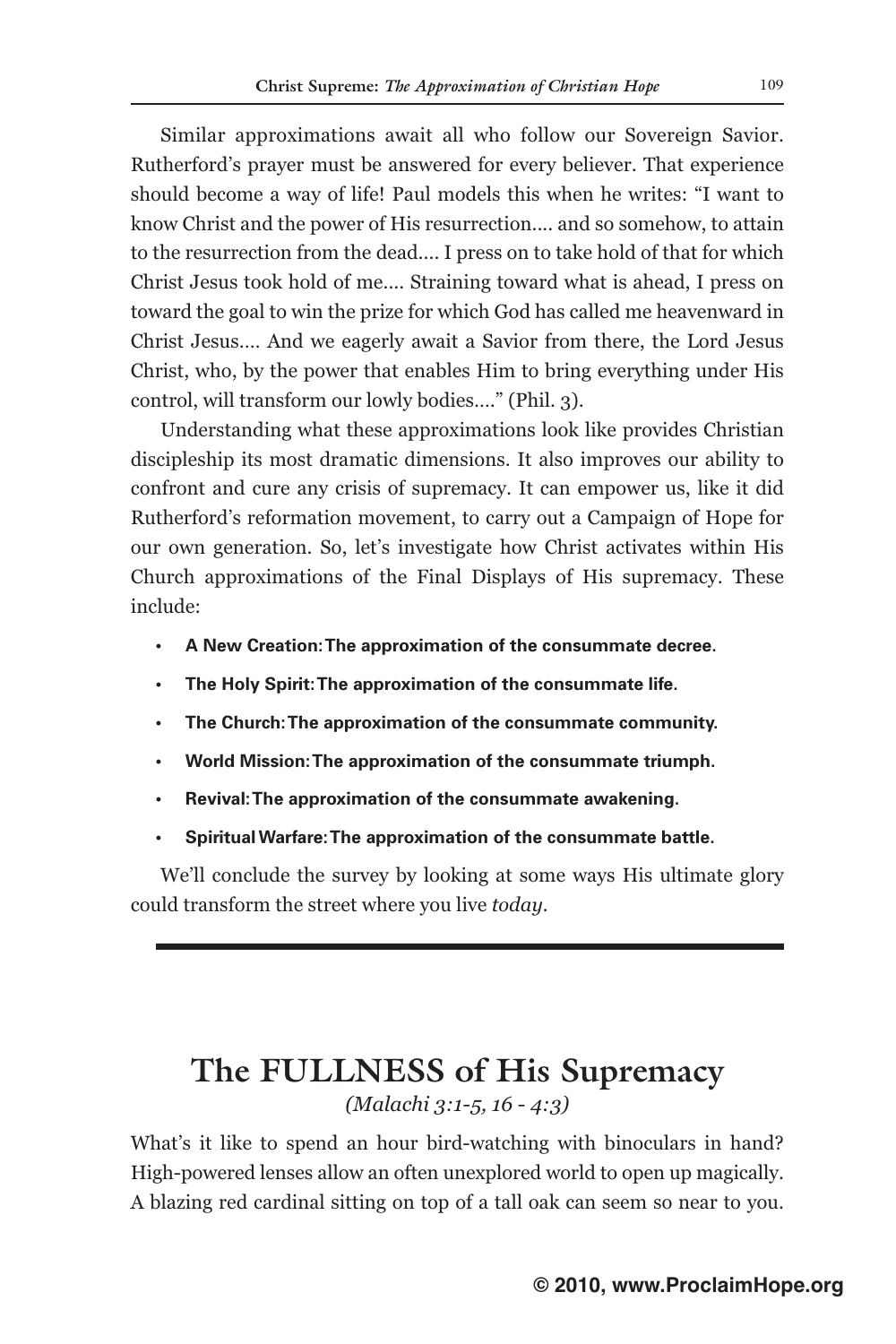You feel as though you could reach out and touch it. Binoculars allow you to watch its every move, even the ruffling of its feathers as it warbles its distinctive song. Though perched on the tip of a tree, the bird seems to be right on the branch next to you.

In the same sense, in our union with Christ we inherit more than just *future* ages of unceasing blessings. Like professional field glasses, Christ brings that future *near* to us. He magnifies it for us as He dwells among us. By virtue of who He is as Lord, He makes even our ultimate destiny  $-$  the Consummation — very *present* to us. By walking with Him daily we can experience the eternal dynamics of a Kingdom that is not yet fulfilled. Not only does God's Son grant us eternal life after death, but He also brings us into eternal life *before* death (Jn. 17:3). There's a *fullness* in Christ's reign meant for God's people to experience every day we breathe  $-$  a fullness derived from a supremacy that will transform everything on the Last Day.

### **THINK WITH ME … Why should Christ's supremacy feel like the future invading the present?**

Have you ever had this happen to you? You're involved in a deeply meaningful time of prayer. Suddenly your heart swells with confidence about the results. It seems like God is about to act any moment. You "feel" as if the answers are already in hand. It's as good as done, you think! What triggers this unique experience? Here's what I think: The presence of Christ, tangibly touching us in a prayer meeting, reassures us that who He is, at the End of All Things, *is* the answer to all our prayers. As we draw near to Jesus in prayer we experience His promise: "Whatever you ask for in prayer, believe that you have received it, and it *will* be yours" (Mk. 11). The Spirit's witness of the glorious greatness of God's Son reassures us that, whether now or later, our prayers will be answered in such a way that there will be no disappointment with the outcome.

To be sure, *quantitatively* speaking we can never receive the full measure of answered prayers. That requires the Consummation. *Qualitatively* speaking, however, God intends for the Consummation to be a part of our daily walk with Christ, both in our prayers as well as in every other facet of discipleship. The glory of the Age-to-Come resides in Him. He resides in us. Therefore, all we could ever hope for is already *Christologically* near, we might say, even if *chronologically* it may not yet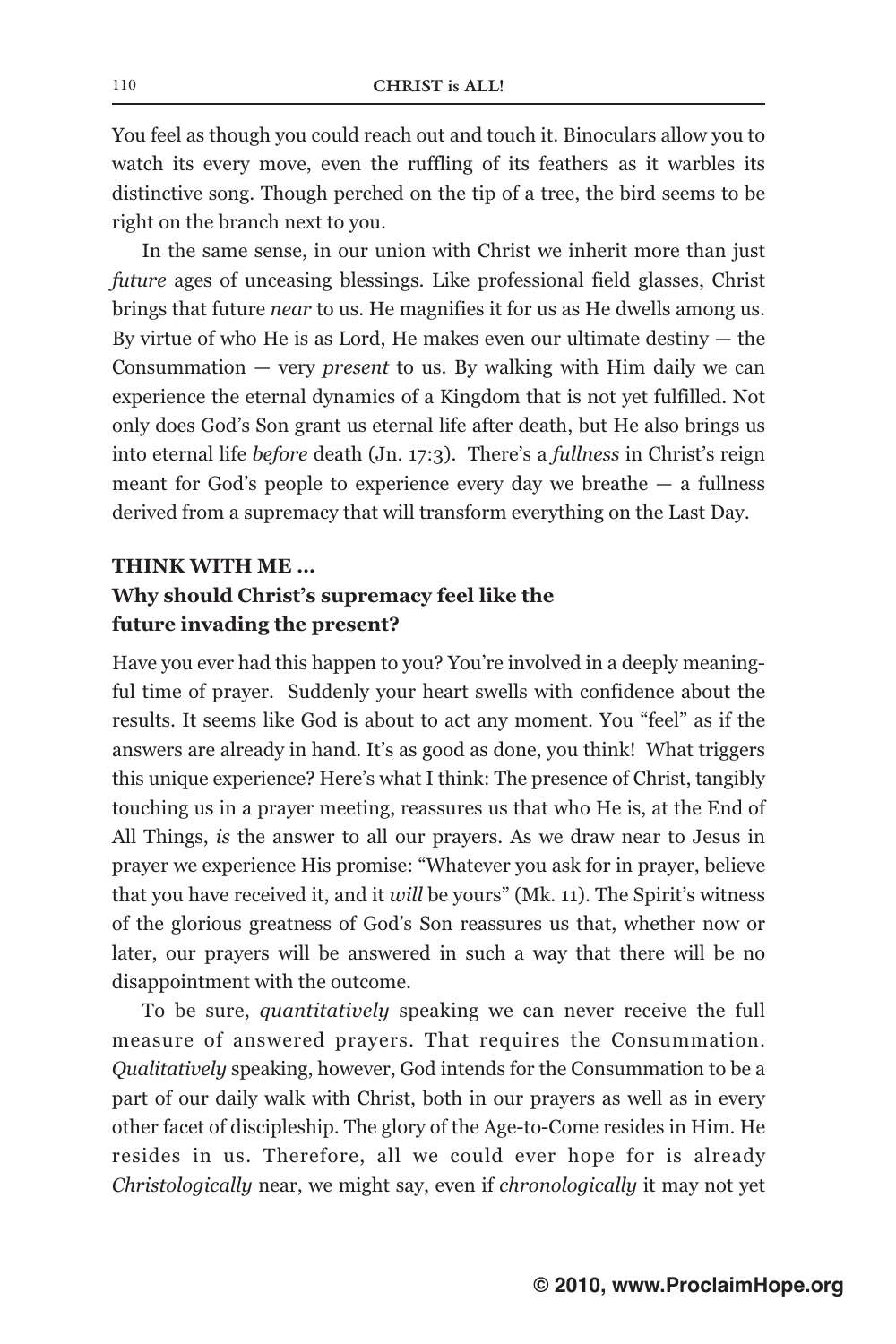be near. In principle then, as Lord of all Christ makes Eternity *accessible* to us every moment.

That's why I like the phrase "approximations of the Consummation". Our Lord wants to give us foretastes of greater things ahead. He is (in the words of Steve Hawthorne) both *present* and *presiding* as King among His people right now. He is ready to share the *fullness* of His lordship with us right now.

We must never forget within every congregation on planet earth of 20 members or 20,000: The Lord Jesus is fully there. Not just a part of Him but ALL of Him. And He is supremely able, willing and ready to show us new facets of His reign each day. Therefore, just as He alone must culminate all of God's promises at the End, even so He alone can (and will) give us multiple *intermediate* experiences of those promises now.

Of course, approximations are still only that *approximations*. They are not the ultimate reality for which we wait. Nor can foretastes of Eternity be compared with the glory that shall be revealed when Christ returns (Rom. 8 and 1 Jn. 3). Still, again and again God is willing to invade His frail, fickle, frequently frustrated people to re-awaken them once more to their destiny. He wants to unleash in us fresh works of Christ's Kingdom in a manner reflective of what, before long, His Everlasting Reign will unveil.

St. Catherine of Siena said it well: "All the way to heaven is heaven!" No matter how one interprets Biblical references to the Millennium (Christ's 1000-year reign as described in Rev. 20), we can all agree with this: To significant degrees

#### QUOTABLE QUOTE

**Martha said, "Master, if you had been here, my brother wouldn't have died. Even now I know that whatever you ask God he will give you." Jesus said, "Your brother will be raised up.…You don't have to wait for the End. I am, right now, Resurrection and Life.The one who believes in me, even though he or she dies, will live. And everyone who lives believing in me does not ultimately die at all. Do you believe this?" "Yes, Master, all along I have believed that you are the Messiah, the Son of God, who comes into the world."**

(JOHN 11 —THE MESSAGE)

an echo of Millennium-type blessings should resound within hearts and churches, here and now, because the Master of the Millennium dwells within us here and now. Scripture encourages us to sustain an attitude of constant watchfulness — not just for the Consummation but for approximations of the Consummation. Daily we are invited to anticipate increasing evidences of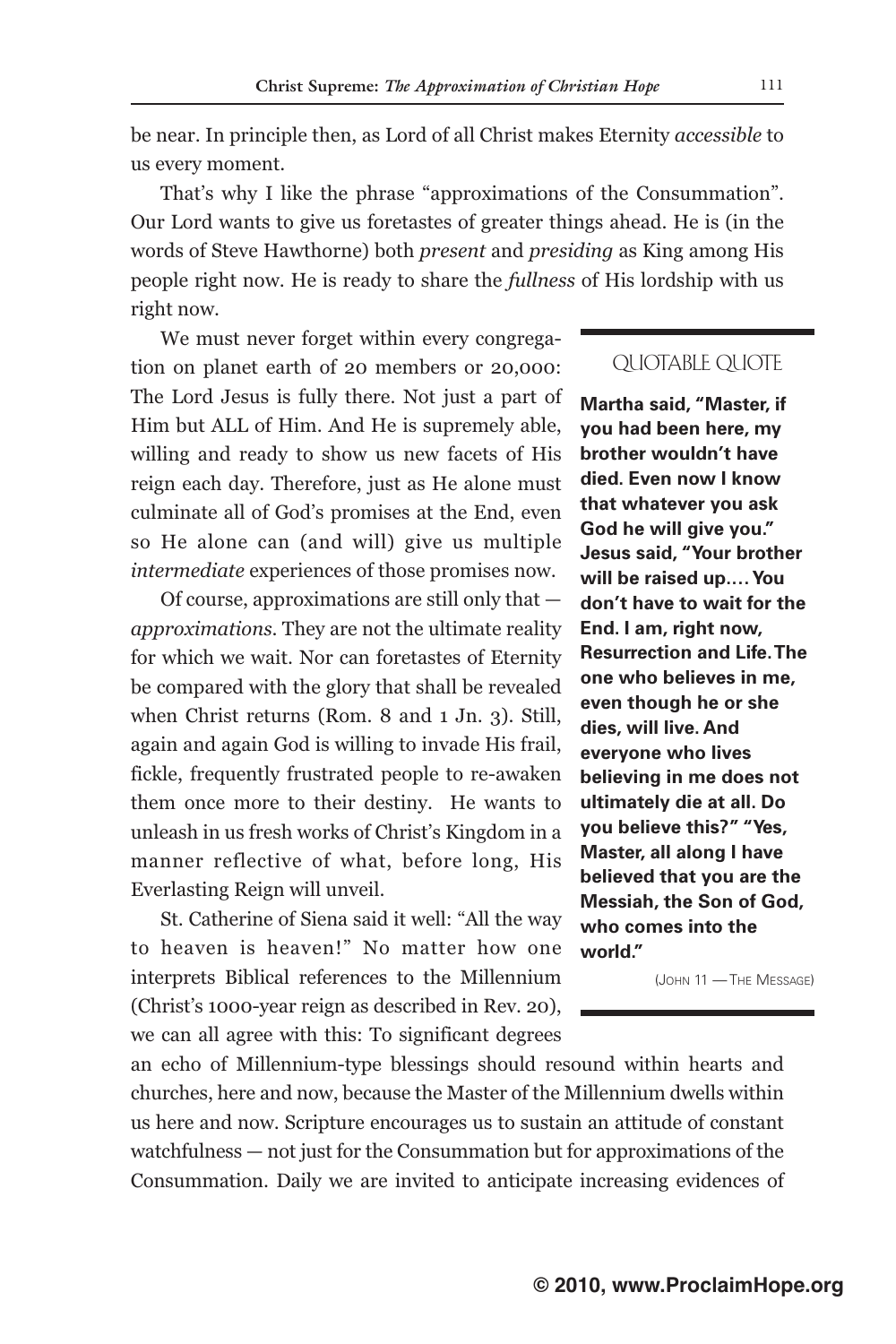Christ's supremacy among us. Daily we may look for His rule above to enrich our routines below. Daily we may expect to receive *fullness* of life from His Throne, drawing upon the quality of existence that will soon be ours when we are "revealed with Him in glory" (Col. 3). What could be more exciting than this? As we saw in chapter 3, the One who dwells among us is Himself the "presence of that future". He is our "preview of coming attractions".

As a major step toward confronting and curing the crisis of supremacy then, let's dig into six key approximations each of which magnifies the fullness of Christ's reign in the Church today. Each is also a foretaste of the Day when all promises are consummated in Him as Lord.

## **1. A New Creation: Approximations of the Consummate** *Decree (Titus 2:11-14; 3:4-7)*

It's a curious thing. Throughout the book of Revelation each one of God's decisive judgments explodes onto the world scene amid hymns, doxologies and acts of worship. Singing and supremacy surface together. Believers, however, are invited into similar celebrations *every day.* That's because in union with the Son we have already passed through the Final Judgment. Already we stand victorious on the other side of His Reign of Fire. How did this happen?

### **THINK WITH ME … How has God applied the future to our relationship with Christ today?**

Despite the dramatic increase in life expectancy over the past one hundred years, no one has yet made claims to immortality — except One. Nonetheless, people in every culture continue to seek it. Some have their bodies frozen at death, ready to be reactivated when a cure for mortality is found. Others grasp for a place in eternity through mystical convergences with a Higher Power.

But to Christians Romans 5 declares that "just as sin reigned in death, so also grace might reign through righteousness, to bring eternal life, through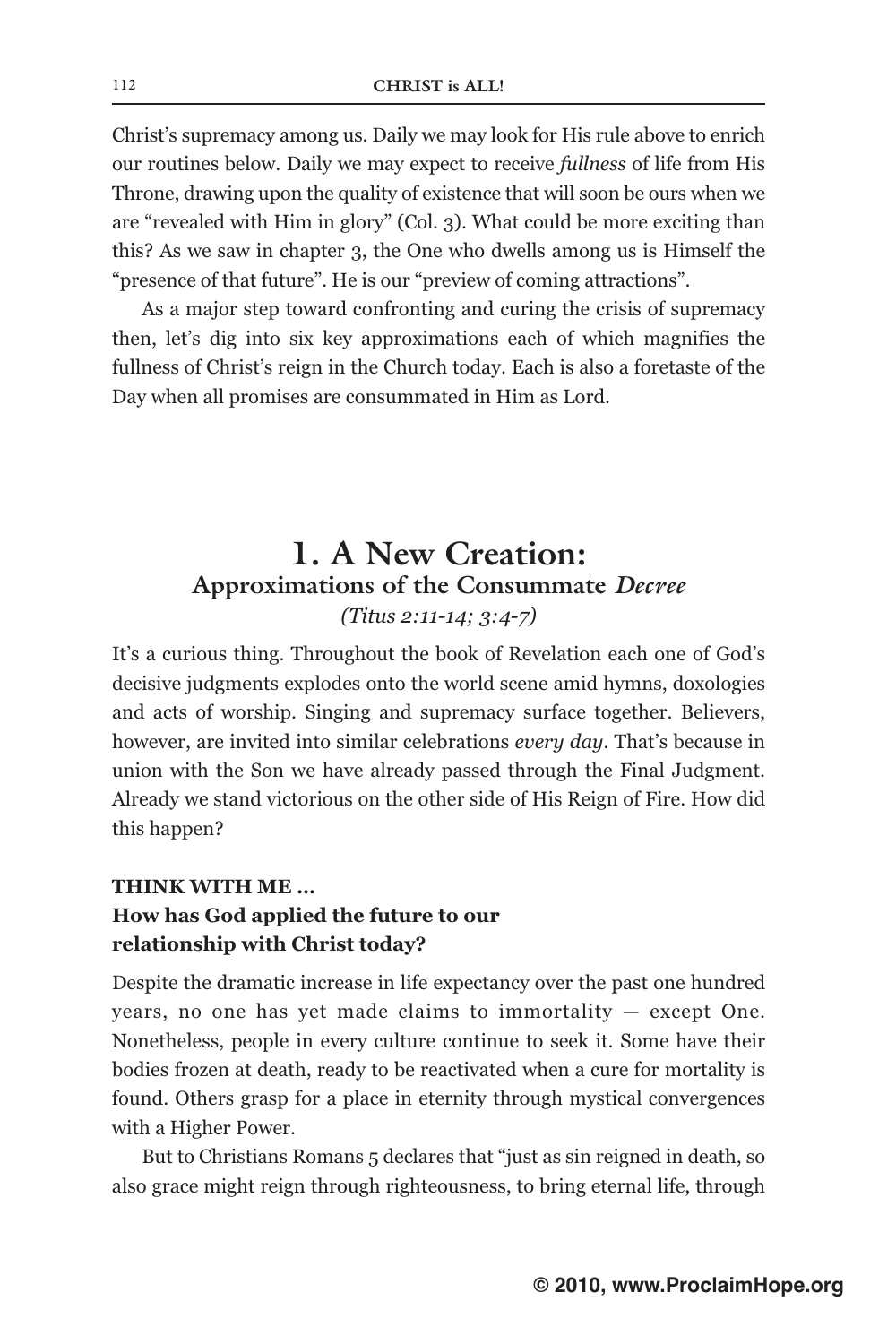Jesus Christ our Lord" (vs. 20-21), meaning that even in this world believers are declared "immortal" and called to live like it! Throughout the New Testament Christians are identified as those currently dead, alive and

ascended with Christ (Rom. 6; Eph. 2; Col. 3). It is as if we were already transported to the time of the Consummation, strolling through the New Jerusalem.

Something unusual has happened. It has to do with the *positioning* of believers before the Consummation. Surrendered to our Sovereign, entering into an intimate union with Him, we have a solidarity with Him that replaces forever our identity with fallen Adam and his race. The Old Creation has been disqualified. God decrees we now have an exclusive identity with His Son, allowing the Father to label us as His *new creation* (Rom. 5 and 2 Cor. 5).

#### QUOTABLE QUOTE

**He picked us up and set us down in highest heaven in company with Jesus, our Messiah. Now God has us where he wants us, with all the time in this world and the next to shower grace and kindness upon us in Christ Jesus.... It's God's gift from start to finish!**

(EPHESIANS 2 —THE MESSAGE)

Christians aren't simply on a road to "the

sweet by-and-by". Instead, the Bible invites Christians to *reckon* themselves ascended into Heaven, serving Christ in the power of His Spirit as re-created beings. God invites us to *act as if* we currently stand on the other side of Judgment Day. Jesus assured believers they will never come into judgment because they have already passed from death to life (Jn. 5 with 1 Jn. 3).

The moment I was born again (as a freshman in college) God decreed me to be eternally alive. *Christ's* future has become *my* future. The Father was free, in His justice, to treat me as if I were already raised and reigning in the Consummation. This was His *consummate decree.* As far as He was concerned, from that moment (and even long before that moment) I was not only foreknown, called and justified, but also glorified (Rom. 8). All of it was as good as done.

If I may borrow Luther's words: God created a "happy exchange". This placed me, in His eyes, within the Consummation drama as *if* it was unfolding here and now. This exchange transpired when Christ took upon Himself who I was in my sin and bestowed on me who He is in His righteousness. In response to the Gospel I was united to Christ by faith as both Savior and final Judge-of-all. Heaven's Supreme Court decreed that everything Christ is and has — as well as everything He experienced by His own death, burial,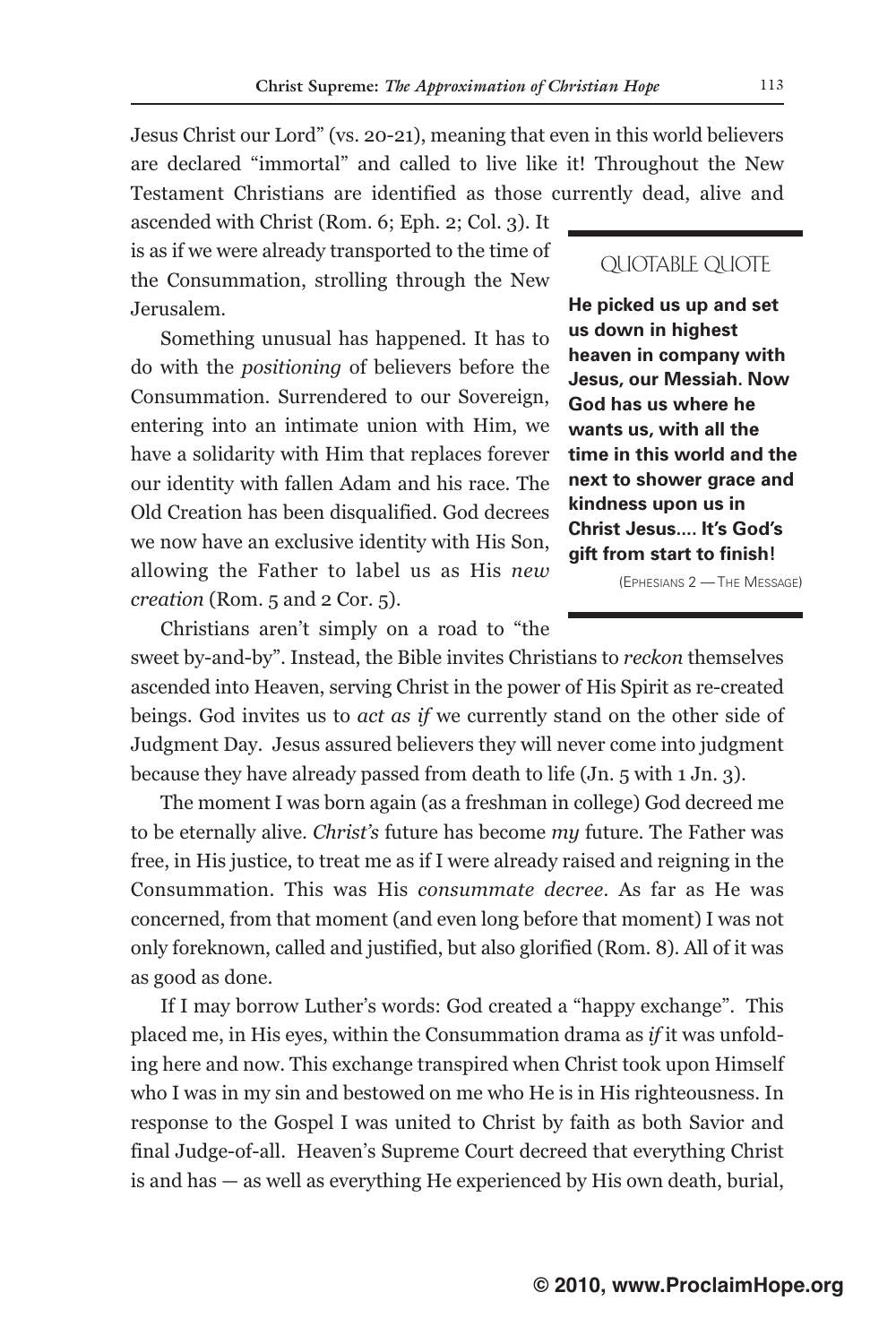resurrection and ascension — was now transferred to me. From that hour the Father has treated me *as if* Christ is me and I am Christ.

Separated from Him eternally, dead to God in my sin, at one time I faced no other prospect but dreadful wrath. It rendered me hopeless. Only if *someone else* could bring me alive from the dead setting me free from the charges against me, could I ever hope to see my precarious condition reversed. No religion, no philosophy, no moral resolutions of my own could ever avail.

Then one day the Gospel came. I believed. Immediately from God's perspective I was raised with His Son from the dead. My destination became identical with His. God reckoned me to be crucified two thousand years ago with Jesus, at the very time He bore the judgment for my sin (and for all sin) on Calvary. The judgment my Lord experienced became *my* primary judgment, too.

Since I am permanently abiding in Him (Jn. 15), I can be disqualified only if Christ Himself could ever be disqualified from full participation in the Age-to-Come (which will never happen). There is no future judgment that will ever expel me from the glories of the New Jerusalem. In the most profound sense, my "day in court" has passed. The Cross was it. The Cross was final. The Cross put behind me the life-threatening consequences of my incalculable rebellions against the Almighty One.

Long before a New Heaven and Earth ever takes center stage, God has already decreed that I may walk before Him *as if* I were Christ Himself, and thus *as if* I were a fully resurrected inhabitant of eternity. Therefore, at no time should I ever be surprised that my life in Christ incorporates many other kinds of "approximations" of the impending Regeneration of the universe. Such foretastes may be preliminary, but they are substantial. They create genuine experiences of what it will be like when His supremacy has final sway.

Space will not allow us to explore key doctrines emphasized in Scripture (and by Christian theologians of all persuasions) that describe various dimensions of participation in this consummate decree of God.

Maybe you've heard some of the concepts, such as:

- Justification
- Propitiation
- Acquittal • Remission
- Reconciliation • Forgiveness
- Redemption • Adoption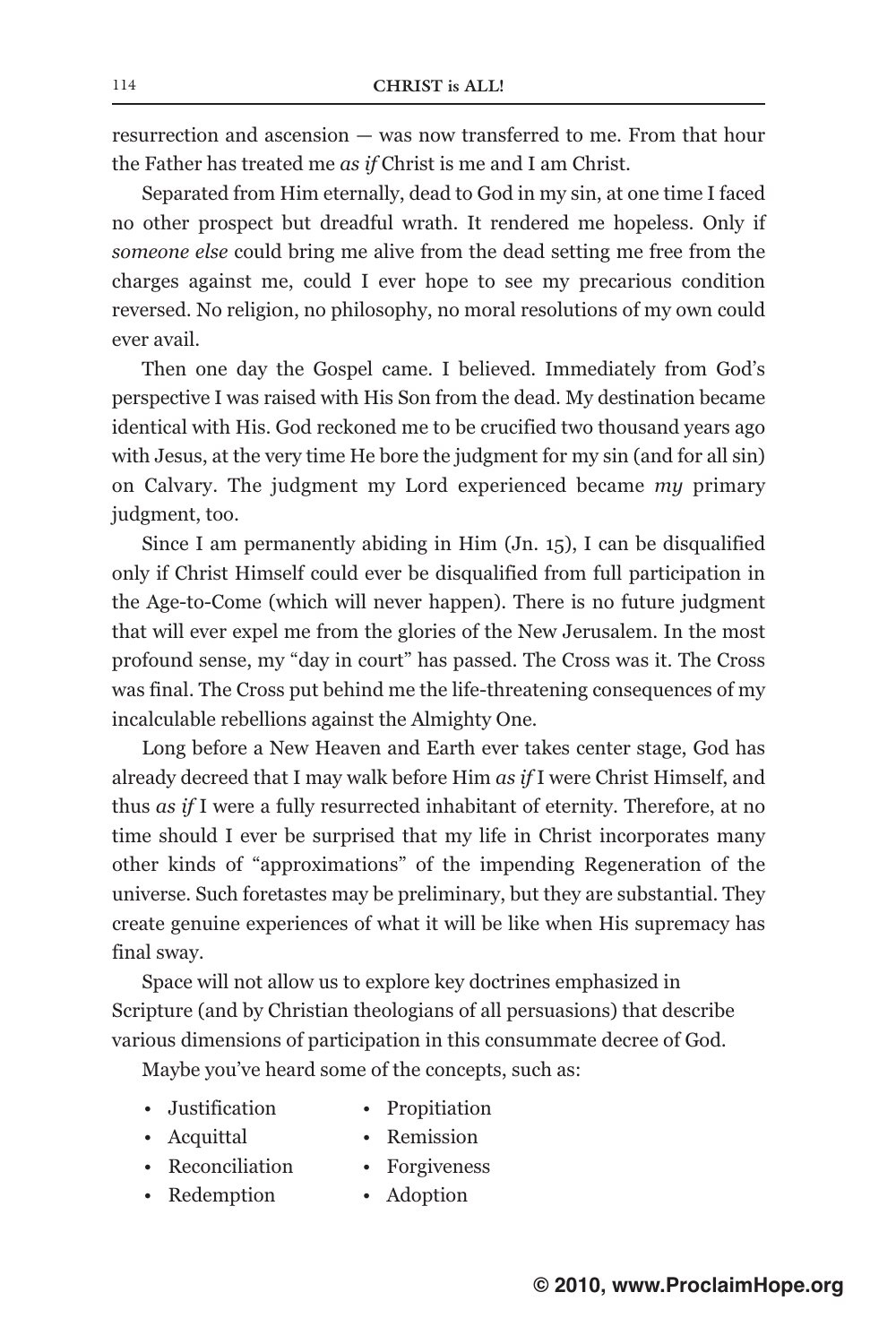Lumped together, these terms constitute two great realities about our hope in Christ. They speak about our *destiny* in Christ. They speak about our *identity* in Christ. Consider:

*Destiny* refers to our future. One day soon we will stand vindicated with absolute confidence before a just and holy God. When the Consummation breaks upon us, we will face it unafraid, alive with every promise in Jesus, because *our* final judgment climaxed at the Cross long ago (Jude 1). That's our destination under His consummate decree. This is one expression of Christ's supremacy in our lives.

*Identity,* on the other hand, has to do with our current status before God's Throne. As we've just seen, believers can live as if the Day of Judgment had come and gone. Our sins have not simply been disregarded for the moment. They have been permanently eliminated by the blood of Jesus. God's wrath for us fell on Him instead. Because we abide in Him, from the moment of salvation forward God decrees us newly created. We provide a preview of how He will renovate creation at the Second Coming (Rev. 21). Now, all *we* need to do is take the initiative to reckon (decree) for ourselves what God proclaims (decrees) about us (Rom. 6). This, too, expresses how Christ's supremacy touches us everyday.

### **THINK WITH ME … What does the word "justification" tell us about the fullness of Christ's supremacy?**

Let's use one of the more technical words listed above, *justification*, as one example. Theologians call justification a "forensic" work of God. This means that by divine *decree* (as described in His Word) God has thrust His decisions about our final fate into the present. He declares Himself fully satisfied with who we are in Jesus. He accepts us point blank as His own children.

Biblically speaking, the idea of being justified has always included the sense that God treats me *"just as if I'd"* [justified] already entered into the Consummation. To my utter amazement, Scripture teaches that the Father declares I have an intimate relationship with Him, right now, that mirrors what His eternal Son has enjoyed with Him from ages past and will enjoy for ages to come. This moment, He assures me unlimited, unhindered access into everything Christ has for me. On more than one level I can start enjoying many blessings of the Kingdom-That-Waits-To-Appear.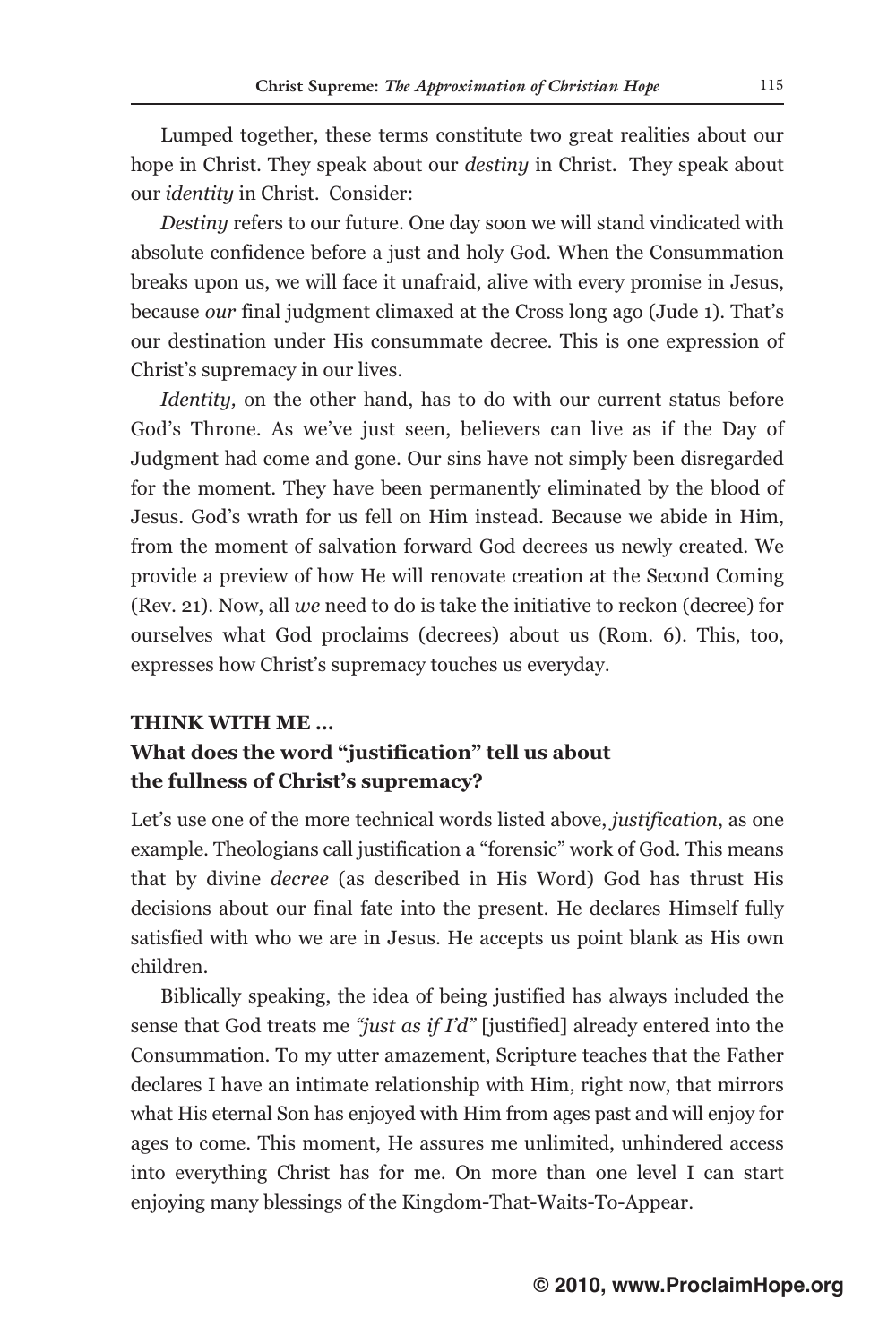#### QUOTABLE QUOTE

**In the same way that the Father raises the dead and creates life, so does the Son.The Son gives life to anyone he chooses. Neither he nor the Father shuts anyone out.The Father hands all authority to judge over to the Son so that the Son will be honored equally with the Father. Anyone here who believes what I'm saying right now and aligns himself with the Father, and has in fact put me in charge, has at this very moment the real, lasting light and is no longer condemned to be an outsider.This person has taken a giant step from the world of the dead to the world of the living. It's urgent that you get this right:The time has arrived — I mean right now! when dead men and women will hear the voice of the Son of God and hearing, will come to life.**

(JOHN 5 —THE MESSAGE)

As Paul shows us in 1 Corinthians 1, we are not simply made wise or righteous or holy through Christ. Rather, Christ has been made *for us* all the wisdom, and righteousness, and holiness we will ever need. That means we do not just take His *help* for where we have failed. Rather, we take *Him* and all that He brings with Him. He encompasses the everlasting favor of God toward us. In Him the Father forgives our sins, sets aside His wrath and treats us brand new.

So it follows: *Justified*, I can rightfully claim to be liberated from all fear toward the Righteous Sovereign, released to start life all over again before His face. *Justified*, I can act as if there never was a reason for His holy fury, at least where I'm concerned. *Justified*, I am as fully vindicated as Christ was the day God raised Him from the dead. *Justified*, I remain accepted before the Judge of the universe forever because of my unassailable union with the Judge's Son with Who He is and with all He inherits. *Justified*, I've become partaker of His holy nature (2 Pet. 1). This includes being incorporated into a people born again by His Spirit (Jn. 3). All of this is an *approximation* of the Consummation.

When the Last Day finally arrives with unquenchable fire for unrepentant sinners, it will be discovered that long ago Christians passed through the same examination. It happened when by faith we were decreed to have been crucified and buried with Christ, and then raised and ascended with Him. Our life in coming ages

will essentially be the same life God invites believers to share in right now. At both points in time *the sum total of existence takes its cue from the person of our Savior, supremely sufficient for all the saints, "world without end".* With Him as my hope the Father treats me "just as if I'd" exited the tomb and was currently walking the streets of gold! Talk about experiencing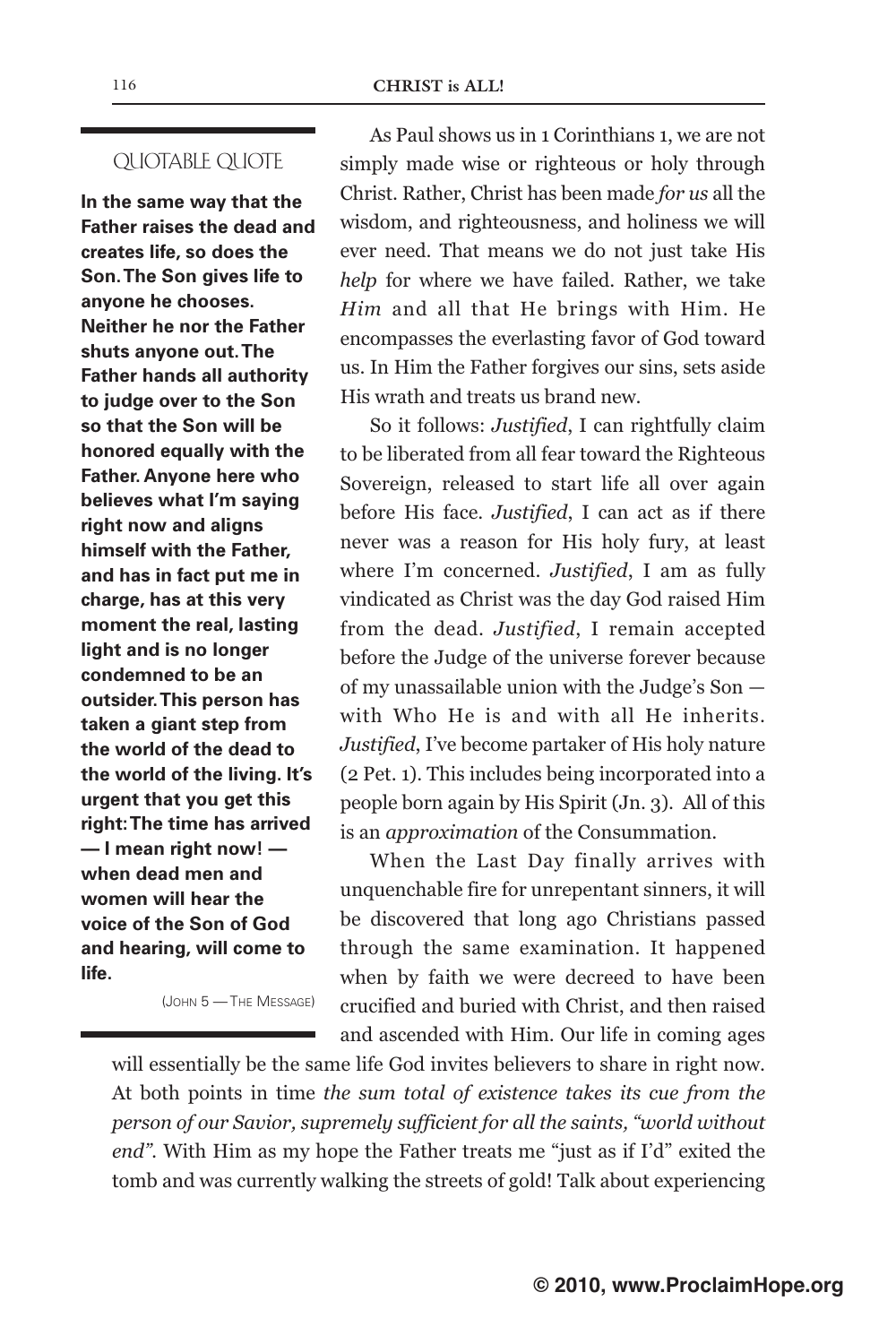the fullness of His supremacy!

Oxford University theologian and author Alister McGrath puts it concisely for us when he concludes: "Justification language appears in Paul with reference to both the inauguration of the life of faith and also its final consummation. It anticipates the verdict of the final judgment, declaring in advance the verdict of ultimate acquittal. The believer's present justified experience is thus an anticipation, an advance participation of deliverance from the wrath to come, and an *assurance* in the present of the final eschatological verdict of acquittal" (Rom. 5:9-10).

That's a mouthful! But it deserves careful reflection. Are you a follower of Jesus? Is your hope in Him based on His supremacy over all things? Then McGrath is talking about *you*. He's describing one facet of the fullness of life that Christ's reign guarantees to you *today*.

## **2. The Holy Spirit: Approximations of the Consummate** *Life (2 Corinthians 4:16-5:5)*

In his *New York Times* best-seller *The Power of Now: A Guide to Spiritual Enlightenment* Eckhart Tolle laid out for his readers a Zen-style message on achieving happiness. It comes about, he claims, by how one chooses to focus on the present, and only on the present. "In *The Now,* in the absence of time, all your problems dissolve," he wrote in a book that sold over a million copies. Claiming one can free oneself from the mind, and thus from one's most persistent fears, he offers his personal pilgrimage as proof, reviewing how he had used his "Now Therapy" to escape suicidal depression and achieve a breakthrough into what he called soul-centered bliss.

I'm pleased to announce that the Lord Jesus Christ offers a much more potent antidote to anxiety and despair! He provides the "power of *hope*", which means the power of the *future* brought into the "now". Biblically speaking, this distills down to the power of a *Person* who dwells within a Christian's very being: the Holy Spirit. The contrast between the ways of guru Tolle and the Spirit of God could not be greater.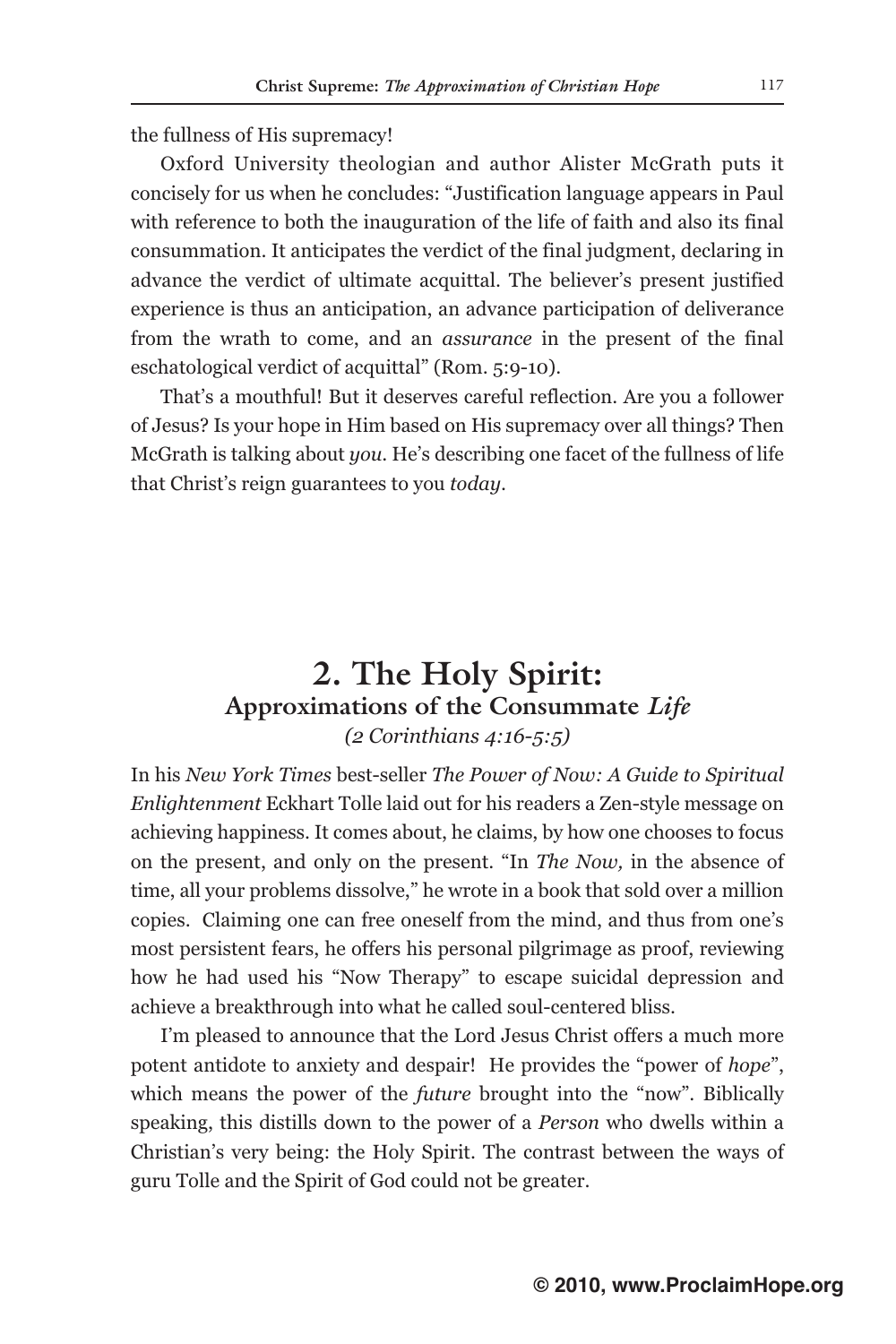#### **THINK WITH ME …**

#### **In what sense does the Spirit provide us the power of the future?**

As Scripture teaches, the Holy Spirit unites us with our Sovereign (an intimacy without parallel  $-1$  Cor. 6), enabling us to take up residence within the totality of who Jesus is. Next He awakens our souls to more of the unsearchable riches found in Christ (Eph. 3), drawing us to embrace Him and enjoy Him wholeheartedly (Rom. 8). In fact, the greatest gift God's Spirit may impart to any believer is simply His sharing with us more of the Son and then teaching us how to receive Him better. He also sets our hearts aflame with Jesus' love for His people and for nations (Rom. 5), all of which flows out of our walking in the Spirit under the lordship of Jesus (Col. 2 with Gal. 6).

But that's not the finish. He also implants in us hope about greater things to come (Rom. 15). Just as the End can never be defined adequately apart from understanding the role of the third person of the Trinity, neither can the Spirit's mission in our lives right now be grasped without reference to the End. By the Spirit, the Father raised His Son from the dead and exalted Him on High (Rom. 8). By the Spirit, the Father sustains and spreads the impact of the Son's supremacy to the ends of the earth, to the end of time (Rev. 1, 4). By the Spirit, the Son activates His rule in the midst of the Church in ways that echo how He will do it for all ages to come (Acts 4-5). By the Spirit, God will faithfully deliver on every blessing promised to the heirs of eternal life (Acts 1, 2). The Spirit will be the Chief Architect  $-$  as well as the Defining Characteristic  $-$  of our very existence in the Age-to-Come. Even our resurrection bodies are called "spiritual bodies" in 1 Corinthians 15, meaning our whole being (body, soul, spirit) will eventually be animated and controlled by the Holy Spirit.

It should come as no surprise, then, that our life in Jesus right now is also defined Biblically as "life in the Spirit" (Rom. 8). The Holy Spirit "super-naturalizes" every aspect of our existence as Christians, doing so in ways that approximate how He will influence the entire universe when Christ returns.

When Scripture calls the physical body of a believer the "temple of the Holy Spirit" (1 Cor. 6), is there not the hint of something grand at work? Even before He reconstitutes Creation into a temple for the Lamb (Rev. 5, 21-22), the Spirit desires to make my piece of that universe — including my mortal dwelling — a "scale model" of what the finished product will look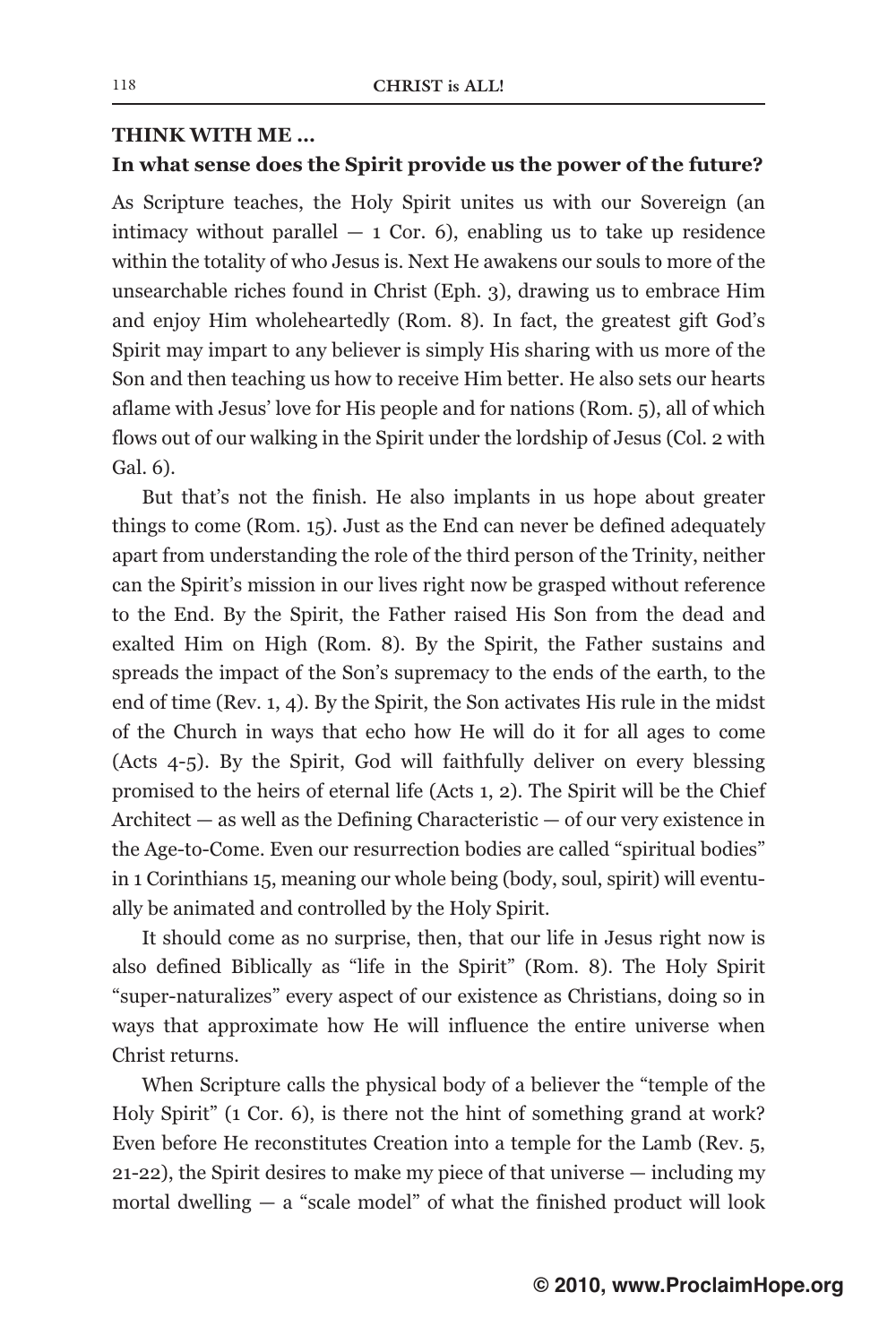like. He wants to approximate the eternal Holy of Holies wherever *I* am standing at this very moment. What a witness to Jesus as Lord!

In addition, the Bible describes the Spirit as the Father's deposit (or down payment). This guarantees that all He has promised about our future with His Son  $-$  which we're sampling even now  $-$  will come to pass in glory — beyond a doubt. Dwelling within my being, the Spirit is the pledge or firstfruits of the full inheritance stored up for me in Heaven (Eph. 1; 2 Cor. 1). He puts Eternity into my heart and then walks me victoriously right into it.

No wonder Biblical word pictures for the Consummation find parallels in what we're taught about the Spirit's ministry to believers today. Jesus set the example when He chose the prophecy about the Spirit's End-Time ministry in Isaiah 61 to be His inaugural address in Nazareth (Lk. 4). That morning before the synagogue He claimed to fulfill the text that read "the Spirit of the Lord is on me, because he has anointed me…." Every promise made in Isaiah actually foreshadowed the blessings of the Eternal Kingdom He had come to secure (as the whole  $61<sup>st</sup>$  chapter teaches):

- The anointing Spirit matches our poverty with God's riches.
- He sets free the spiritual captives among God's people.
- He confronts every kind of bondage to sin that cripples us.
- The Spirit opens our eyes to see more clearly God's glory.
- He lavishes upon us God's grace and peace in all circumstances.
- He opens up within us fountains of praise to God.

Now all of this stood among them because Jesus, full of the Spirit, stood among them. Ahead of the Climax, God's Anointing brought the fullness of the Son within reach of everyone that day.

### **THINK WITH ME … How does the filling of the Spirit connect us with Christ's supremacy?**

To be *filled* with the Spirit (Eph. 5), therefore, means that everything Christ is and offers dwells in us right now — not in reduced supply but in all of its *fullness* (Eph. 3). So much so that the Spirit's indwelling presence can be boiled down to one phrase: "*Christ* in you" (Rom. 8 and Col. 1). Even in the darkest moments the Spirit is powerfully at work unleashing fresh expres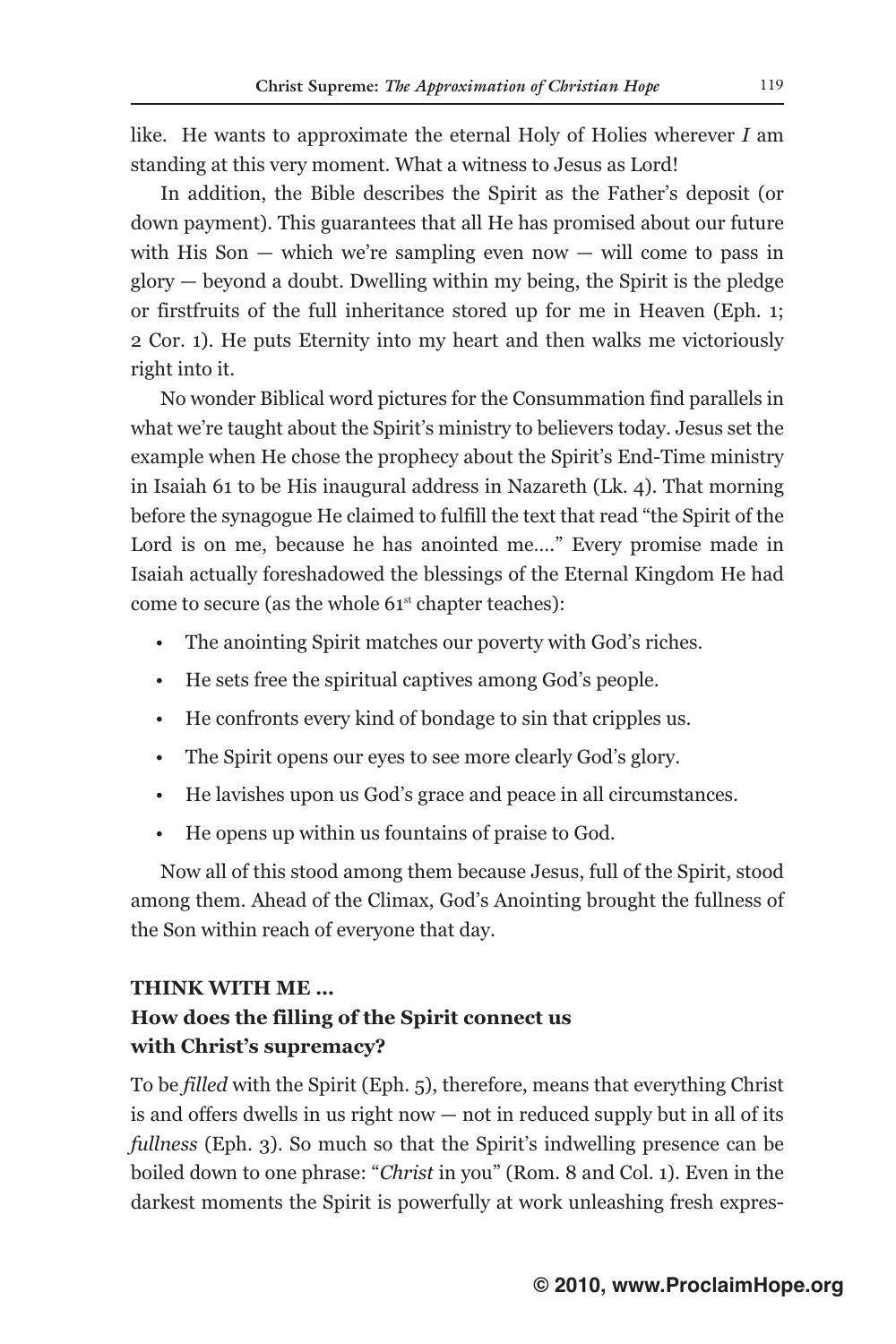sions of the bounty of God's promises to us in Jesus. The Church has not received "half" a Savior. Wherever the Spirit abides, ALL of Jesus abides.

Of course, at times we do not see His fullness manifested in every believer, or in every congregation — at least not the way we would like. But if we seek Him, remain open to Him, stay alert to His presence and remain ready to receive His work among us; if we offer ourselves daily to Him to live at the center of who Christ is, where Christ is headed, what Christ imparts and how Christ is blessed, then the Spirit will make the Kingdom our theme. He will pour into us greater measures of Christ's fullness than we ever dared to dream possible (Eph. 3).

Maybe a few metaphors would help to clarify this connection. The Spirit is like an *alarm clock,* awakening us to Christ and fuller dimensions of His supremacy. He's like a pair of *eyeglasses*, enabling us to see Christ more clearly for who He really is. Again, He is like a *cell phone,* keeping us in constant communication with the Lord of life.

He serves us like a *fan belt* serves a car! He brings the future within our reach, in a way reminiscent of how the belt links up the radiator fan with the engine, bringing the power of internal combustion to bear on six little blades. To use another car metaphor: Less like fog lights that help navigate dark, bumpy roads, the Spirit is more like a *sunrise*, casting rays of everlasting glory all over us right now, enabling us to boldly travel into the full daylight of God's Kingdom purposes.

Here's one other picture: The Holy Spirit provides more than just a stunning *playbill,* describing for us the plot of future productions and revealing things to come (Jn. 16 with Rev. 1). In addition, He transforms daily obedience to Christ into active roles in Kingdom dramas that involve us in *dress rehearsals* foreshadowing the Final Episode. You might see such rehearsals played out, for example, when a Christian congressman fights for tax relief for the poor, or when a Christian high school student tries to keep sexually pure in the face of intense peer pressure, or when a missionary in India helps a Hindu renounce idolatry to embrace Jesus as Lord.

With whatever metaphor I choose one ultimate truth stands out: The Spirit unites me with Christ in a way that is *qualitatively* the way I can expect to abide in Him forever. The Spirit does not simply engrave God's promises on my heart; instead, He engraves on my heart the *Promise-giver* Himself! He wants me to remain consumed with Christ as my one great passion. He is at work to deposit in me a faith in Jesus that stirs me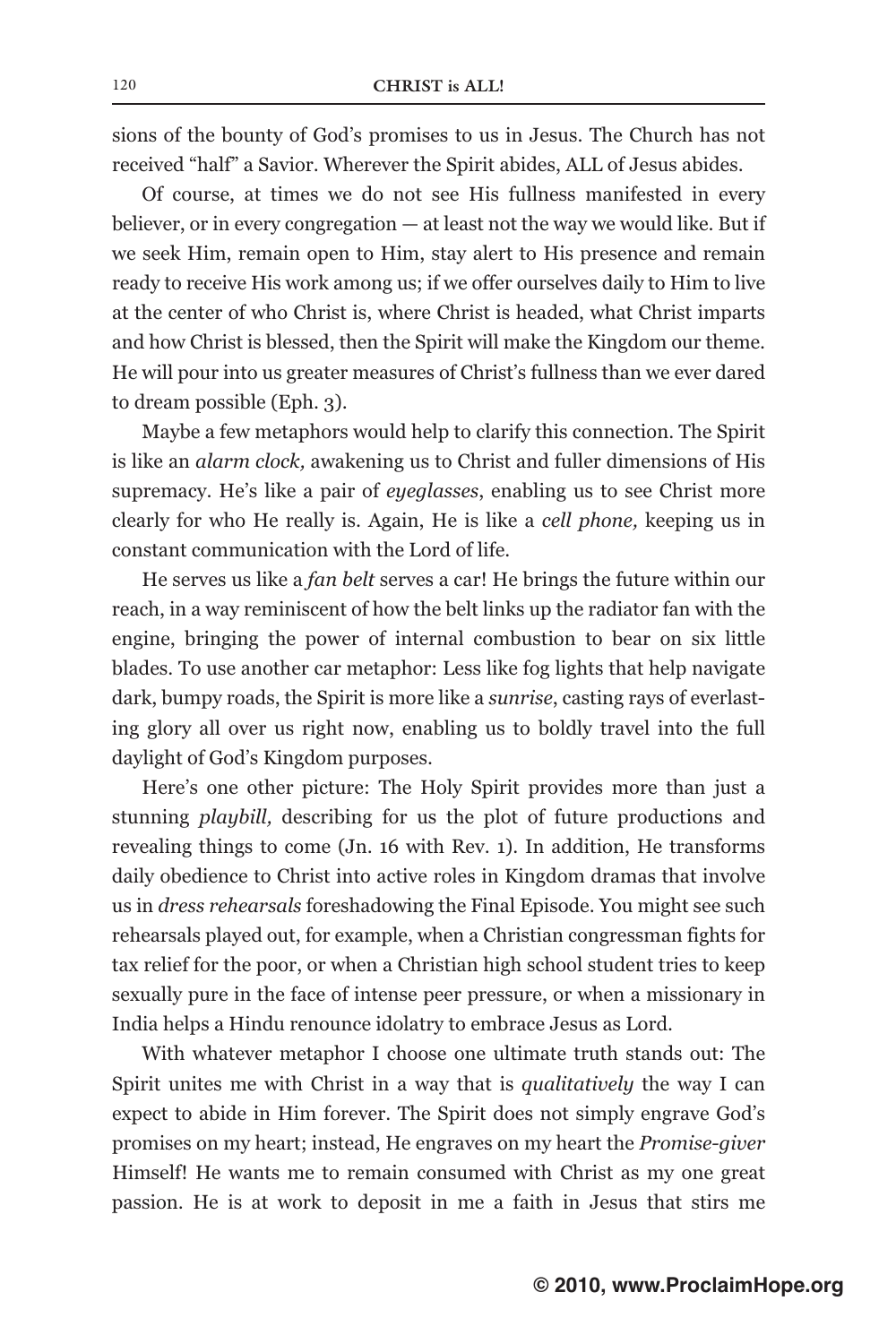regularly to seek the benefits His reign produces. (Such insights leap from Jesus' upper room teaching on the ministry of the Holy Spirit — see Jn. 14 and 16.)

From Pentecost forward the Spirit has continued His work of introducing believers to "the powers of the age to come" (Heb. 6), causing those powers to operate within us in ways reflective of Jesus' own extraordinary earthly ministry (Heb. 2). Just as the miracles of Jesus were signs to His audience of what God would grant them at the Culmination of History, so those same powers function in believers today as precursors of the same destiny.

Physical miracles might be viewed also as *symbols* of the radical transformation promised for all creation when Jesus comes back. Healings (whenever God chooses to grant them) provide us *samplings*, if you will, of the Day all things will be delivered from their bondage to decay (Rom. 8). The Spirit uses miracles to *advertise* the Consummation and keep our hearts yearning for the fullness of our Savior's reign. Heaven's temporal signs and wonders are meant to provide the Church *appetizers,* making us hungry for even more of Christ's glory up ahead.

#### **THINK WITH ME …**

### **How does the Spirit consecrate us for Christ's reign, both present and future?**

Despite His diverse ministries, the most comprehensive name Scripture gives Him is *Holy* Spirit. That's because at the deepest levels His mission is to impact the Church with Jesus' *holiness*.

One day, "the earth will be filled with the knowledge of the glory of the Lord as the waters cover the sea" (Habakkuk 2). In that day everything will be "Holy to the Lord" in heaven and earth (Isa. 6 with Rev. 4). Even so, the Spirit is concerned with sanctifying the saints ("the people who have been declared holy in Jesus") between now and then. It's a fulltime process. He's consecrating every true believer along three themes of holiness: from, unto and for. That is, He is separating us *from* sin, while separating us *unto* Christ, even as He is separating us *for* the purpose of glorifying Him forever.

To get the job done the Holy Spirit confronts and contests, in lives and churches, everything that falls short of Christ and His kingship. Just as He will do at the End, today the Spirit unleashes Christ's rule within every community of believers to refine them, purge them, reform them, revive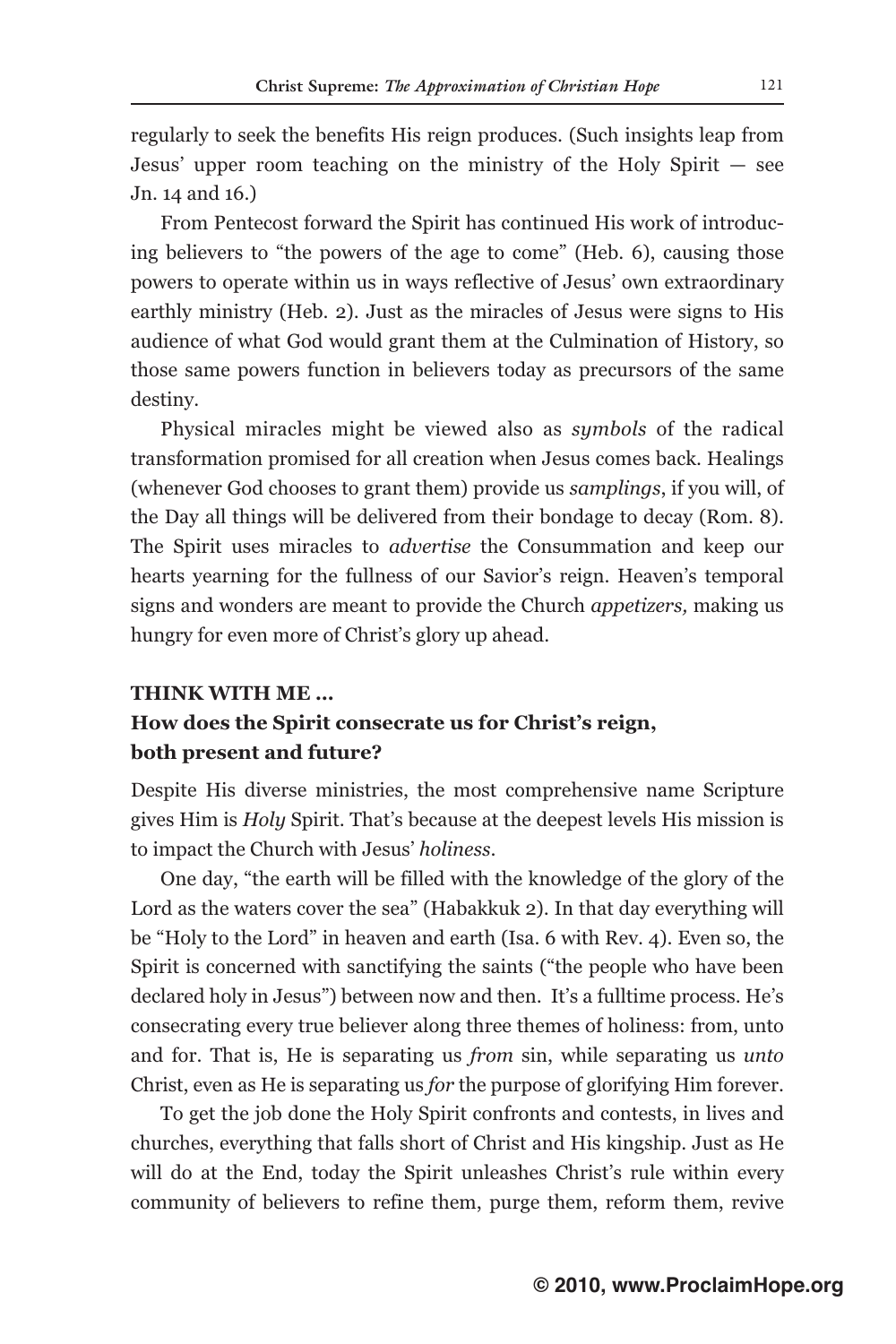them and empower them. He's the "fire" with which Jesus promised to baptize His people, incorporating them into one holy and happy society (Lk. 3 and Acts 1 with Rev. 4; also 1 Cor. 12).

### QUOTABLE QUOTE

**The created world itself can hardly wait for what's coming next. Everything in creation is being more or less held back.The joyful anticipation deepens. All around us we observe a pregnant creation. But it's not only around us; it's within US. The Spirit of God is arousing us within.We're also feeling the birth pangs.Waiting does not diminish us, any more than waiting diminishes a pregnant mother.We are enlarged in the waiting.**

(ROMANS 8 —THE MESSAGE)

His assignment involves more than simply helping us manage ungodly desires. Acting as our intercessor, helper, counselor and comforter (as Jesus spoke of Him), the Holy Spirit seeks to usher us *out of* anything that's incompatible with the Consummation, anything that would bring us shame when we stand before Christ at His appearing (1 Jn. 2). At the same time He intends to usher us *into* encounters with Christ reflective of what it will be like for us the Day we see Him face to face.

In the life of the Church, we might say, the Spirit provides an "interim" experience of how Christ's lordship will prevail in the Consummation. The Spirit imparts preliminary installments of God's pre-ordained plan to transform us into the image of His Son (Rom. 8). Paul tells us the Spirit transports us from glory to glory, in ever-unfolding engagements with the magnificence of the Son of God (2 Cor. 3). Holiness and supremacy visibly converge within

every saint as we become more thoroughly *Christ-like.* The Spirit's indwelling presence assures us that one day we will share a full measure of Christ-likeness.

The process is unceasing. The results are guaranteed. Reflecting on the intended impact of the Spirit's ministry, therefore, a good question for any Christian to keep in mind is this:

> *How does every longing, desire, ambition and passion the Spirit stirs up within me point me more fully toward Christ and enlarge my hope in Him as Lord of all?*

Helping you discover fresh and exciting answers to that question is one primary mission of the Breath of God.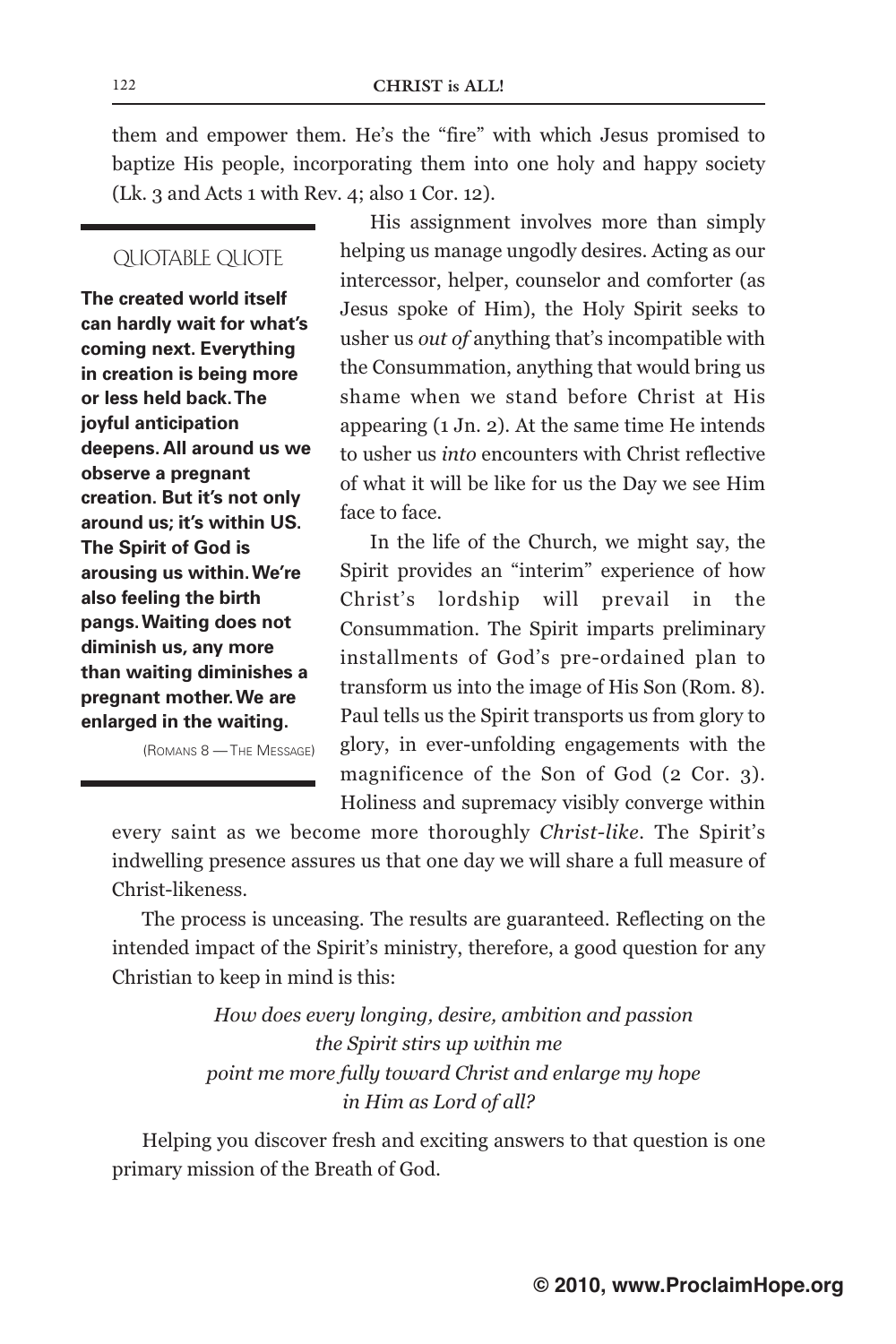## **3. The Church: Approximations of the Consummate** *Community (Ephesians 3:14-21; 5:23-33)*

In the founding generations of the American colonies the Puritans formed neighborhood prayer meetings where they sang, prayed, discussed recent sermons and took counsel on how to nurture their passion for Christ. One of their number, John Eliot (remembered as the "apostle to the Indians"), called the groups to walk together in such a way that "when thou comest to die, heaven will be no strange place to thee; no, because thou hast been there a thousand times before." God intends nothing less for any congregation. Each is meant to experience foretastes of the "consummate community" that will move into the Habitations of the Lord.

Between Christ's ascension and His coming again the Church not only receives God's promises, but is itself a *revelation* of those promises and how they work, for all peoples to see, and for even heavenly powers to marvel at (Eph. 3). As fully as possible the Church is called to be a preliminary demonstration of what God's Kingdom purposes in Christ will look like as expressed in *community* throughout eternity.

#### **THINK WITH ME …**

### **What can happen when a congregation sees itself gathered around the King?**

During a time of heightened tensions, with a threat of unwanted schism, a local church near my home asked me to come and help. On the evening I shared my heart with them an unexpected breakthrough began the needed restoration.

At the outset I delivered a Biblical message on the supremacy of Christ. Then, I took the huge, gold trimmed, red velvet pulpit chair that was up on the platform, brought it down below and put it in the center of the group. Next, all the leaders of the congregation — elders, deacons, Sunday school teachers, youth ministry staff, the pastors — were invited forward to surround this throne-like structure. Crowded close-in, over forty elders were asked to get down on their knees, as if bowing before a king. In fact, they were asked to "envision" Christ Himself sitting on the chair in our midst. I encouraged everyone to extend their hands and touch some part of the "throne" as we held a spontaneous prayer meeting. After nearly fifteen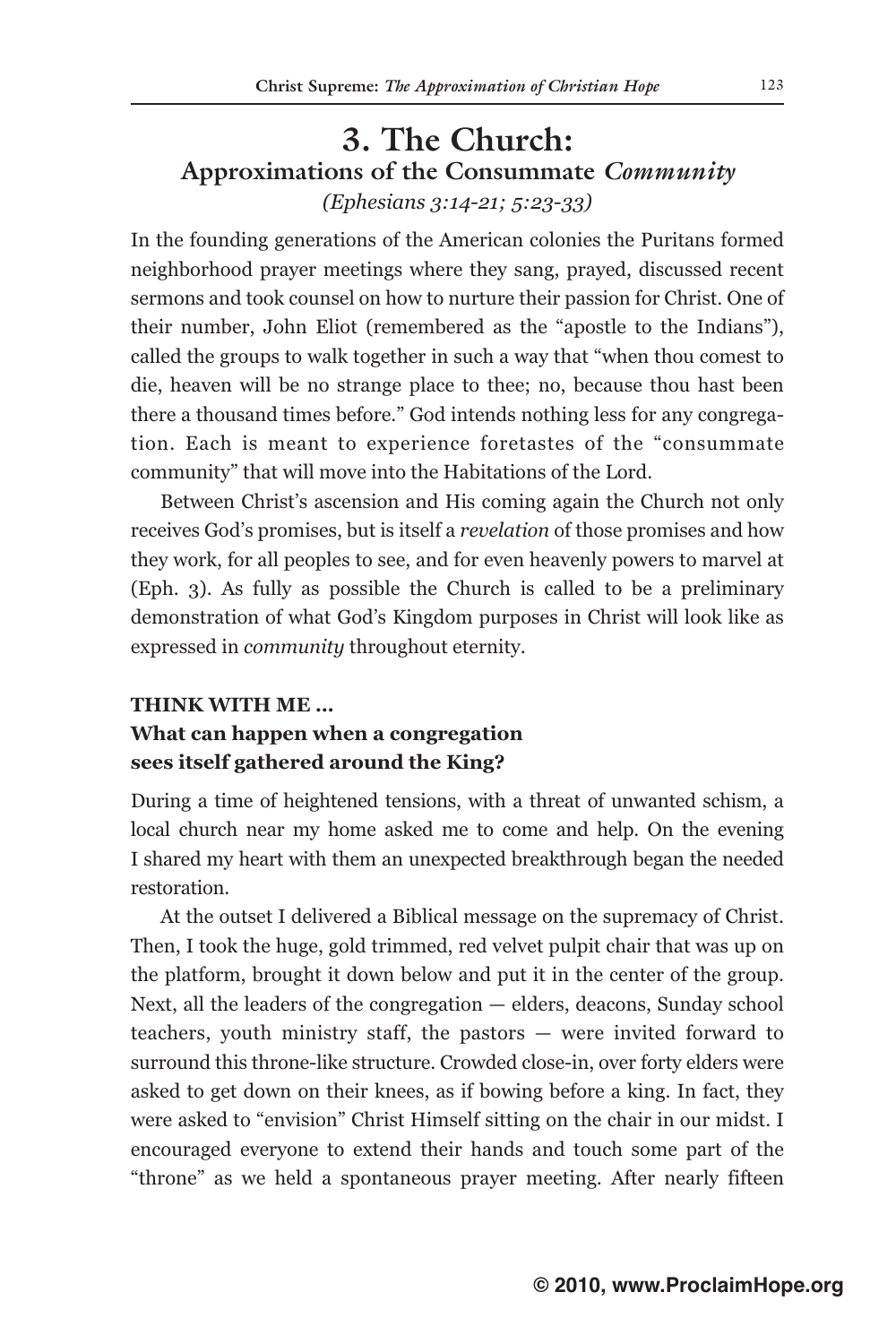#### QUOTABLE QUOTE

**You've come to Mount Zion, the city where the Living God resides.The invisible Jerusalem is populated by throngs of festive angels and Christian citizens. It is the city where God is Judge, with judgments that make us just.You've come to Jesus, who presents us with a new covenant, a fresh charter from God. He is the Mediator of this covenant …. Do you see what we've got? An unshakable kingdom! And do you see how thankful we must be? Not only thankful, but brimming with worship, deeply reverent before God. For God is not an indifferent bystander. He's actively cleaning house, torching all that needs to burn, and he won't quit until it's all cleansed. God himself is Fire!**

(HEBREWS 12 —THE MESSAGE)

minutes, I had them pray more specific prayers. I asked them to invite Christ to take up His full role among us once again as Head of the Church, Lord of their lives, and Ruler of their congregation. Repentant weeping could be heard among some. Expectant smiles dawned on the faces of others. There was newfound "peace among the brethren" for most.

Still circling the chair, we concluded by singing to our Redeemer the great hymn "Crown Him with Many Crowns, the Lamb upon His Throne". It became their public confession. This was how they expected to march forward as a Body. They wanted Him reigning unhindered at the center of their lives together. Many said afterwards they would never be the same again, nor look at Christ the same again, *nor* think about their congregation the same again.

The point made that night was simply this: Jesus is alive, presiding as King, universally available to His Church in the full extent of His supremacy. Therefore, He is able to give powerful expressions of His reign within any congregation whenever we allow Him to draw us together around Himself *in community.* He intends this to approximate how we will experience community life with Him at the Climax. From Him comes a fellowship not unlike what is promised and portrayed in the New Jerusalem. As the head of the Body Christ wants to nourish us now with the

same *quality* of provisions for spiritual fellowship that He will have for us when we join Him at the Great Homecoming (Heb. 12).

Destined to inhabit eternal ages, among the nations this new society is already taking shape around our King. Barriers that separate human beings in this age — tradition, race, ethnicity, age, nationality, or cultural and social status — no longer define who Christians are, any more than these issues will define us in the Resurrection. Instead, Christ is our all, even as He dwells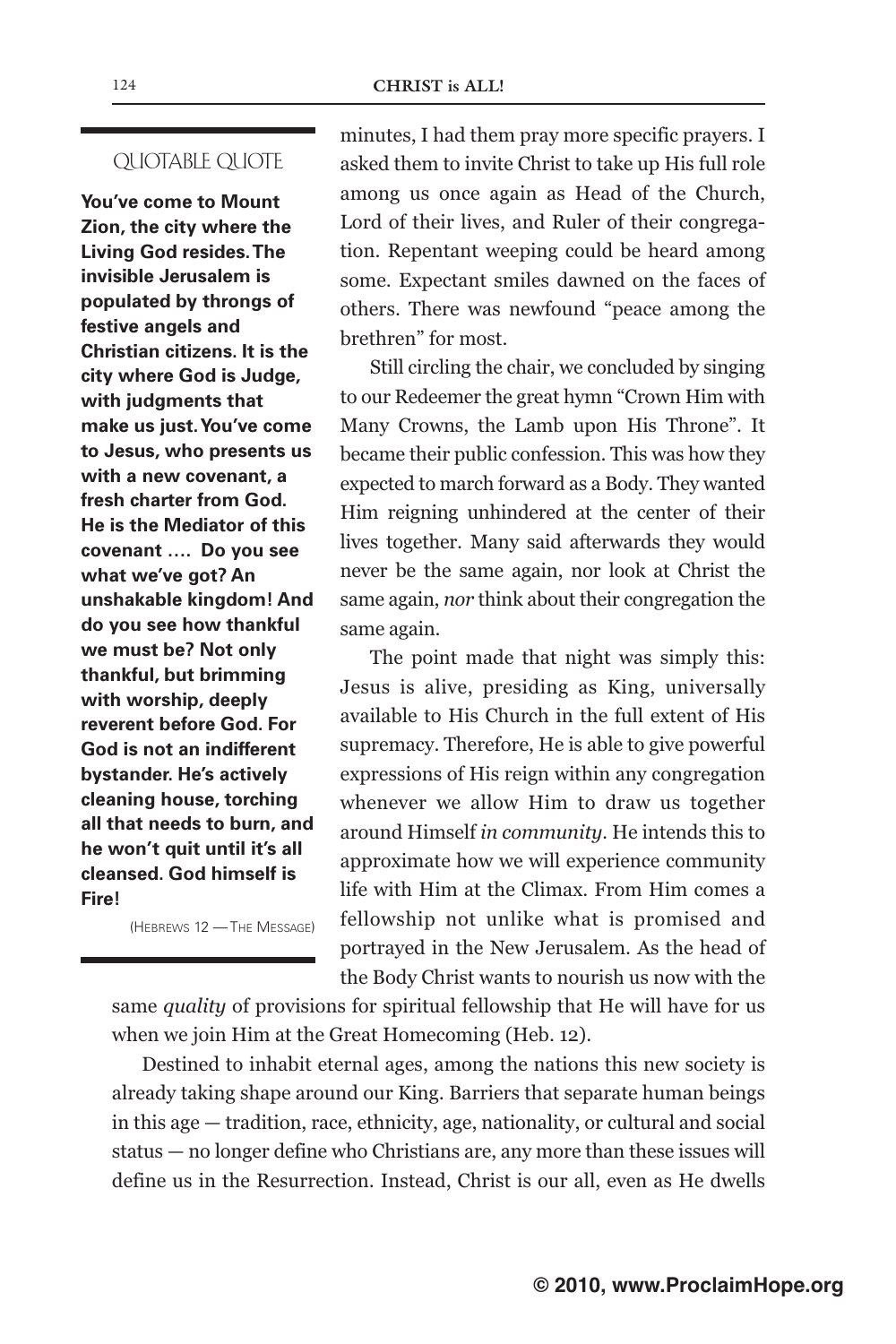among us all (Eph. 2-3 with Col. 3). At the deepest level He unites His people in Himself right now, *exactly* the way He will when we visibly surround Him in the Consummation (Jn. 17).

### **THINK WITH ME … Why ought any church bear witness daily to the climax of Christ's reign?**

Ultimately, Christ's reign will transform the entire universe into all it was meant to be. No part of our existence will remain unaffected by His saving power. Yet even now He desires to manifest His supremacy through the company of His followers, doing so by our words and deeds and prayers.

Bible scholars point out that the Greek word for "church" — *ekklesia* was used in New Testament times to describe an assembly of citizens gathered to hammer out policies for running the city government, or to elect leaders, or even to declare war. In other words, the original meaning of "church" highlighted the activity of "ruling". How appropriate to use the same term to designate a community of redeemed sinners invited to share with Christ in His glorious Kingdom initiatives right where they live.

There's a national church leadership training conference in the U.S. that regularly advertises the rationale for its program with this slogan: *"The Local Church Is the Hope of the World".* But is that true? Isn't it the Lord Jesus Christ who is the great hope God gives to any generation? Of course. But we can still accept their motto by retaining this proviso: The Church is not just a rag-tag remnant trying to survive in a hostile world, "holding the fort" until Jesus returns. The Church offers itself as the hope for the world primarily because we are united in Christ and filled with His Spirit. Our community life consists of nothing less than the firstfruits of the consummation of all things! God's people hold out hope to others because we are the major manifestation of our Monarch's mighty reign in the world today. We are a reflection of what Christ's supremacy looks like when fleshed out in community. We embody hope.

Empowered by the Spirit to unveil the Kingdom of Christ before all peoples in advance of its Apocalyptic Climax, local churches could be called:

- *Advance teams* for the coming King.
- *Signposts and outposts* for the New Jerusalem.
- *Microcosms* of what God intends for the whole universe.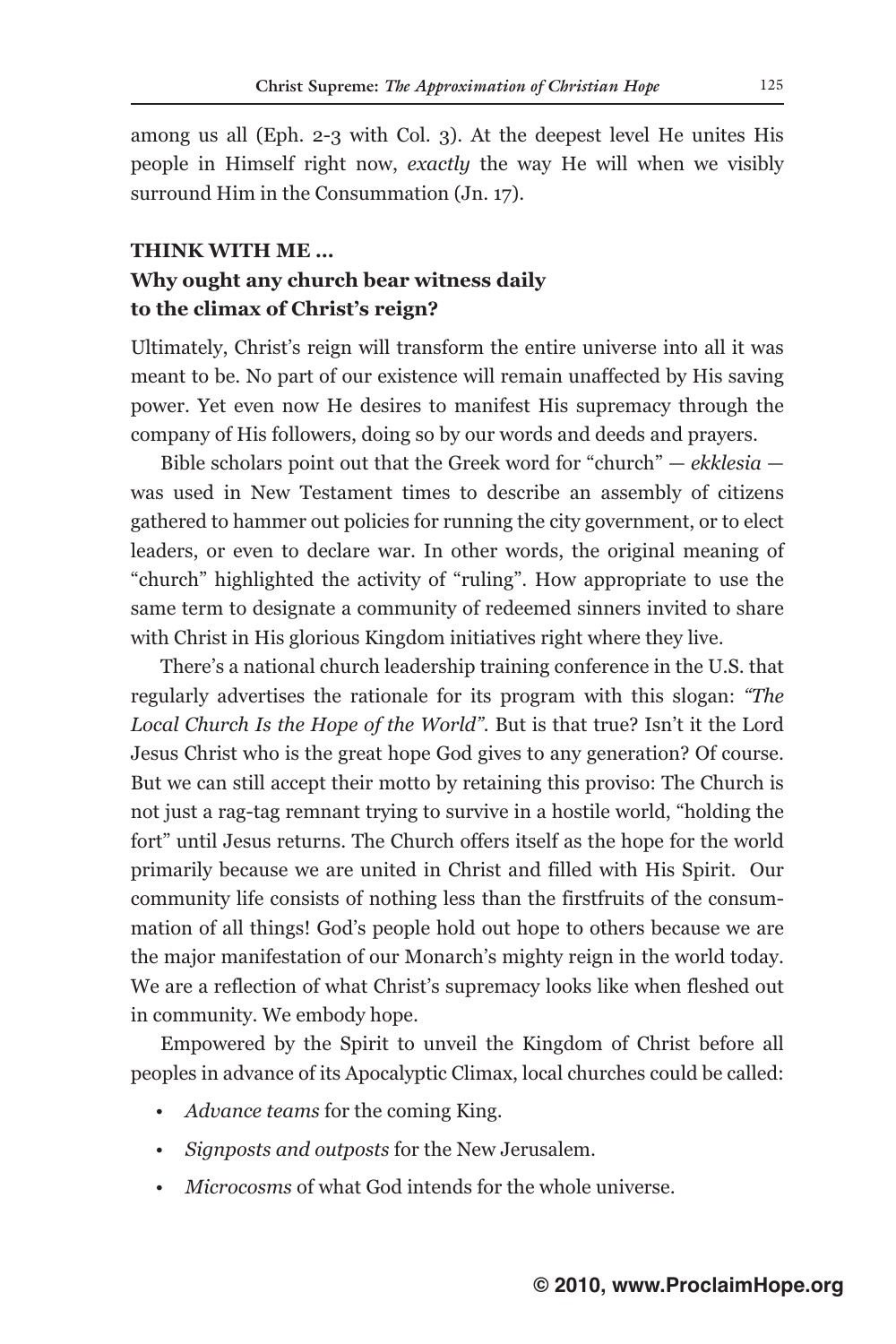- *Pilot projects and prototypes* of the Eternal Age and its activities.
- *Bases of operation* by which Christ's future reign can invade the present.

As each description suggests, our very lives together bears inescapable testimony to the culmination of Christ's Kingdom. The Church is simultaneously a *herald* as well as a *harbinger* of the Consummation's chief characteristics. As imperfect as it may be, our life together can and should effectively declare our delights over Christ's denouement, right up until the moment He comes back as our conquering Hero.

### QUOTABLE QUOTE

**And I ask Him that with both feet planted firmly on love, you will be able to take in with all Christians the extravagant dimensions of Christ's love. Reach out and experience the breadth!Test its length! Plumb the depths! Rise to the heights! Live full lives, full in the fullness of God. God can do anything, you know — far more than you could ever imagine or guess or request in your wildest dreams. He does it not by pushing us around but by working within us, His Spirit deeply and gently within us. Glory to God in the Church! Glory to God in the Messiah, in Jesus! Glory down all the generations! Glory through all millennia! Oh, yes!**

(EPHESIANS 3 —THE MESSAGE)

To be sure, all that we share in as we walk together as believers — worship, prayer, strategizing for growth, burden-bearing, preaching, neighborhood evangelism, weekly discipleship groups, social reforms among the poor, world missionary outreach — produces a *preliminary* glory. But make no mistake: Preliminary glory is not pretense. It's a genuinely potent glory whenever it touches the nations because it remains Jesus' glory, the glory of His supremacy. And as such it will not fade (2 Cor. 3). That's what makes any local congregation "the hope of the world".

Philip Yancey recalls the drama that unfolded in the well-storied World War II Japanese-run prisoner camp in Burma, located by the River Kwai. After months of untold suffering the prisoners determined to form themselves into an "alternate community"  $-$  the opposite of what their tormentors exhibited — a band of brothers filled with joy, faith and compassion. This was their main strategy for survival. Despite the dehumanizing conditions around them they embraced a common hope that their lives would not end in a jungle prison. They anticipated a God-given day of total liberation. Then they cared for one another accordingly. Yancey observes: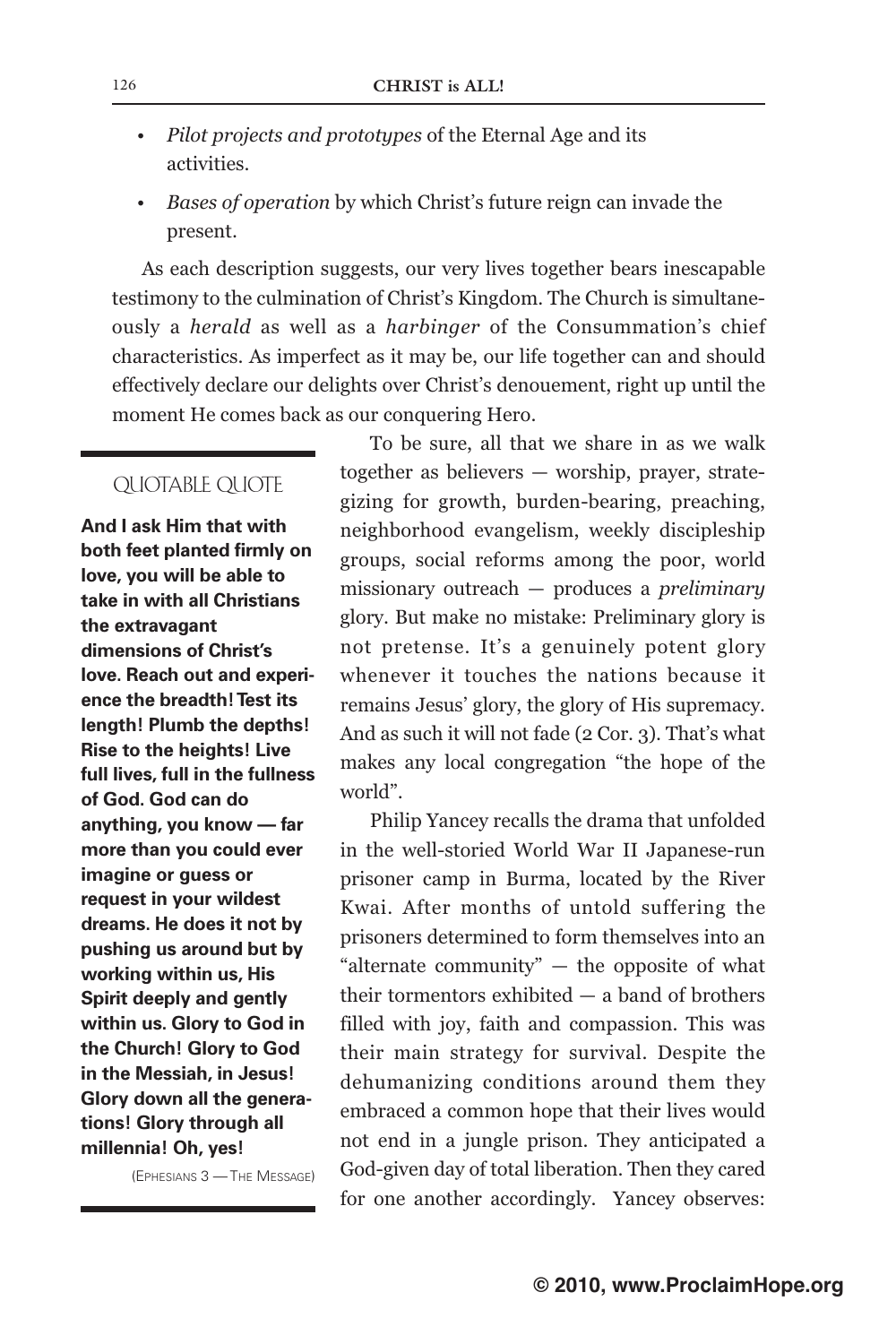"Perhaps something similar to this was what Jesus had in mind as he turned again and again to his favorite topic: the Kingdom of God."

Without a doubt, in the jail house of this oppressively evil, deadly and chaotic world, Christ has called into existence a radically different fellowship, ordained to thrive while still remaining inside the prison of a fallen planet. It is made up of former prisoners, now liberated-in-heart. They are filled with a vision about the ultimate deliverance of all creation. Planted throughout the nations as "settlements-in-advance" of that coming reign, they seek to set other prisoners free. Because Christ fills His Church with sovereign grace and glory, many dimensions of the Final Liberation can break into the darkest moments. We can experience approximations of the Consummation, *together*. And so can those we touch.

The "Church Universal" — the undivided body of saints, from all ages, out of many nations, in heaven and on earth — can be celebrated even now as the "Church Militant" (theologians' term for the Body in terms of its current mission to the nations) because on earth it embodies *approximations* of the Consummation. Before very long it will rise up in the Last Day, once and for all, to become forever the "Church Triumphant", exhibiting the supreme sufficiency of Him "who fills everything in every way"(Eph. 1).

## **4. World Mission: Approximations of the Consummate** *Triumph (Acts 1:1-11)*

William Carey, considered in some quarters the father of modern Protestant missions, had a good grasp on implications of the fullness of Christ's supremacy for world outreach. This was evidenced in his widely-acclaimed research published in 1792 on the state of unevangelized peoples. Titled *An Enquiry into the Obligation of Christians,* the volume drew on promises in Isaiah and other texts to argue the need for ongoing revival and missions. Shortly after its publication, at a district conference for his Baptist denomination Carey and his little prayer band challenged leaders to recover a Christ-exalting hope for the missionary cause. His arguments prevailed. With palpable zeal the current era in global evangelism ensued, eventually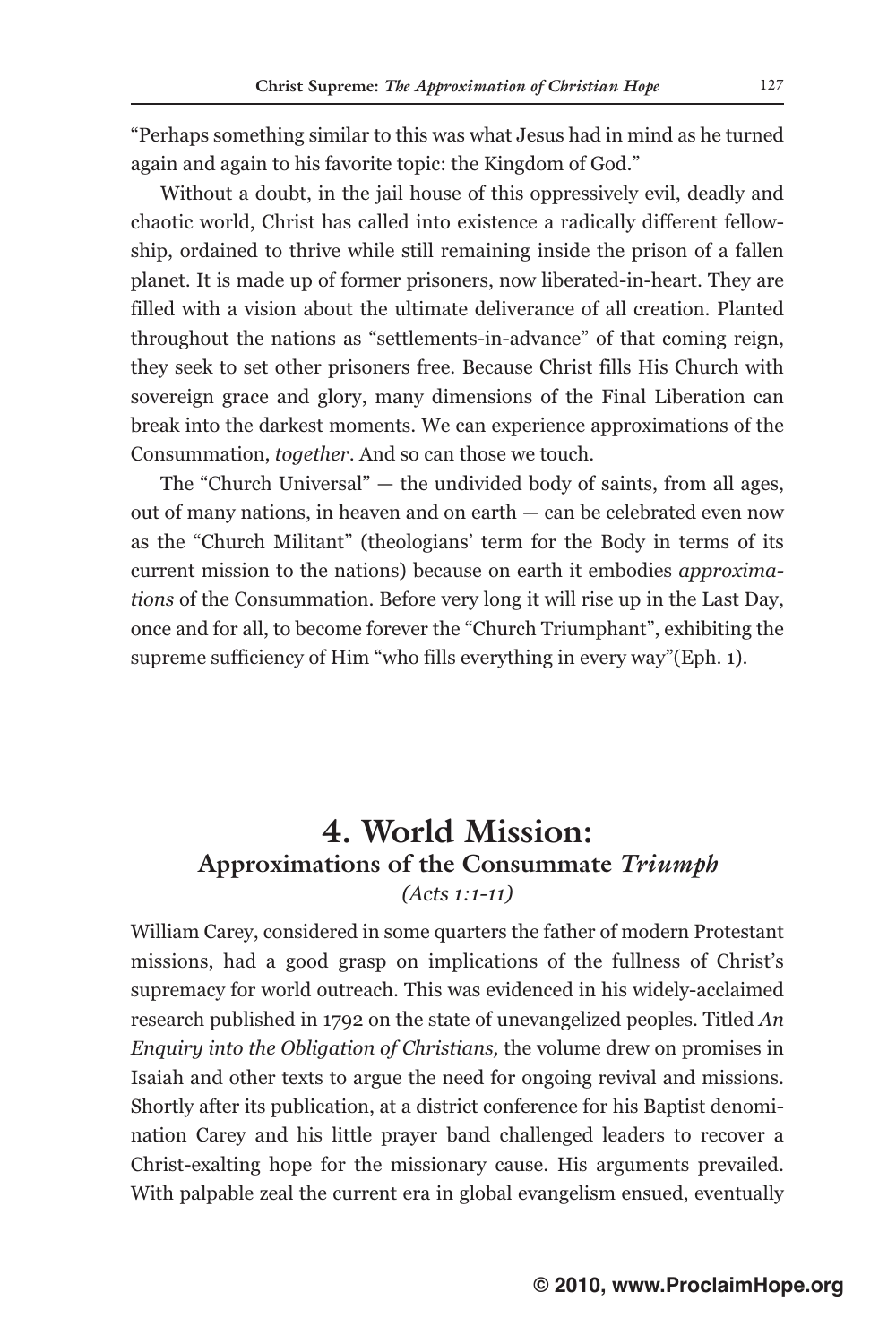mobilizing the Church worldwide to unleash unprecedented approximations of the consummate triumph of the Kingdom.

### **THINK WITH ME … What was the vision behind the beginnings of the modern missionary movement?**

Many Biblical texts used by Carey as well as other missiologists of his day were actually focused much more on God's vision for the Consummation than on missionary activity per se. These leaders combined End-Time hopes with missiological demographics on unreached peoples, to appeal to the Church for a renewed Christology — for a vision of God's Son *big enough* to take on the nations and *big enough* to motivate the Church to reach them with the Gospel at any cost.

In the end it wasn't just statistics on global needs that roused God's servants. Much more, it was this overarching message of Christ's supremacy. Abounding expectations in Him broke the missionary logjam of indifference and unbelief in the 19th century, on both sides of the Atlantic. "Expect great things from God. Attempt great things for God," Carey preached to every believer. He was convinced foretastes of the Final Victory awaited *all* who would join Christ in the glorious enterprise of world missions.

The same was true of another breakthrough a few decades later. It surfaced at a unique young men's gathering in the summer of 1886. Nearly 200 university students from all over the Northeast met for a college Bible conference at Mount Hermon, Massachusetts, and were led by Dwight Moody (the Billy Graham of that day). One night in the final week of a month of meetings, after ten international students told about the needs of their homelands, the Spirit of God fell in a marvelous way upon those assembled. God harnessed their hearts with hope in Christ. Many of the youth spent the next hours walking alone under the stars to wrestle with God in prayer about His plan for their lives. This visitation climaxed the following day when exactly 100 volunteered for missionary service. That was the beginning of one of the greatest missionary recruitment movements in church history, known as The Student Volunteer Movement for Foreign Missions (or SVM).

Over the next 30 years nearly 20,000 new missionaries were launched into service from SVM chapters formed on campuses around the world,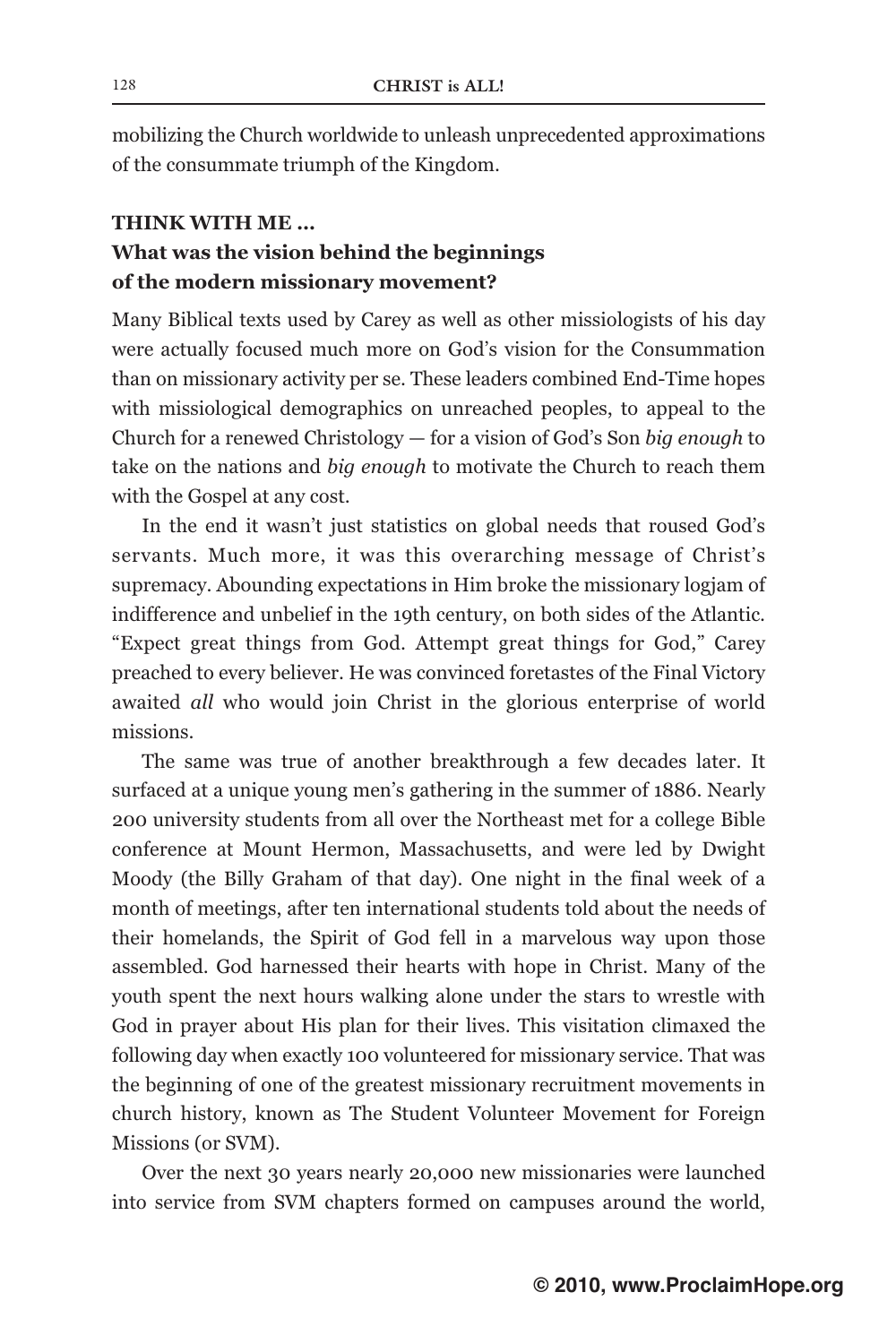while another 75,000 formed the Laymen's Missionary Movement to send them. Beginning with the Concerts of Prayer that SVM chapters conducted to intercede for the advance of Christ's Kingdom, this extraordinary alliance sustained itself by its clear convictions about Christ's sovereign involvement in the outcome. In fact, they coined a motto under which the SVM marched for decades: "The Evangelization of the World in this Generation."

How did they become so boldly visionary? It happened as they fixed youthful spirits not only on Jesus as Lord but also on immediate possibilities for experiencing approximations of the Final Triumphs of His global cause. Anticipating God's promises, they were willing to "go" no matter what.

In the early years of the  $21<sup>st</sup>$  century, many trends in world evangelization indicate that the hope of Carey and the SVMers is still utterly appropriate. University scholar Philip Jenkins, in his 2003 compendium *The Next Christendom,* used extensive research to fortify the perception that "Christianity exercises an overwhelming global appeal, which shows not the slightest sign of waning." He called today's Christian movement "an uncontrollable brush fire" extending into every nation.

The explosive growth of the Church outside the West has become a harbinger of a Christianity soon to be truly global in scope. In 1900, for instance, approximately 10 million Christians were in Africa. By 2000 there were 360 million. By 2025 conservative projections put the number at nearly 600 million. Similar studies suggest the number of Christians in Latin America in 2025 will be 640 million, and in Asia 460 million. All total, by 2050 we anticipate three billion Christians worldwide. That's one and a half times the number projected for Muslims. Studies show there will be nearly as many Pentecostal Christians at mid-century as the total of all Muslims today.

Even though much remains to be done — over *two billion* children, women and men have not yet heard of hope in Jesus — somewhere in these statistics are the unmistakable cadences of Christ's coming Consummate Reign currently breaking through among earth's peoples!

#### **THINK WITH ME …**

### **How is missions an extension of Christ's hope-filled reign among nations?**

According to Jesus the End cannot and will not occur apart from the completion of this missionary task. The End is contingent upon our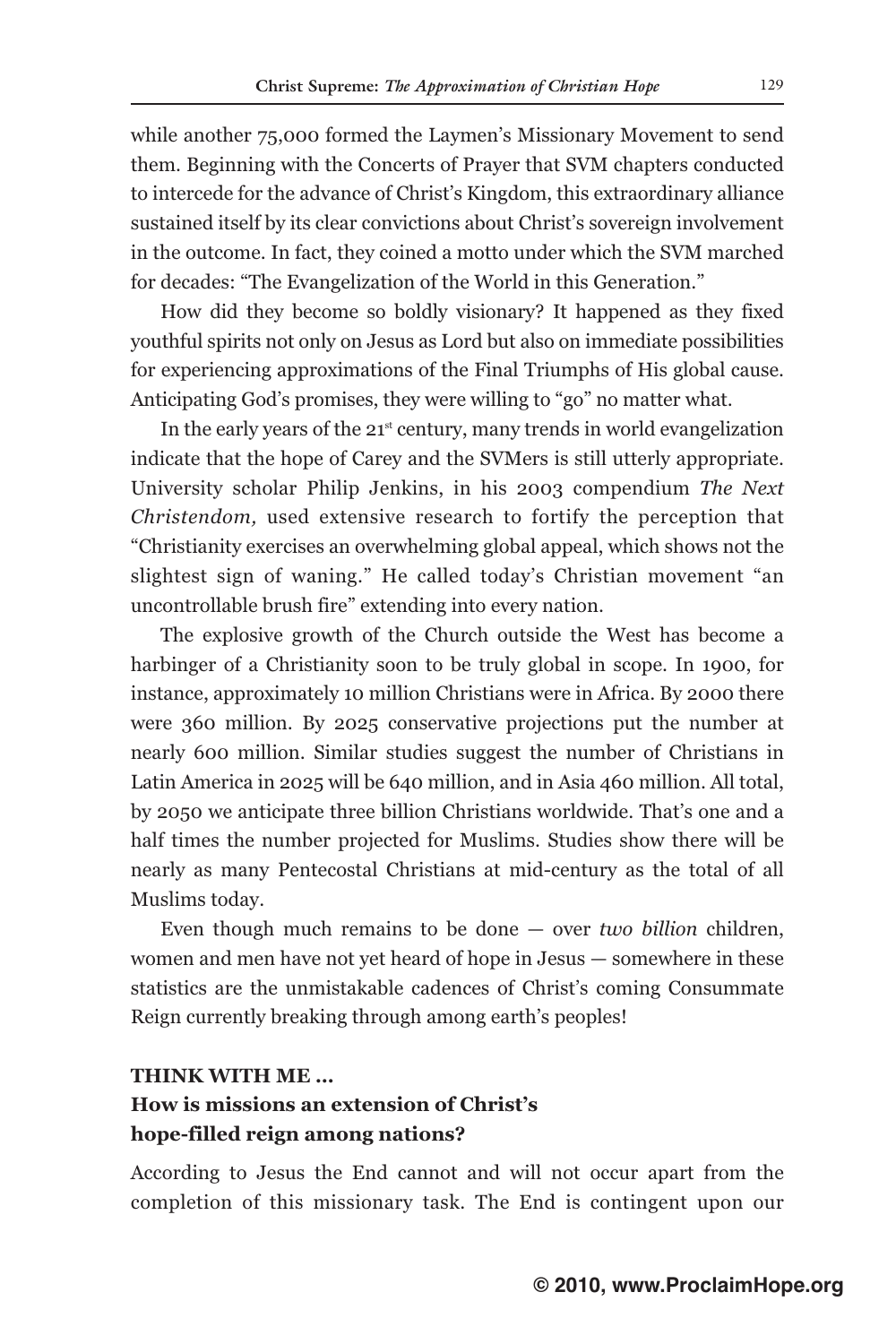obedience to finish that task (Matt. 24). The ends of the earth and the end of the age march together toward the consummation of all things.

No wonder virtually every traditional interpretation of the series of events related to the Last Days (no matter how much scholars may differ from one another on specific details) has had positive impact on the Church's motivation for global outreach. All prophetic traditions agree that the goal of history will be achieved preeminently by the summoning of peoples from every tongue and culture into a clear, decisive encounter with the Lord of History. The One who waits to come back wants to be *expected* among all peoples when He returns. Therefore He must be proclaimed throughout all the earth as the supreme hope for all peoples. Only then will the Climax come.

What I'm suggesting is that the mission of the Church is more than a *consequence* of Christ's dominion over the nations. It is equally a *manifestation* of it. World evangelization opens the way for fuller executions of His victorious reign. At this moment our Lord is bringing about unconditional surrender among all earth's peoples. He's doing so redemptively in a way characteristic of the fuller surrender of all creation to Him when He reappears in His glory. Thus, the Church's global mission should seek to influence *all* of life with the blessings of Jesus' lordship. We should do so in a manner commensurate with how we expect this to be experienced in the Kingdom-to-Come.

More and more Christians are replacing the idea of one's "work place" with the term *"life place".* The shift is significant. It reminds us that all believers have been called and are sent by God to specific places and people as our assigned focus for outreach for Christ — in home, school, business, media, health care, factory, neighborhood, government. There in our "life places" we become the primary channels through whom Christ displays His saving power and transforming reign. Approximations of Christ's consummate triumph can happen right where we work or study or serve, simply because we are *there* in His name.

On the other hand world evangelization must always give *primacy* to the planting of churches among the thousands of unreached people groups worldwide. Mission leaders today talk about "a church for every people and the Gospel for every person". What a statement this is on Christ's rights as Redeemer King. For His sake we must be about the business of setting up bases of operation around the globe so that His hope-filled message can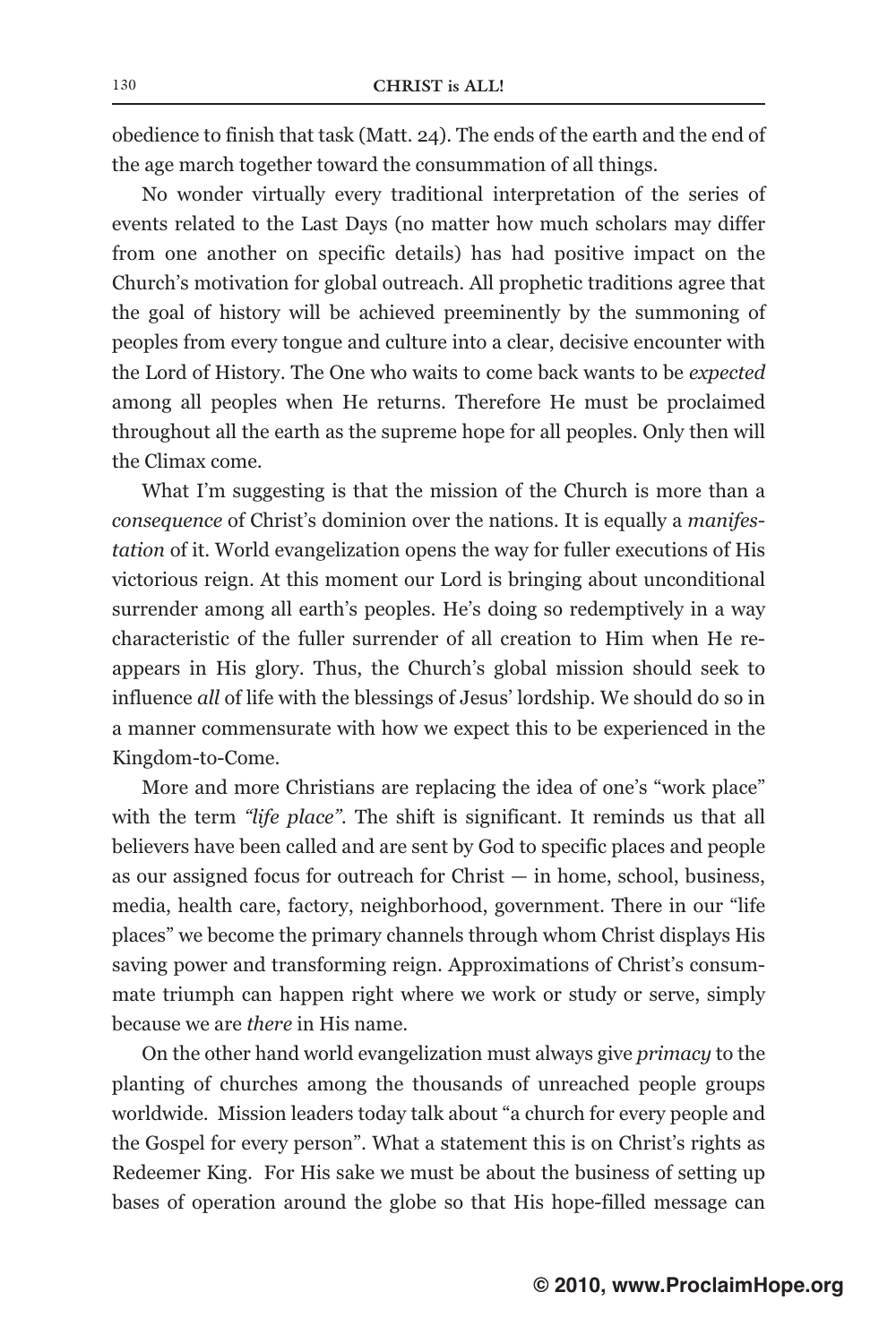impact every culture. Through evangelism and missions the Church creates *possibilities* for a significant measure of Christ's consummate reign to break into the present among the lost. Every newly established congregation can serve as a dynamic *entry point* for His advancing Kingdom to have its impact.

Missiologists (those who research and plan for missionary advances) suggest that six million new churches are currently needed among over two billion non-Christians for the nations to be effectively reached for Christ and their cultures (and cities) transformed by His power. It is estimated, however, that this can only happen if an additional six hundred thousand intercultural workers are raised up to finish the task and are sent forth by the Holy Spirit from existing congregations on every continent. How do we motivate people to face such needs and tackle such a mission?

The answer is clear: First we must confront and cure the crisis of supremacy that paralyzes so much of the Church and its mission right now. Christians must re-embrace the consummate vision of our Lord's glory. Anything less will prove incapable of sustaining world outreach at the level at which it is required today. Anything less will fail to recruit the hosts of missionary personnel we so urgently need, as well as the army of supporters to send them.

### **THINK WITH ME … How can hope in Christ's supremacy impact earth's unreached poor?**

*National Geographic* ran a banner headline in a 2004 article on Johannesburg, South Africa, that read: "Thank you, Father, for giving us freedom. Now, help us to hold onto our dreams." The quote was from the prayer of an Anglican social worker in Seweto (one of the poorest parts of the city) as she led a group of homeless Christians in worship one evening. Their cry expressed their dependency on the supremacy of God's Son, both to explain their blessings (His dismantling of Apartheid) and to secure their endurance (until hopes that come from Him turn into reality).

The fact is, over the centuries missionaries compelled by the hope of Christ's supremacy have been found rooting again and again for the oppressed, the disenfranchised, the unreached. With the Consummation as their touchstone these laborers have tackled down-to-earth realities even as they preached the Gospel of eternal life. They defended the poor. They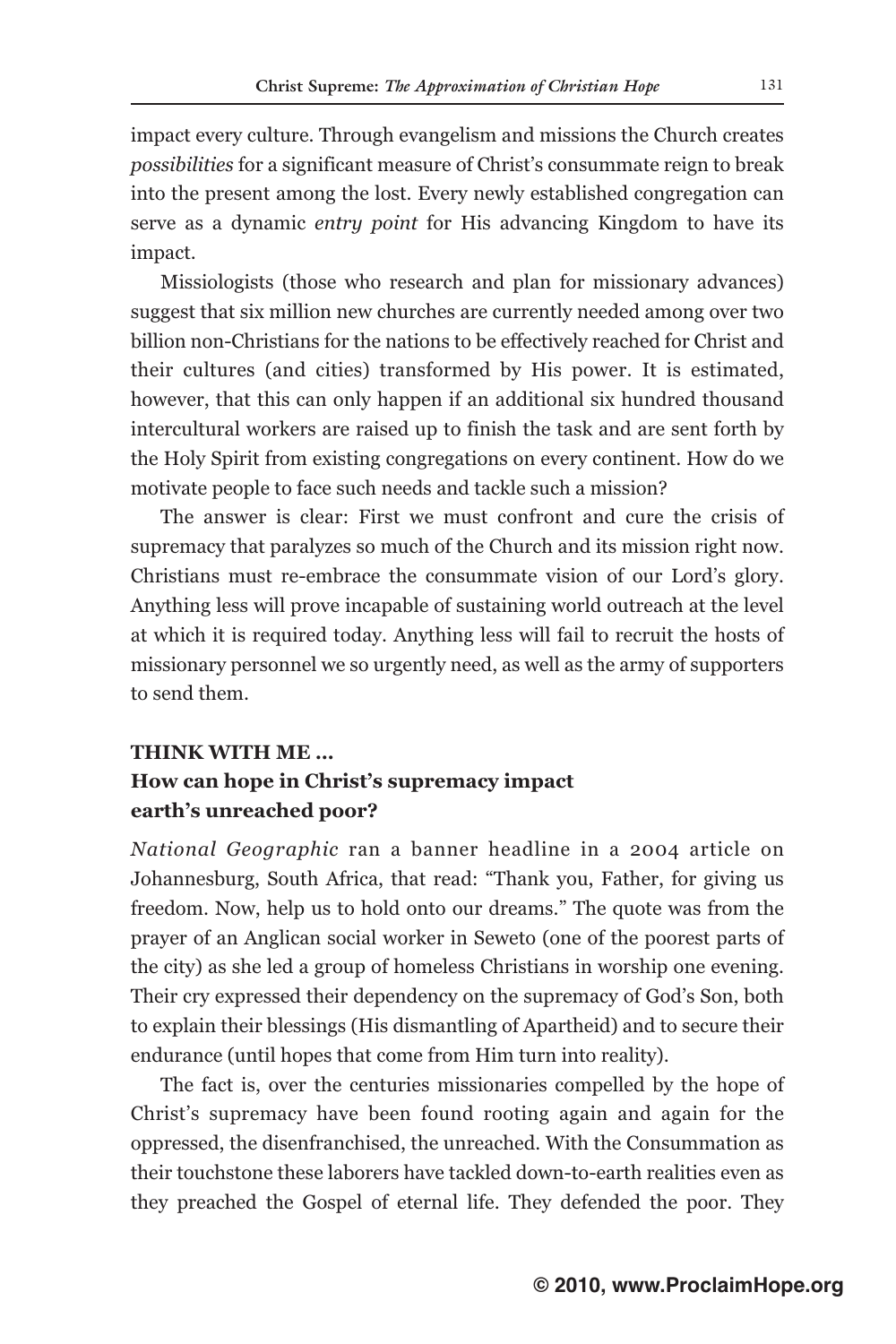fought for moral and social transformation. They opposed evils like slavery, widow burning and infanticide at every turn. They emerged as walking revolutions. They *themselves* became approximations of the Consummation. Why can't the same happen again in our generation?

Hope in the supremacy of Christ is the greatest gift we can bring to the poor and oppressed, whether Christian or non-Christian, anywhere we find them. We need to say so, without apology. The Gospel of the Kingdom heralds how Christ's reign will one day consume forever all economic poverty and human subjugation, along with injustice, illiteracy, tyranny, sickness and disease — and all spiritual darkness. The poor need to hear that and hear it now.

However, simply saying so is not sufficient. Our Message of Hope remains incomplete until we summon the poor into communities of disciples where they can experience preliminary installments of their Sovereign's liberation and begin to labor side by side with renewed confidence for increased justice and social reform where they live. The gospel encourages the poor to nurture exciting expectations and act on them. It incites them to pray for ample approximations of the Kingdom to transform the status quo around them. This is how Christ-exalting deliverance continues to unfold on earth, even in the face of brutal oppressions.

Recently my wife witnessed this truth firsthand in India when she visited with a particular sub-group of Dalits, the self-named Untouchables numbering nearly 200 million. Born into the occupation of "latrine cleaning", the Bhangi Dalits had no way out because of the Hindu caste system, that is, until the Gospel restored to many hope and dignity. Thousands have turned to Christ. They are experiencing His reign in the most practical ways including education, hygiene, retraining and community transformation, along with worship and discipleship. Hundreds of new churches planted among them have sustained this wholesale spiritual and social peoplemovement. Even the Indian government has been forced to take notice of the significant benefits.

I've seen Christ's reign displayed in equal fashion through varieties of churches and Christian ministries working among some of earth's most destitute urban communities in places like Manila, Seweto, Calcutta and even New York City. Unquestionably, as God's people minister to them in the fullness of Christ's supremacy, the poor retain front row seats for redemptive dramas that mirror the Consummation. "Through a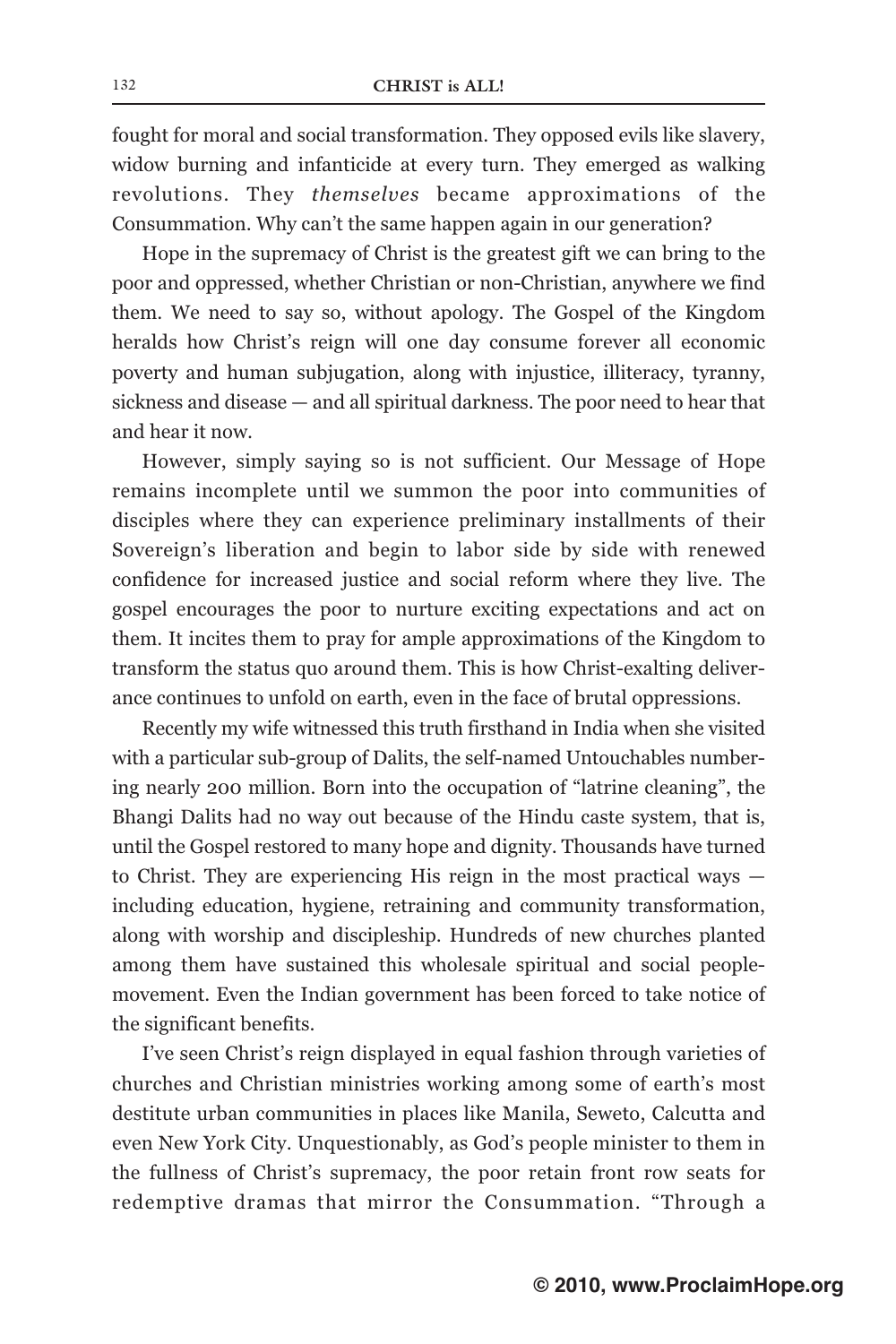worldwide migration to the city God may be setting the stage for Christian mission's greatest and perhaps final hour", reflects urban scholar Roger Greenway.

At the close of the  $20<sup>th</sup>$  century Christian statesman Billy Graham convened 10,000 itinerate evangelists in Amsterdam. The invitees were made up mostly of poorer Christians from the Two Thirds World. Dr. Graham's goal was to challenge and train them for the task up ahead. During his final address to the delegation this seasoned witness to the nations (for over fifty years) called them to look far enough beyond their poverty and seeming powerlessness to focus resolutely on their hope in the supremacy of God's Son. Listen in:

> *Let us light a fire* of renewed faith to proclaim the Gospel of Jesus Christ in the power of the Holy Spirit, to the ends of the earth. Using every resource at our command and with every ounce of our strength. *Let us light a fire* in this generation that, by God's grace, will never be put out. *Let us light a fire* that will guide men and women into tomorrow and eternity. Let the Light of the World shine throughout the whole earth until He comes again.

### **THINK WITH ME … Why should a vision for the future drive our mission to the nations today?**

It was recently estimated that 70% of all progress toward completing the Great Commission has taken place since 1900; that 70% of that has occurred since World War II; and that 70% of that came about toward the close of the 1990's. Missionary statesman Dr. Ralph Winter said it well: "We have before us the brightest set of hope-filled resources, the most extensive global network of eager believers in thousands of prayer cells and strategizing committees. We have never, ever had as many competent, sold-out soldiers for Jesus Christ. The job to be done is now dramatically smaller *in terms of our resources* than ever before." Even more encouraging, the "all authority in heaven and earth" that our Master claims (Mt. 28) gives us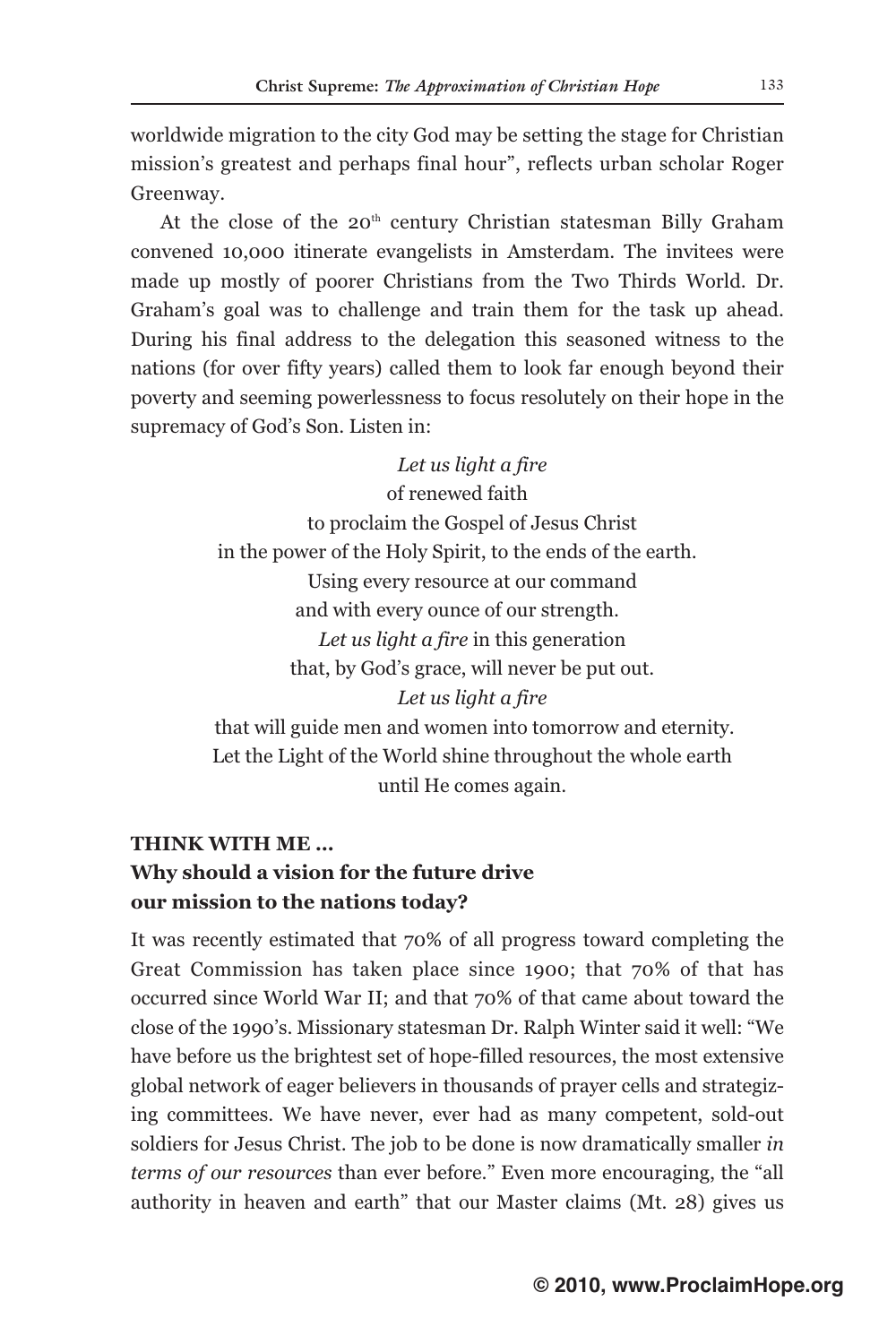every reason to expect marvelous advances of His mission — because that authority guarantees His Consummate Triumph.

Dr. Luis Bush put it in a fascinating way. Formerly the international director of the *AD 2000 Movement,* Bush guided a global effort that created a coalition of thousands of leaders from mission agencies and churches in nearly 200 nations to accelerate the cause of world evangelization as we headed into the Third Millennium. Following that initiative he became the director of *World Inquiry* and was charged with conducting consultations in various countries to discuss increased global cooperation for the Great Commission. Having returned from a trip that convened hundreds of national mission leaders from a score of nations, Bush delivered a report to American Christians in which he said: "The Biblically-based goal of mission is the consummation of all things in Jesus Christ." He proceeded to quote from Ephesians 1:9-10: "And he made known to us the mystery of his will according to his good pleasure, which he purposed in Christ, to be put into effect when the times will have reached their fulfillment — to bring all things in heaven and on earth together under one head, even Christ." Then He concluded with this stunning statement: *"Christian mission is futuredriven."*

And so it is. With Jesus as Lord the future is already upon  $us -$  and it *drives* our mission for Him. Daily the Church seeks to saturate the world with this future and its promise (Jer. 29) — with a Message of Hope shaped by Christ's glorious greatness. Our task as "World Christians" is, in fact, to infect people everywhere with desires that can only be fulfilled in Jesus, so that they turn to pursue Him with all their hearts. Our privilege is also to enlist lost ones  $-$  including the poor, and especially the poor  $-$  to participate with Him in God's future, laboring with His people toward the Final Victory.

As an approximation of the Consummation, mission outreach not only exposes people to the promises of God but summons them into a life of *readiness* for so much more (Rom. 5). While anticipating the royal return of God's Regent, the Church must also remain prepared, at any given moment, to experience greater displays of His dominion right now  $-$  to step into practical involvements with Him in the advance of His Kingdom right where they live as well as to the ends of the earth.

The reality of Christ's coming glory provides the healthiest heartbeat for Christ's global cause.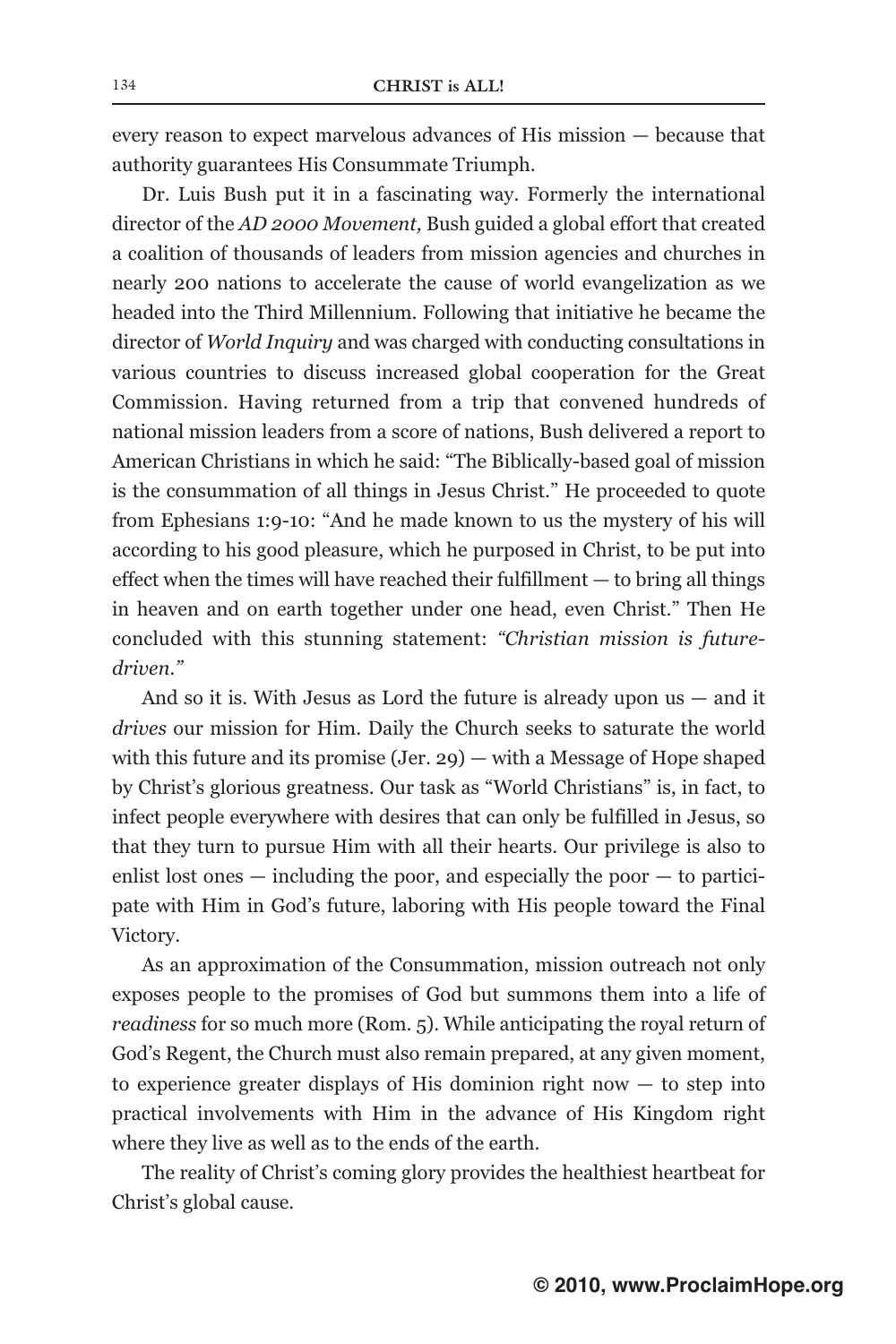## **5. Revival: Approximations of the Consummate Awakening** *(Ezekiel 31:1-28)*

One of history's most perceptive writers on the topic of revival was Jonathan Edwards. A brilliant New England pastor/scholar during the early to mid 1700's, Edwards argued that revival held a central place in the revealed purposes of God.

Here's how he reasoned: God's objective in creation is to prepare a Kingdom for His Son. All of God's providential activities, reinforced by Christ's coronation, are moving unhesitatingly toward the consummation of all things. Based on that fundamental theological non-negotiable, Edwards concluded, the *revival* of God's people must comprise one of Christ's most strategic activities between His Ascension and Return. In fact, the renewal of the Church is God's way of shepherding history and nations toward the inevitable culmination of Christ's Kingdom.

Edwards wrote: "Universal dominion is pledged to Christ. In the interim, the Father implements this pledge in part by successive outpourings of the Spirit [revival] which prove the reality of Christ's Kingdom to a skeptical world and serve to extend its bounds." Fortunately he had the privilege of observing revival firsthand across his own New England, and eventually in his own congregation (the largest outside Boston at the time). Scholars call the phenomenon "The First Great Awakening".

#### **THINK WITH ME …**

#### **Why does revival under Christ always ignite a** *forward* **look?**

Revival was a shared experience by saints in both Old and New Testaments. There was a difference, however, between the two eras in how the experience played itself out. In the Old Testament the reviving of Israel is usually characterized by a look *back* as the nation sought to return to previous high-water marks in Israel's religious pilgrimage. For example, note how Elijah on Mt. Carmel challenged Israel to return to days of spiritual faithfulness before Baal worship had taken over (2 Kings 18); or recall how Hezekiah refurbished the time-worn temple and reinstituted the ancient Passover tradition, shaping the revival that emerged under his watch.

In the New Testament revival is characterized much more as a look *forward*. It is focused on fresh extensions of Christ's reign among His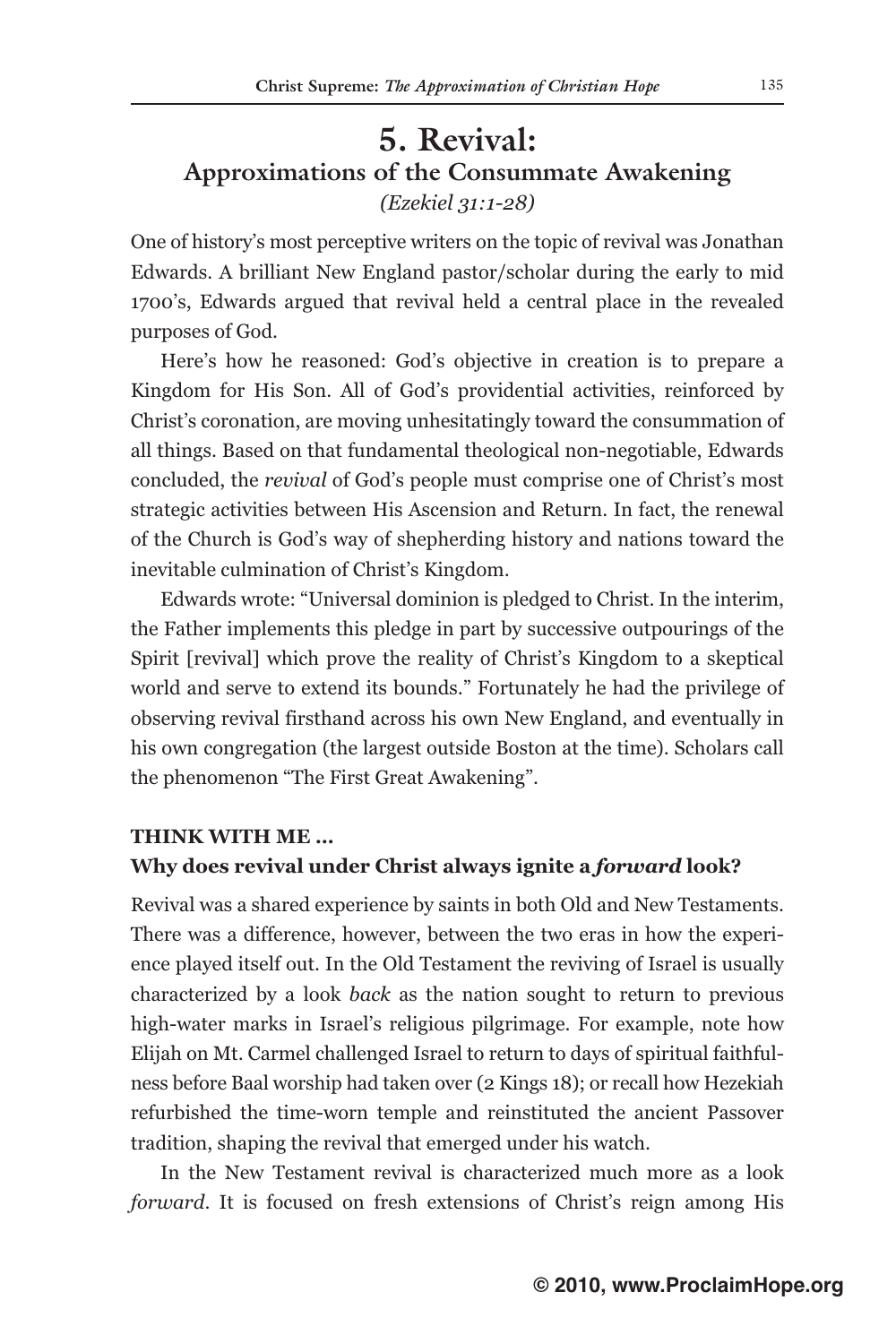#### QUOTABLE QUOTE

**He has enriched your whole lives, from the words on your lips to the understanding in your hearts. And you have been eager to receive his gifts during this time of waiting for his final appearance. He will keep you steadfast in the faith to the end so that when his day comes you need fear no condemnation. God is utterly dependable, and it is he who has called you into fellowship with his Son, Jesus Christ, our Lord.**

> (1 CORINTHIANS 1 — PHILLIPS TRANSLATION)

people and into the world. Consider, as a case study, the prayer meeting of Acts 4: what they prayed; how God answered; the aftermath in the succeeding stories of missionary advance — all of which was forward looking.

In a Christ-dominated revival the Holy Spirit increases vision for what's *ahead*. He deepens our yearnings for greater approximations of the coming Kingdom. Because Christ in His supremacy dwells among His people, we should not be surprised that periods of renewal involve more than momentary "visitations" from God (an Old Testament concept). In New Testament-style revival, Christians are aroused to a reality of Christ's presence and power already theirs, but currently overlooked. They are summoned not only to recapture their first love for Him (Rev. 2) but also to discover a passion for Him that surpasses whatever they have known before (Eph. 3). Re-awakening us to greater dimensions of His glory, New Testament revival is ultimately

about recovering and enlarging hope in Jesus as Lord.

That's why, as Edwards observed, revival is arguably the most dramatic display of Jesus' lordship in the present age. In no way depreciating God's "ordinary" work with us on a daily basis, these *exceptional* seasons of His "extraordinary" work accelerate every other foretaste of the Age-to-Come that God intends for His people. Let's study it in a little more detail

#### **THINK WITH ME …**

### **What words help describe the hope in Christ that revival brings?**

Church historians have developed a variety of words to describe these unusual epochs, including:

- Reformation
- Renaissance
- Restoration
- Renovation
- Renewal • Resuscitation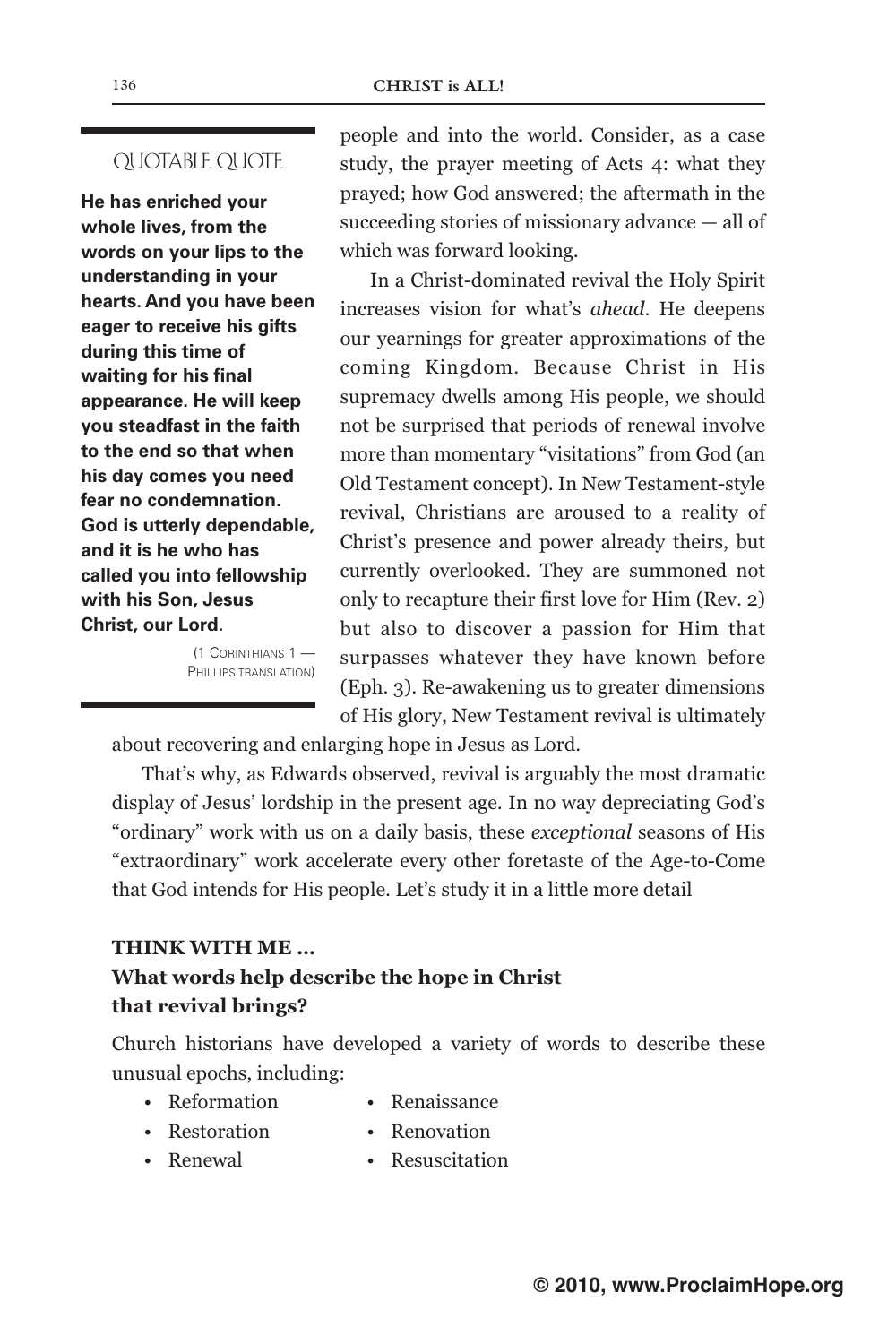All these terms point to a similar phenomenon: In revival Christ sovereignly quickens and restores His Church in order to help Christians enter more fully into His reign. Using other modifiers, we might say that New Testament revival promises us wonderful seasons when the reign of Christ is:

- Amplified
- Broadened
- Clarified
- Unleashed
- Sharpened • Deepened
- Extended
- Expanded
- Quickened
- 

The Biblical phrase "outpourings of the Holy Spirit" (sometimes called "infusions") is an excellent picture of revival. The metaphor recalls the force of a monsoon. It represents God deluging His people so as to empower them to more fully engage His purposes in Christ. God floods His Church with fresh hope, passion, prayer and mission by refocusing us on Christ for ALL He really is. *Revival is a church saturated with the supremacy of Christ by the Spirit of Christ.*

Whatever term is most helpful to you, each one reminds us that revival is more than just an event in a church calendar. Inherently revival is an ongoing *process*. When God re-energizes a community of Christians, He intends Kingdom results that last many years. Scholars' research verifies that, following each one of the four so-called "Great Awakenings" in American history (early 1700's, late 1700's, mid 1800's, early 1900's), decades of documented transformations took place both in churches and in society. God gave His people "fresh winds", not simply to fire up enthusiasm for spiritual things but also to extend further the reign of His Son within communities and nations through His Church.

### **THINK WITH ME … What does it look like when Christ rules a people through revival?**

Here's one story to demonstrate how revival can impact a whole nation for Christ's Kingdom. As you read it, ask yourself: "Is this the kind of 'approximation' I would like to experience where I live?"

At the close of the  $20<sup>th</sup>$  century a wonderful move of God, with all the earmarks of the Consummation, came to the beleaguered nation of Uganda.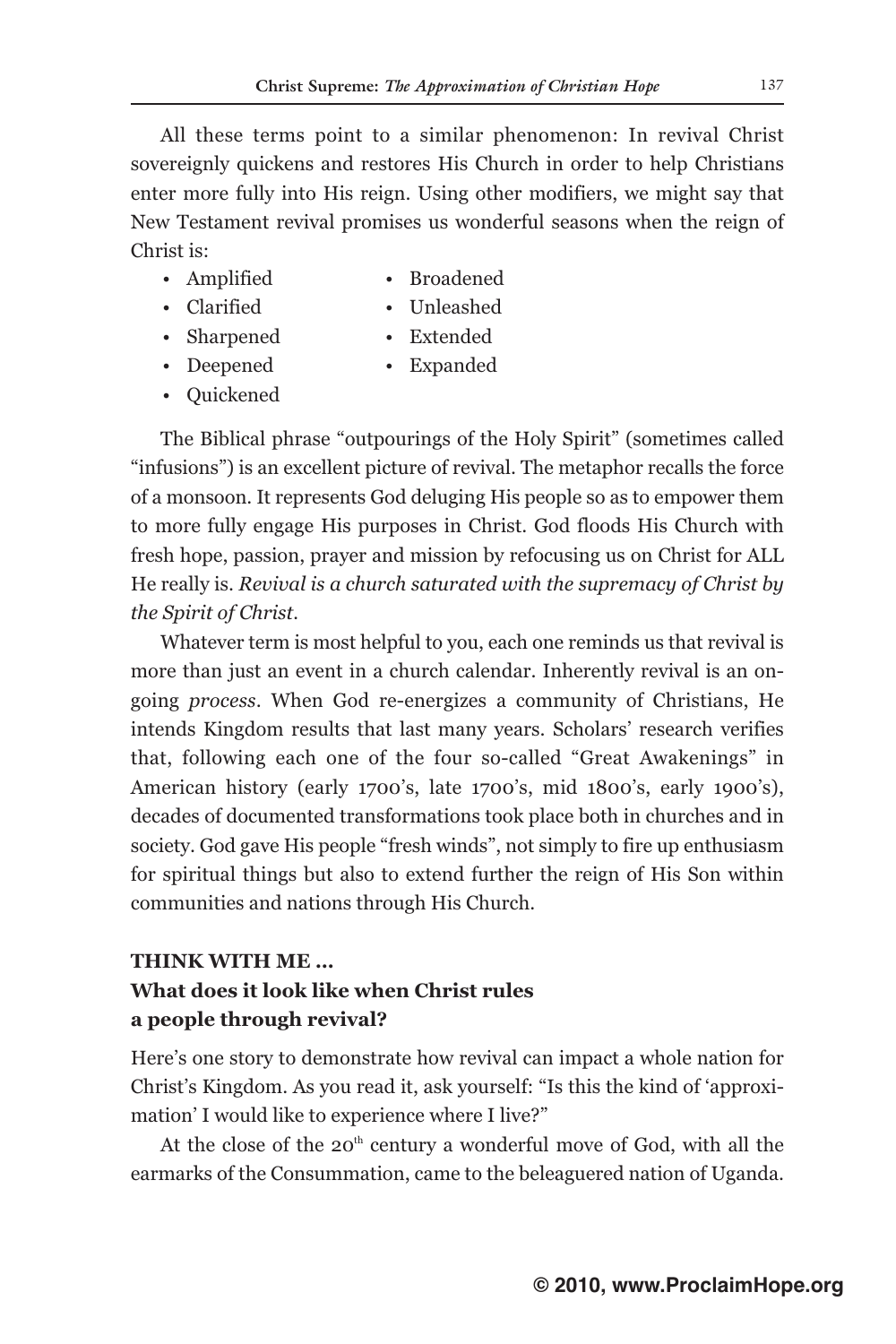Once known as the "jewel of Africa", this beautiful land had become devastated, physically and spiritually, by multiple oppressive regimes headed by diabolical dictators. Economically Africa's bread-basket had become its worst "basket case". Most distressing, tens of thousands of Christians were martyred for their faith, many by unspeakable tortures.

As a result, in the late 1990's hundreds of thousands in the churches began to cry out to God for a spiritual awakening in their land. The believers grappled with the need for soul-searching repentance inside the Church. They confessed all the ways they were actually complicit in His judgments on Uganda as a whole. Broken in spirit, they pled for God's mercy. They faced their own unfaithfulness and indifference to the massive East African Revivals (as they were known) just a few short decades earlier. How quickly they had turned away from Christ's powerful work among them toward the beginning of the century!

Finally God answered their cries. Joyous confidence about Christ's Kingdom re-ignited their churches. Passion for the Promise-Giver once again marked thousands of congregations large and small. But this was just the beginning of revival.

At the same time ungodly strongmen were unexpectedly expelled. Corrupt structures of oppression were decisively dismantled. Political and religious prisoners were set free. Persecution of the Church came to an end. A devoutly righteous Christian leader became Uganda's president. He made his first official act a public re-dedication of the entire nation to Jesus Christ as its Lord!

Following that, to the amazement of all, significant economic recovery began. Far more importantly, in Uganda (once known as the African nation with the largest AIDS epidemic) a nationwide commitment to sexual abstinence turned back the plague. It rendered Uganda the country with the least threat of AIDS — all in just one decade! Some of the largest churches in Africa could now be found there, with one in Kampala growing from a few hundred to nearly 15,000 in five years. Fasting and prayer became a way of life for Ugandan Christians as they sought even deeper manifestations of Christ's reign in their generation.

To these African believers every change "felt" as if the Consummation had already broken in upon them. As a result Christians began to hunger for something greater, something beyond just national renovation. Their prayers became heart-sighs for nothing less than Christ's return to set up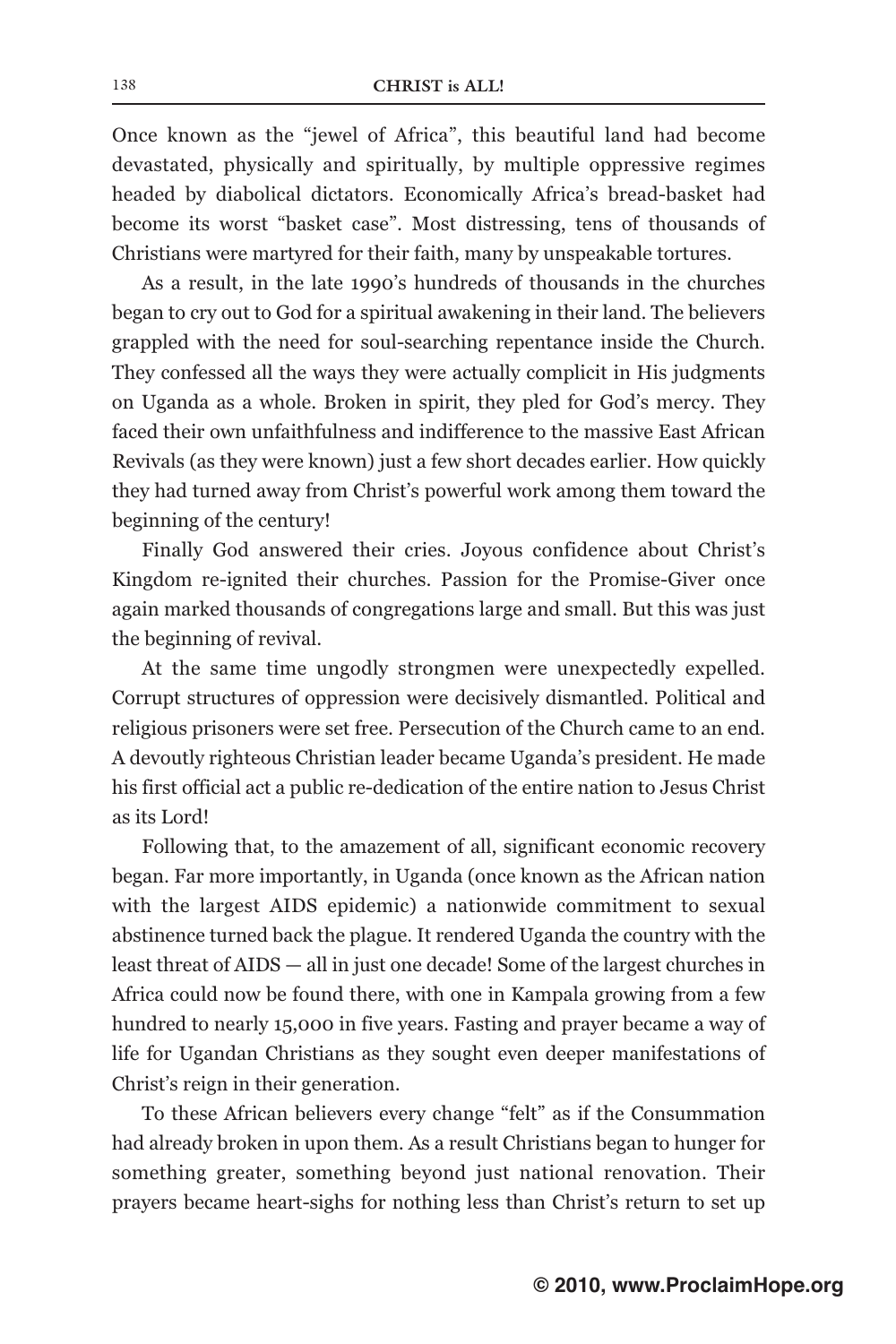His Kingdom in fullest measure among them, as well as throughout Africa and among the nations.

Stories like this are multiplying everywhere. A half-decade into the  $21<sup>st</sup>$ century, one of Latin America's leading evangelists, addressing an all-night prayer vigil of 250,000 in Mexico City, declared: "Latin America is at the threshold of an enormous spiritual awakening!" The Argentine-born Alberto Mottesi continued: "I'm not speaking of a spiritual revival, but a spiritual awakening. This will bring forth revival in the economic, political and social arenas. It reminds me of what happened in Martin Luther's Reformation which became the preamble to the Renaissance, affecting the arts and culture. We are going to see something similar in Latin America."

Surely these are the kinds of stories God is willing to compose for His Son within churches and communities everywhere. Call it revival. Call it spiritual awakening. But call it, without a doubt, "approximations of the Consummation"!

#### **THINK WITH ME …**

#### **Why might "arrival" be the best metaphor to use for revival?**

At the Last Day, in the consummate revival — the *Final Revival* — the entire universe will be awakened fully to all that Christ is. It will be summoned into full participation in His unconditional lordship. In every other revival, though on a lesser scale, God still wants to pursue a recovery of more comprehensive visions of His Son among His people.

Every other revival takes its cue from the Final Revival (see Halverson's words at the opening of this chapter). In hundreds of revival episodes the past twenty centuries we discover replays of the central themes of the Final Revival activated *in principle* by Christ each time He makes Himself known more powerfully tangible among His people.

Steve Hawthorne suggests revival might, therefore, be called "*arrival* ". It's as if Christ "shows up" in His Church afresh to re-capture us and reconquer us. Isaiah 60, for example, suggests God's glory was *already* breaking over them like a sunrise, exposing many dimensions of His Kingdom purposes to them. Already the encounter had begun. What they needed to do was "rise and shine" and seize the day. That's why Biblical texts frequently use the motif of *encounter* to describe spiritual renewal. We find this in Isaiah's picture of a future when God would rend the heavens like a garment, visibly descending like a fire upon saints and nations alike (Isa. 64).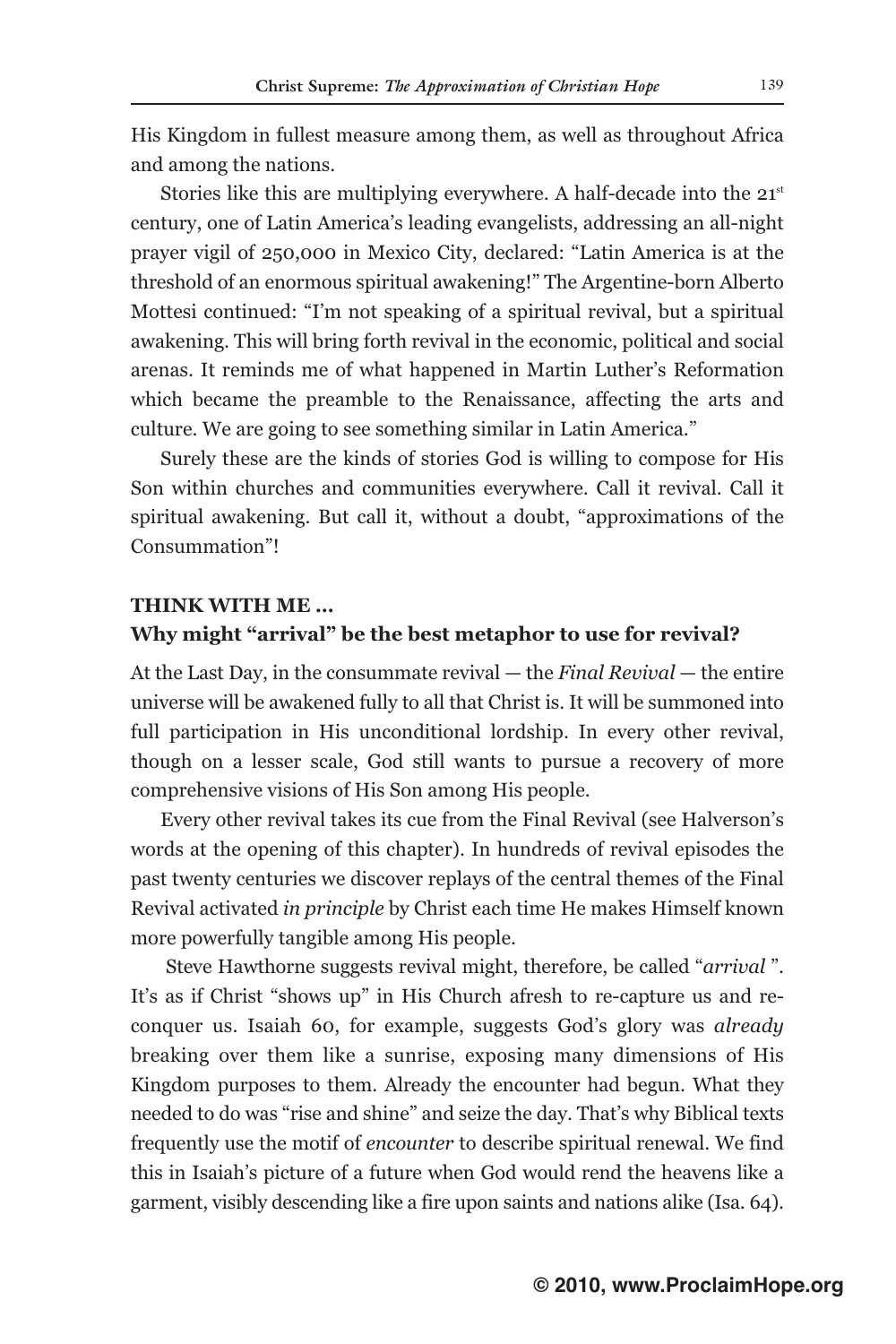The Puritans coined a great phrase to define the "arrival" experience. They called such seasons "*the manifest presence of Christ*". Here is how they reasoned. First, they said, there is Christ's *essential* presence. That is, Christ is everywhere present all the time. We are never far from Him, nor He from us. He is unavoidable. Second, they also talked about Christ's *cultivated* presence. Christians can enrich their sense of fellowship with Him as they abide in Him day by day, faithfully obeying Him. We may cultivate a deeper knowledge of the Lord through Bible study and prayer. As we do, Christ shows Himself to be much more present in our lives than we had realized.

The *manifest* presence of Christ was something else altogether. This was the Puritans' third term for those times when God reveals His Son to a new generation of His people. He does so in such dramatic fashion that it almost seems as if Christ has been hiding from us until that moment. Then suddenly He reinserts Himself among us. He arrives. This encounter cannot be cultivated. It is a *gift* from the living God. It is an "awakening" historians say. It must simply be received. Many promises of Scripture that describe Christ's coming in glory — His ultimate manifest presence — were applied *in principle* by the Puritans to any period of corporate spiritual awakening. The Puritans would most likely be comfortable in calling revival an "approximation of the Consummation".

### **THINK WITH ME … Why should Christ Himself form the central definition of revival?**

One could almost say that revival is like a *coronation*. It leads believers to reaffirm their wholehearted devotion to the Lamb who sits on the Throne (Rev. 5). It reconnects them to His marching orders as their King. It serves as a powerful *sign* of the supremacy of Christ. The renewing reality of revival should be basically defined as this: Jesus expressing Himself more fully to His people *as Lord.*

In point of fact, one cannot think rightly about revival at all if one does not think rightly about the glory of God's Son. He is the criterion by which we measure both revival's legitimacy and its impact. The Final Revival will emerge from fresh in-breakings of Christ's sovereign dominion before every creature in heaven and earth. But we can taste of this Coming Climax in a *preliminary* fashion as the Spirit spreads abroad re-awakenings to Christ for ALL that He is.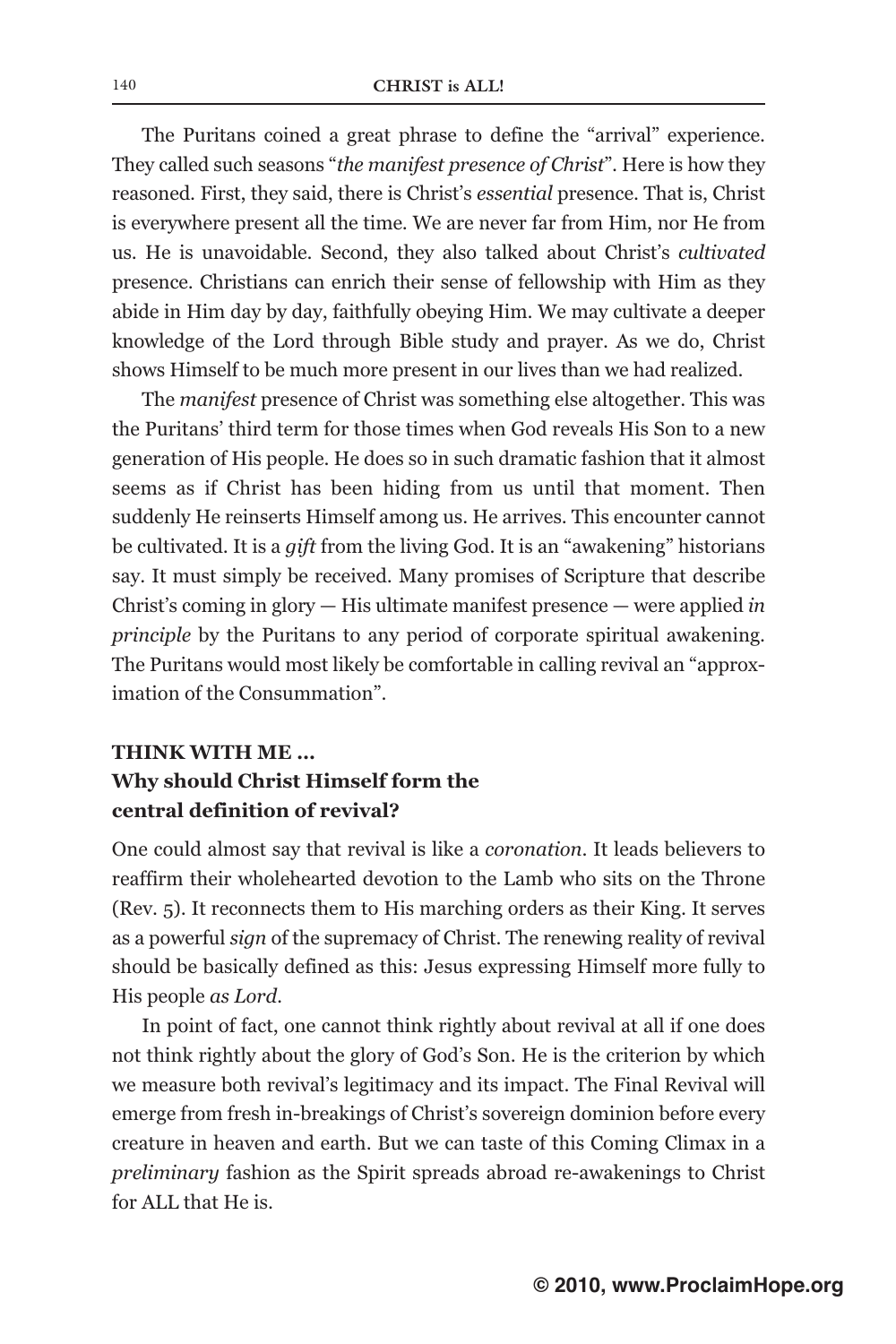Until the Consummation our Redeemer intends to continue invading His Church, extending His lordship among us, regaining the praise He rightfully deserves, and enlarging His mission through us among all earth's peoples. Edwards was on target: Revival is one of the most exciting expressions of Christ's supremacy any Christian can experience until He comes again.

When He does we will enter into an awakening of such unparalleled proportions that all the other awakenings will become, by comparison, like the faded memories of childhood adventures.

# **6. Spiritual Warfare: Approximations of the Consummate** *Battle*

*(1 Peter 4:1-5, 13-19; 5:4, 6-11)*

Along with promises of reviving grace, other passages sound forewarnings of retribution and wrath. For multitudes of mortals as well as droves of demons, the Great Judgment Hour looms ominously. The Judge has been appointed (Jn. 5). He has the supremacy in everything (Col. 1). He has all authority in heaven and earth (Mt. 28). He will carry out with finality every sentence handed down by Heaven's Court (Acts 17).

#### **THINK WITH ME …**

### **Where around us do we see the judgments of the Lord revealed already?**

To *Christians* the judgments of the Lord bring significant comfort. The fulfillment of our destiny in Jesus desperately requires them. Caught up in a battle raging fiercely among the nations, this war remains beyond our meager abilities to resolve. The ages-long conflict must be  $-$  in fact, can *only* be — terminated by Messiah in His Reign of Righteousness when He visibly descends as Supreme Commander (2 Thess. 1 with Rev. 19). Only then will all sin be put away and all of Heaven's enemies defeated. What a gloriously awesome prospect of victory held out for every believer!

According to the prophets, however, disquieting spasms of the Final Battle can be felt already. Daily we experience initial engagements with Malignant Forces. Current combats with Dark Powers rock the nations and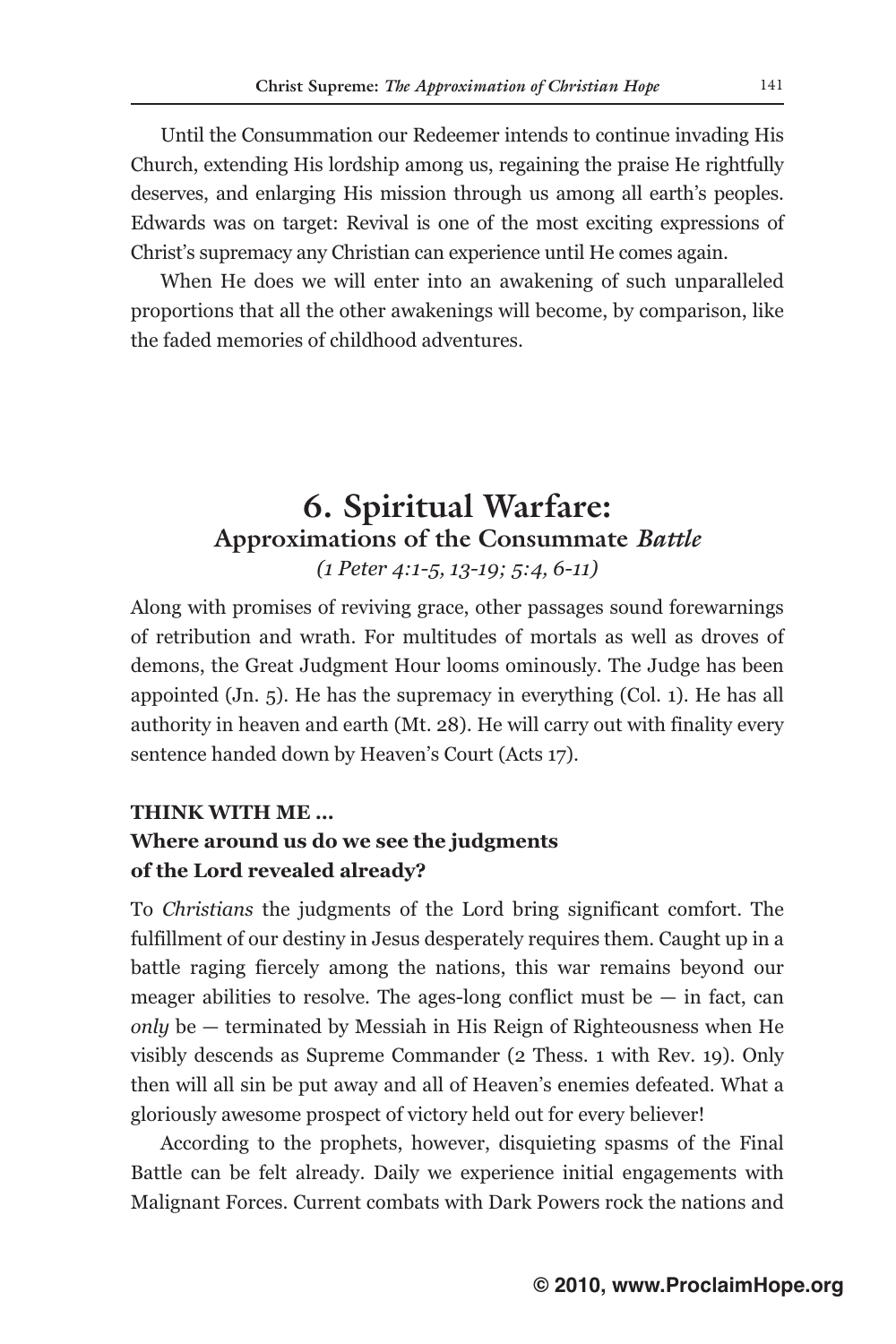foreshadow a judgment that will soon shake the universe. Sometimes this takes the form of:

- Famines and natural disasters • Wars and terrorism
- Plagues and epidemics • Financial collapses
- Civil chaos and revolutions
- Dehumanizing poverty

From one perspective such tragedies are inevitable in a fallen world, separated as it is from its Creator. "The wages of sin is death" (Rom. 6). These eruptions bear witness that all humankind reaps what it sows (Gal. 6). Time and again in its hardhearted and treasonous rebellion, the world has sown the seeds of its own destruction.

From another perspective, however, such sorrows must be viewed as God's *preliminary punishments* of a rebel race. They are urgent wake-up calls extended to mortals everywhere. God is "shouting in the pain" (as C. S. Lewis put it), urging them to repent and seek the only hope they have, held out by a Redeemer who rules unrelentingly over every upheaval. Apart from Jesus' blood and righteousness, all peoples continue to dwell under the frown of the Almighty, facing only further installments of such cataclysms precursors of the full fury of Christ that awaits the nations not long from now (Rev. 15-19).

In quite a different way God's righteous wrath is experienced daily and universally. It cannot be avoided. It is experienced in His overarching decision (according to Romans 1) to "give over" and "give up" the human race to its own devices. He permits earth's peoples to replace a passion for His glory with preoccupations, arrogant ambitions and idolatrous treasures. Apart from Christ's saving work no other option is left to sinners. They remain "without God and without hope in the world" (Eph. 2). One major way Christ exercises His sovereignty is simply by *withdrawing* the benefits of God's mercy from those who persistently reject His presence and piety and power.

That leaves nations and peoples to work out their destinies by themselves. But they must do so inside Enemy-occupied territory. This has been our lot since the fall of Adam. Our attempts are futile, and our efforts are fatal.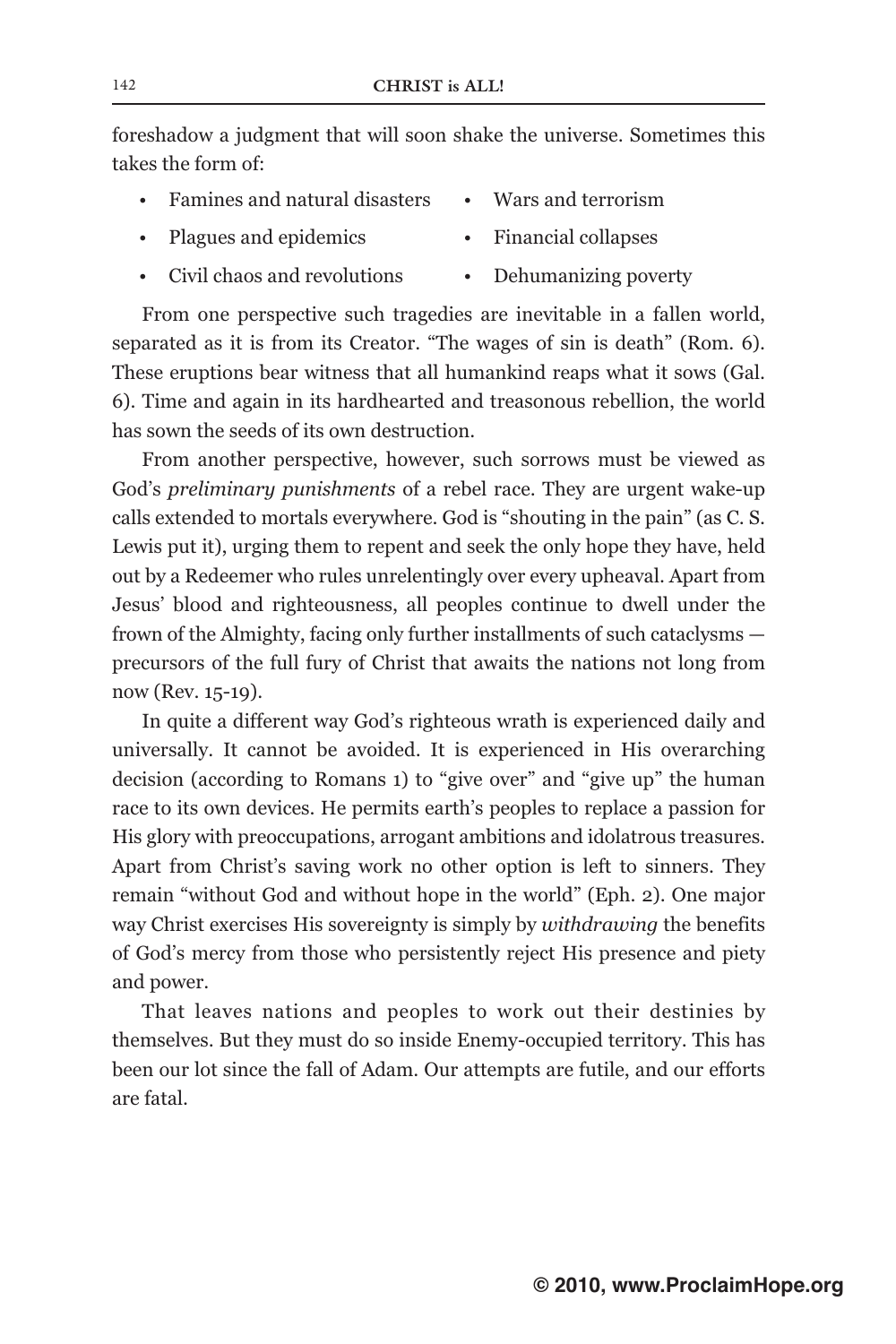### **THINK WITH ME … How did you discover Christ's opposition to the unseen dark powers?**

God's judgments, executed in the midst of raging combat, are *unseen* by most of us most of the time though the theater of this battle enlarges daily (Eph. 6). The acceleration of warfare is unavoidable. Solid advances of Christ's Kingdom (of which there are many!) can not be ignored by demonic hosts about to be crushed in His wake. In many ways, our hope hinges on how Christ's supremacy is expressed in the unseen dimensions. He must expel Satan and his subjects from the universe, and the Enemy knows it. By proclaiming His victory we rebuff counter-claims made by forces of evil.

Our testimony to the glory of Jesus, especially to fellow believers, helps expose the empty intimidations of Hell. It challenges the Devil's very legiti-

macy and calls him into question. Wherever hope in Christ is heralded and believed, a *limit* is automatically set on the deceptions of Evil. Whenever we help fellow Christians get a larger vision of Jesus, strongholds raised against His dominion inside the Church are torn down (2 Cor. 10). This hope exorcises the crisis of supremacy from *our* midst — which is always the prior step toward dislodging Satan among the nations.

In His earthly ministry when our Lord cast out demons, He defined such work as evidence that the Kingdom was near. It was the proof that His immediate, temporal victories approximated the triumphs at the End (Matt. 12). When, for example, He prepared to deliver a social outcast from a legion of demons, the evil spirits understood what His act foreshadowed. So they pleaded with Jesus to let them be temporarily spared the ultimate judgment (Matt. 8). When His disciples went on their first preaching expeditions, He interpreted their results the same way apocalyptically. He explained that He saw Satan fall from Heaven as they ministered (Lk. 10).

#### QUOTABLE QUOTE

**But if it's** *God's* **finger I'm pointing that sends the demons on their way, then God's Kingdom is here for sure.When a strong man, armed to the teeth, stands guard in his front yard, his property is safe and sound. But what if a stronger man comes along with superior weapons?Then he's beaten at his own game, the arsenal that gave him such confidence hauled off, and his precious possessions plundered. This is war, and there is no neutral ground. If you're not on my side, you're the enemy; if you're not helping, you're making things worse.**

(LUKE 11 —THE MESSAGE)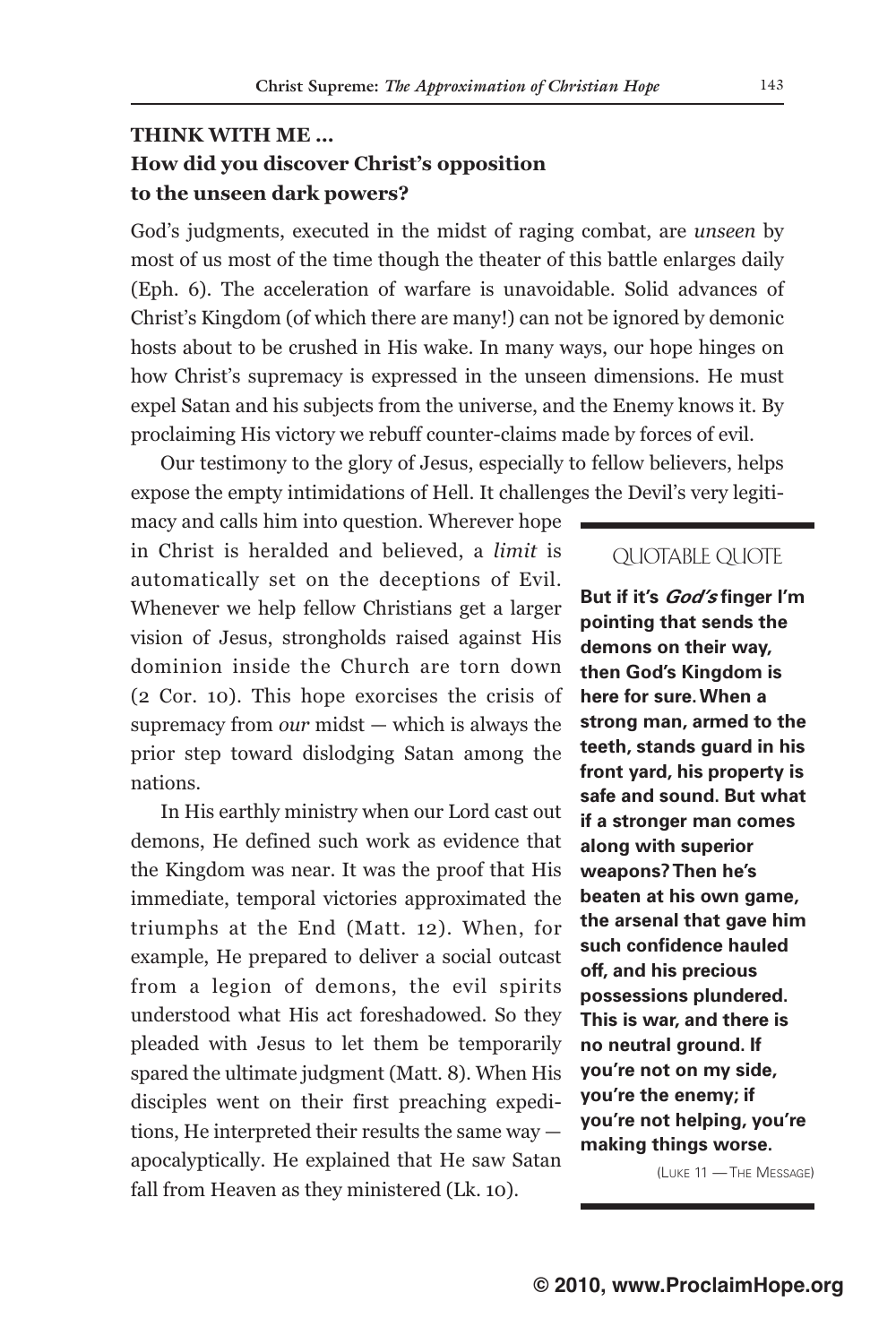Repeatedly the Bible records that Christ came into the world to destroy the works of the Devil (1 Jn. 3). He came to render Satan powerless, trouncing him under the feet of His followers (Heb. 2 and Rom. 16). He came to tear down every demonic device that defies the Gospel. He came to release captives from the Deceiver of the nations (Rev. 12) and to lead them into glorious service to Himself as the Delight of the saints.

At this very hour the Empire of the Son continues to advance — relentlessly — through His Church against Armies of Spiritual Destruction. Christ is displacing the works of Satan in every area of human experience. He is dethroning our adversary, one sphere after another. He's supporting sabotage against the dominions of darkness, liberating nations and peoples from enemy strangleholds. This is reminiscent of how He will conquer all Principalities in the day they flee His holy presence forever (Rev. 20).

Therefore, in Ephesians 6 Christians are urged to wear armor that's fully adequate to the intensity of spiritual warfare in which we're immersed. Properly clothed, the Church can foreshadow Christ's heavenly army in Revelation 19 as it descends with Him to do battle at the end of the Age. Since substantial installments of the Consummate Victory can be expected even today, *we should dress like it.* As Paul writes again: "The night is nearly over; the day is almost here. So let us put aside the deeds of darkness and put on the armor of light.... Christ" (Rom. 13). Attired accordingly, we can enter into Christ's End-Times triumphs *now* in ways that guarantee the outcome of the Final Battle *later*. Should this not encourage us to serve Him without reserve, and without fear?

It's impossible to know King Jesus and not celebrate daily both the exhaustiveness of His battle plans as well as our incorporation, right now, into His victory procession (2 Cor. 2). We march with Him against every barrier raised to defy our King among the nations. The hordes of hell have no way  $-$  they literally have no hope — of ever neutralizing the triumphs of Christ's Church as we continue to spread the Gospel throughout the earth. Our public confession of the Messiahship of our Master scatters darkness at every turn (Mt. 16).

#### **THINK WITH ME …**

### **Why must preliminary installments of Christ's victory often be so** *costly* **for us?**

But let's not be surprised by how *costly* approximations can be (especially those recorded in this chapter). Every foretaste of glory invades enemy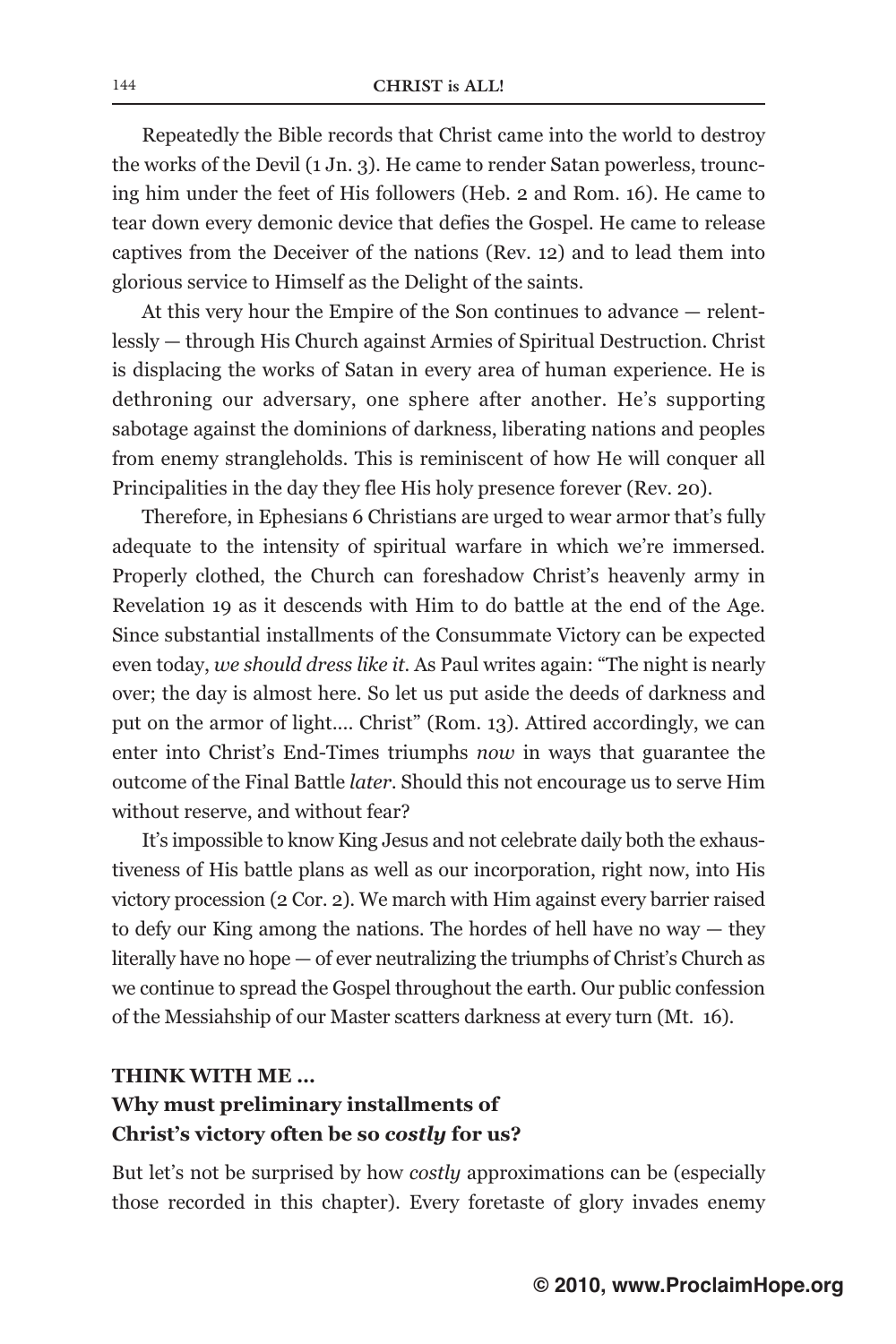camps. Satan is not ignorant of how every victory displays Christ's grand intentions. Nor will he take such assaults lying down. To be involved in Christ's global cause will involve all of us in various forms of Christ's sufferings. This does not bring His supremacy into question, however. To the contrary, it confirms the glory of it even more.

Evil is not merely moral deficiency. Evil is a personal, heavily entrenched rebellion against the living God. Evil is not merely the absence of the good. Rather, it is an intentional and personal attack upon the good. *Warfare* is not too strong a term, therefore. We are fighting immense, depraved and malevolent beings. There will be temporary casualties among soldiers of the Cross.

As the Church embraces more of the approximations of the Consummation destined for our generation  $-$  and in so doing enters into more of the fullness of Christ's supremacy  $-$  we can expect this development to arouse the Anti-forces. It will push them into defensive action against us. The successful extension of Christ's reign, first into our congregations and then into our communities and nation, will inevitably whip up whirlpools of resistance in the invisible realm, created by the convergence of two diametrically opposed powers, only one of which is destined to prevail, and both of which know Who that will be.

We must match demonic death threats with fuller expressions of Christ's dominion, first in our lives and then in our churches. The glory of Christ's authority must be visibly and substantially manifested *in us* by the power of the Holy Spirit, dominating us in a manner equal to the intensity of the battle we fight. At the same time all expectations of prevailing in combat of magnifying Christ's righteousness and love, as well as furthering His opposition to all ungodliness — depend directly on our willingness to lay down our lives when He asks for it. We must be willing, Jesus said, to *die* for the fame of His Name and for the spread of His claim (Mk. 8 with 2 Cor. 4).

This has been the pattern throughout Church history. Glorious Gospel conquests have normally been accompanied by persecution, even martyrdom. Not even Christ Himself could secure God's promises, or grapple effectively with the Powers opposed to them, without the shedding of His blood. Why should we assume He would not ask the same of us? In fact, the willingness of Christians to pay a price for the Gospel is testimony to their hope about its sure and certain triumph. It provides additional irrefutable evidence of the legitimacy of our vision of the supremacy of God's Son.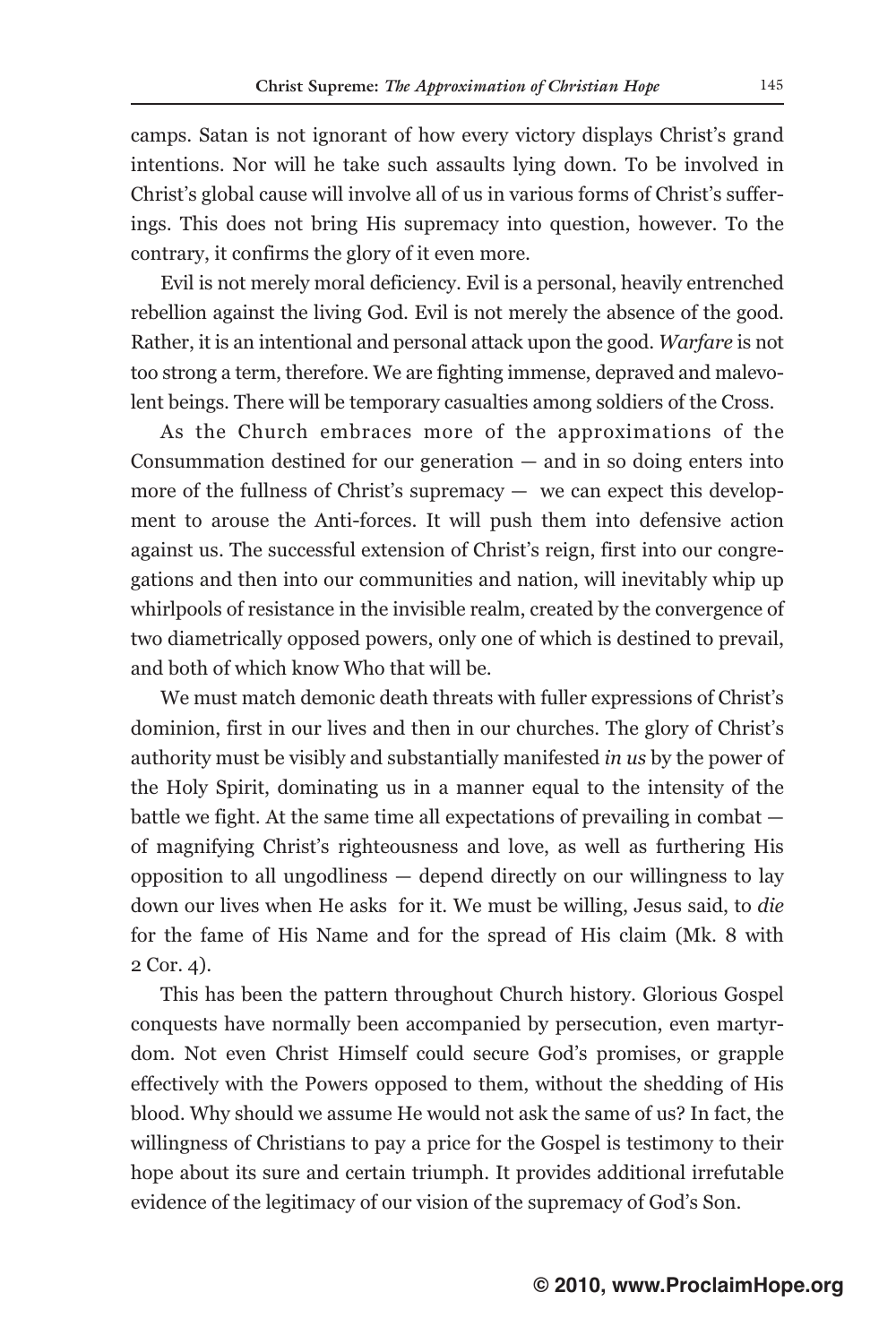Maybe that's why the *World Christian Encyclopedia* records that the 20<sup>th</sup> century not only witnessed the most spectacular advances of church growth in history, but also recorded a march of martyrs that equaled the combined number from all previous nineteen centuries put together!

Each intensification of opposition forces should greatly encourage us. For all parties involved it verifies the undisputed status of Christ's throne. It is a strong indicator that His Kingdom is effectively *growing*. It proves that the Consummation is drawing nearer. The world's spiritual conflagrations, both the seen and the unseen, will culminate soon. This will take place when God's untempered judgments firmly and permanently dismantle Satan's domains, at the visible return of his Arch Enemy, the Lord Jesus Christ Himself.

One day, to our utter joy, the armies will confront each other in one grand Cosmic Conflict. This will usher in a New Heaven and Earth "in which righteousness will have its home" (2 Pet. 3). Then our hope in Christ will be vindicated once and for all, as we emerge as Overcomers (Rev. 2, 3) witnessed by angelic hosts shouting "Hallelujah!" before His Throne (Rev. 15).

Until then, we must wage spiritual war in Jesus' name. We must do so by the Word of God and prayer (Acts 6), confronting the Powers and loving the unredeemed, one skirmish after another. We can do this by advancing the hope of the Gospel in ways that approximate the War-to-End-All-Wars. In fact, God invites us to engage the Destroyer in such a fashion that our struggle not only prefigures the Final Battle, but actually contributes to *shaping* its glorious outcome.

## **APPROXIMATIONS … IN NEW YORK CITY AND WHERE YOU LIVE**

Hundreds of pastors throughout New York City have banded together for many years in an unprecedented metropolitan prayer movement. Nearly seventeen hundred churches and 75,000 people have joined forces in hundreds of concerted prayer gatherings. I've had the privilege of watching much of it unfold firsthand.

The entire movement has been linked together by what is called "The New York Prayer Covenant". It is like a manifesto, a brief document that defines a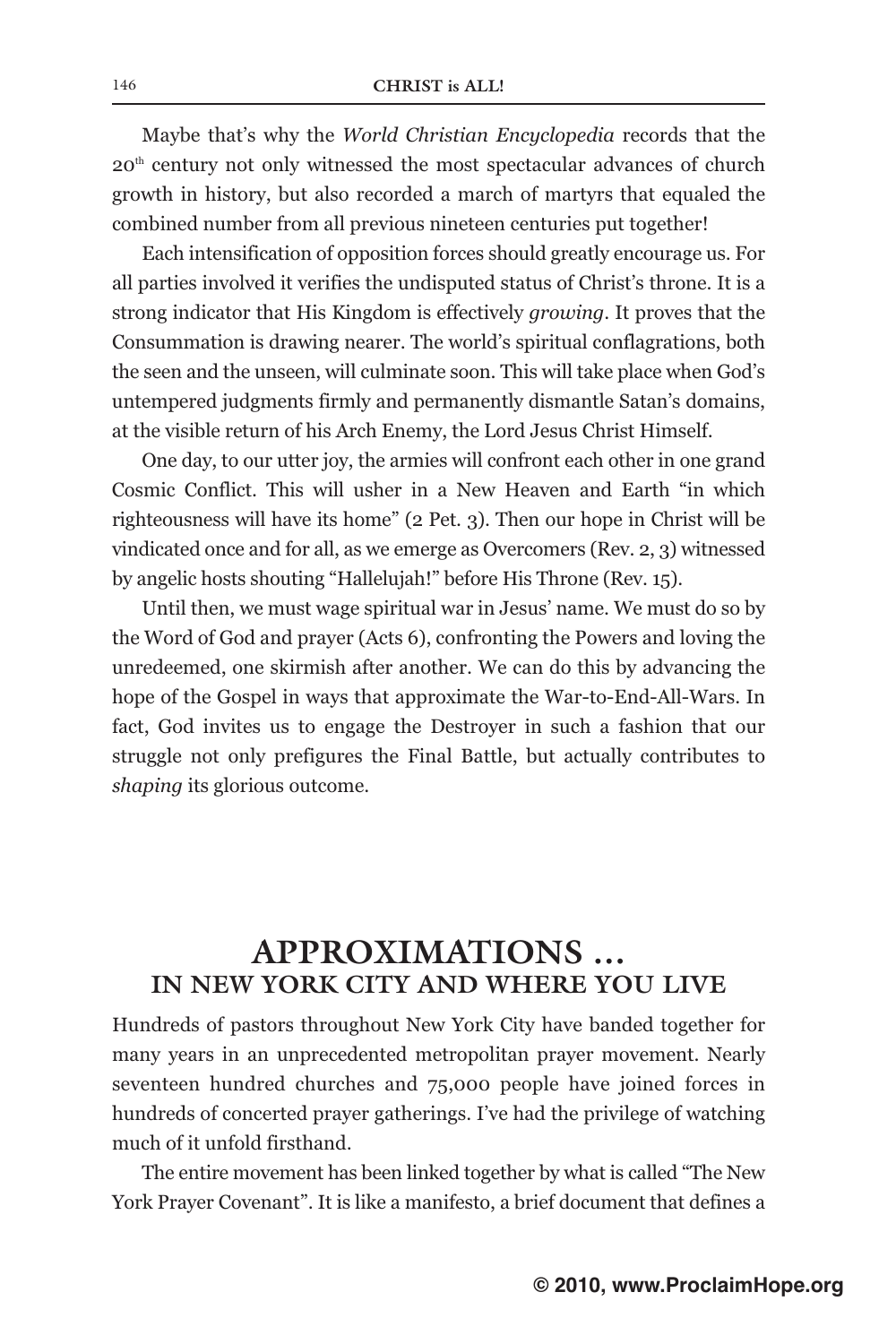four-fold agenda for all the praying. Despite extraordinary denominational and ethnic diversity among Christians in the Big Apple, all of us can pray enthusiastically about these four concerns. Called the "Four R's" they put our hope squarely on Christ's shoulders in four key areas:

- *Revival* in the Church
- *Reconciliation* among churches and races
- *Reformation* of society
- *Reaching* the lost

Increasingly God is answering our ambitious four-fold petition. As a result, many in New York have experienced meaningful "approximations of the Consummation". For example (to mention only four of them):

- Unprecedented unity and love among the city's pastors are visible to its citizens and openly honored by city officials (revival).
- Bridges of trust among churches have prevented bloodshed in neighborhoods during times of racial tensions (reconciliation).
- Extraordinary reduction in many types of crime in the city have amazed the watching nation (reformation).
- Some of the largest evangelistic outreaches ever sponsored in North America have been organized in New York over recent years (reaching).

But the prayer movement has refused to let itself become self-satisfied. Rather, the magnitude of previous answers has stirred us to seek God for a whole lot more. Christ's manifest presence in New York City, especially since the attacks of September 11, 2001, has actually renewed the determination of many to be more passionate in our prayers and witness. We have discovered an abounding hope for our city that draws on nothing less than a vision of the Consummation. Preliminary installments of that vision have made us doubly determined to keep on praying. Even as I write this paragraph, plans are underway for over 10,000 Christians to spend three days walking every street of the entire city next month, praying over every single residence and business and asking the Father to let the saving glory of Jesus be manifested in every place.

How about the street where *you* live? What approximations are waiting to unfold for you there?